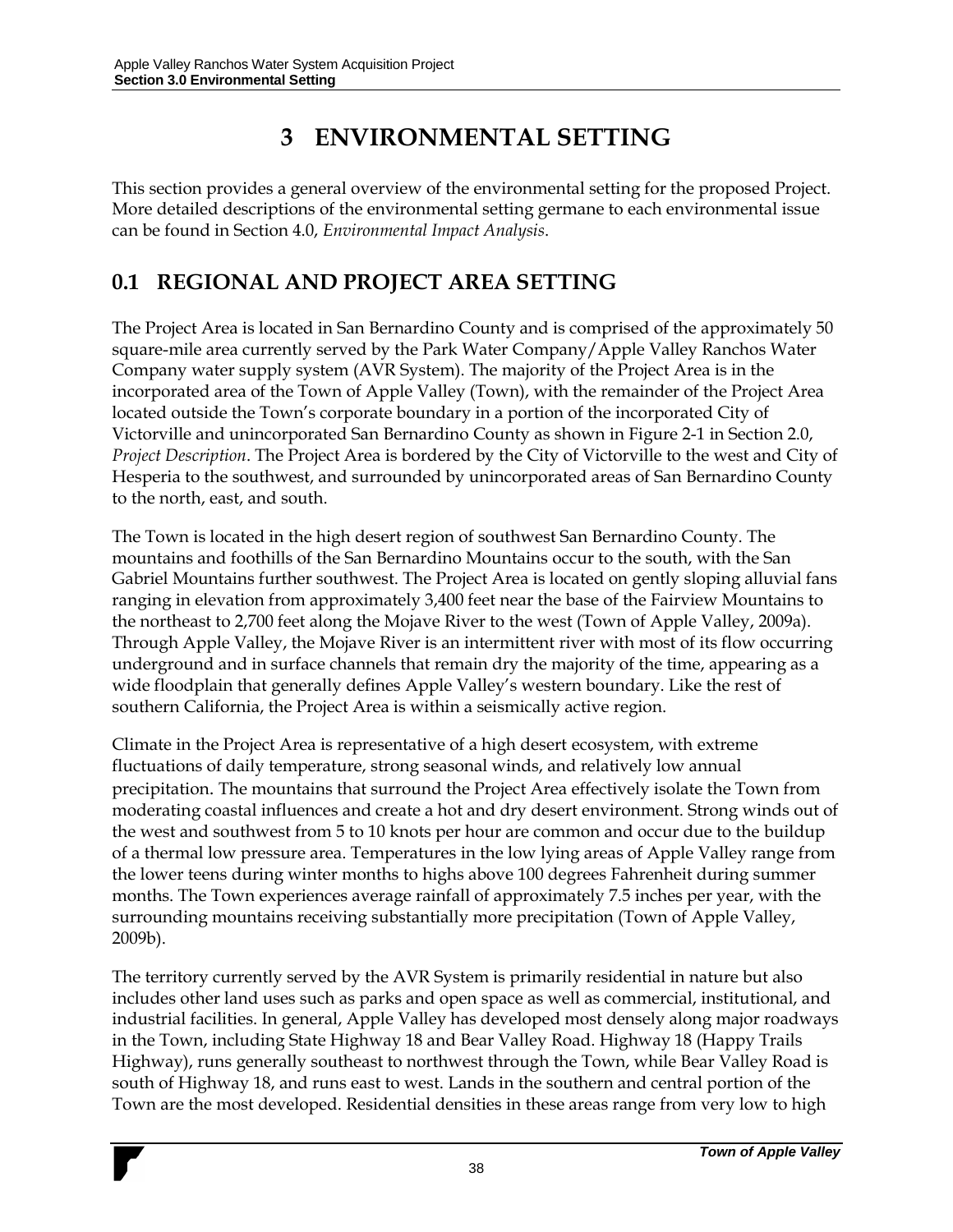densities (1 dwelling unit per 5 acres or more, to 20 dwelling units per acre). The majority of single-family development in the Town occurs on lots of between 0.5 and 2.5 acres. Lands containing sparser development and lands remaining vacant are generally located in the northern one-third of the Town, northerly of Waalew Road. East of the Town of Apple Valley, the Project Area includes unincorporated San Bernardino County as well as federal lands administered by the Bureau of Land Management. These lands are largely vacant, undeveloped and sparsely populated desert and mountainous areas, with some residential and industrial development, including the County land use designations on lands to the east of the Town are predominantly Rural Living, but also include Regional and Community Industrial, Resource Conservation, and to a limited extent, Single Residential and General Commercial. The area to east of Apple Valley included in the AVR System service area is rural in nature with very low density residential development present.

Viewsheds in the area are characterized by uninterrupted expanses of wide skies and panoramic vistas of distant mountains, as well as views associated with the Mojave River that include areas of riparian forest and the bluffs and terraces of the floodplain. The low-lying terrain surrounding the Town allows unobstructed views in all direction, creating a sense of openness and spaciousness that is enhanced by the muted colors of the desert landscape.

Apple Valley is located east of U.S. Interstate 15 (I-15), a north-south transcontinental interstate highway that runs generally southwest to northeast through the region. State Highway 18 (Happy Trails Highway) intersects the Town, running southeast to northwest. The Town's arterial roadway network is laid out in a one-mile grid pattern and provides connection between various locations in Town as well as access to I-15. Dale Evans Parkway is the largest road within the Town's major north-south arterial network; other major north-south roadways in this network include Central Road and segments of Apple Valley Road and Kiowa Road. Major east-west arterial roadways in the Town, in addition to Highway 18, discussed above, include Bear Valley Road and Tussing Ranch Road. A system of major and secondary roadways interconnects the local circulation network.

## **3.3 CUMULATIVE PROJECTS SETTING**

CEQA defines "cumulative impacts" as two or more individual events that, when considered together, are considerable or will compound other environmental impacts. Cumulative impacts are the changes in the environment that result from the incremental impact of development of the proposed Project and other nearby projects. For example, traffic impacts of two nearby projects may be insignificant when analyzed separately, but could have a significant impact when analyzed together. Cumulative impact analysis allows the EIR to provide a reasonable forecast of future environmental conditions and can more accurately gauge the effects of a series of projects.

For this analysis the cumulative projects are assumed to be the buildout of the 2009 Apple Valley General Plan, which was adopted on August 11, 2009 as well as selected specific development projects proposed in the vicinity of the Plan Area within the Town of Apple Valley and the unincorporated area of San Bernardino County east of the town where a portion of the AVR System service area is located. The Community Development Chapter of the Apple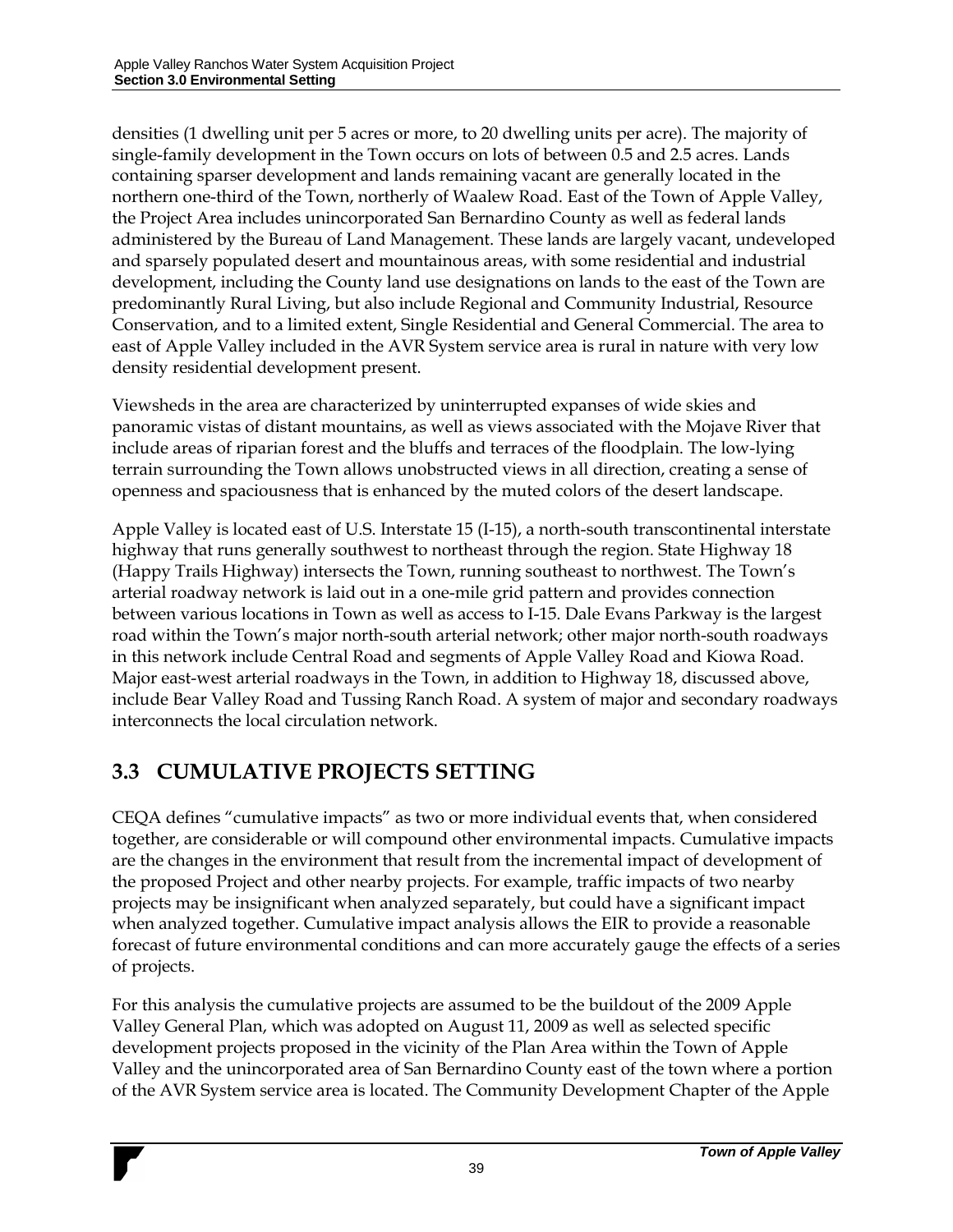Valley General Plan projects that implementation of the General Plan could result in a population of 185,858 persons in Apple Valley at buildout. This would be an increase of 115,766 persons from the General Plan's 2008 population baseline of 70,092, and an increase of 114,462 persons from the City's current population of 71,396 (California Department of Finance, 2015).

Specific development projects proposed in the vicinity of the Project Area included in the cumulative impacts analysis of this EIR are listed in Table 3-1. This list was sourced from the Town of Apple Valley Planning Department in June 2015.

| No.            | <b>Cumulative</b><br>Project          | <b>Location/Address</b>                                                                                                                                                                                                                                                                                                                                                                                          | <b>City/Jurisdiction</b>    | <b>Description</b>                                                                                                                                                                                                                                                                                                                                                                                                                                                                                                                                                          |
|----------------|---------------------------------------|------------------------------------------------------------------------------------------------------------------------------------------------------------------------------------------------------------------------------------------------------------------------------------------------------------------------------------------------------------------------------------------------------------------|-----------------------------|-----------------------------------------------------------------------------------------------------------------------------------------------------------------------------------------------------------------------------------------------------------------------------------------------------------------------------------------------------------------------------------------------------------------------------------------------------------------------------------------------------------------------------------------------------------------------------|
| 1              | <b>Tapestry Specific</b><br>Plan      | Located on<br>approximately 9,365<br>acres in the<br>southeastern portion<br>of the City of<br>Hesperia at the<br>southern edge of the<br>San Bernardino<br><b>County High Desert</b><br>area. Project site is<br>approximately eight<br>miles east of<br>Interstate 15. SR<br>173 generally serves<br>as the Project site's<br>southern and eastern<br>boundary. The<br>northerly boundary is<br>Ranchero Road. | City of Hesperia            | The Specific Plan proposes a maximum of<br>19,311 residential units with a mix of<br>densities ranging from very low density<br>and estate to high density and mixed-use.<br>The Specific Plan also proposes: two<br>mixed-use town centers with<br>approximately 500,000 to 700,000 square<br>feet of commercial and retail;<br>approximately 367 acres of park land; trail<br>systems; 12 schools; public and civic<br>facilities; a wastewater reclamation plant;<br>other supporting infrastructure; and<br>preservation of approximately 3,526 acres<br>of open space. |
| $\overline{2}$ | <b>Desert Gateway</b>                 | Desert Gateway is<br>located at the<br>interchange of the<br>planned High Desert<br>Corridor expressway<br>and Interstate 15.<br>Located at the<br>northern edge of the<br>City of Victorville,<br>immediately<br>northwest of the<br>Town of Apple<br>Valley.                                                                                                                                                   | City of Victorville         | Desert Gateway comprises a 10,203-acre<br>area, and provides for 26,100 residential<br>units of varying sizes and densities, as<br>well as 283 acres of commercial, 4,564<br>acres of institutional and 1,085 acres of<br>industrial uses.                                                                                                                                                                                                                                                                                                                                  |
| 3              | Hacienda at<br><b>Fairview Valley</b> | Located in the<br>eastern portion of the<br>Town of Apple<br>Valley's Sphere of<br>Influence                                                                                                                                                                                                                                                                                                                     | County of San<br>Bernardino | The Specific Plan provides for a master<br>planned residential community.<br>Supporting land uses include, but are not<br>limited to, retail/commercial, parks,<br>recreation, open space, public safety, and<br>public facilities. The Specific Plan<br>provides a mix of approximately 3,114<br>residential homes, 15 acres of<br>Neighborhood Commercial, and<br>approximately 336 acres of<br>Parks/Recreation/Open Space.                                                                                                                                              |

#### **Table 3-1: Cumulative Projects**

*Source: Town of Apple Valley Planning Department, June 2015*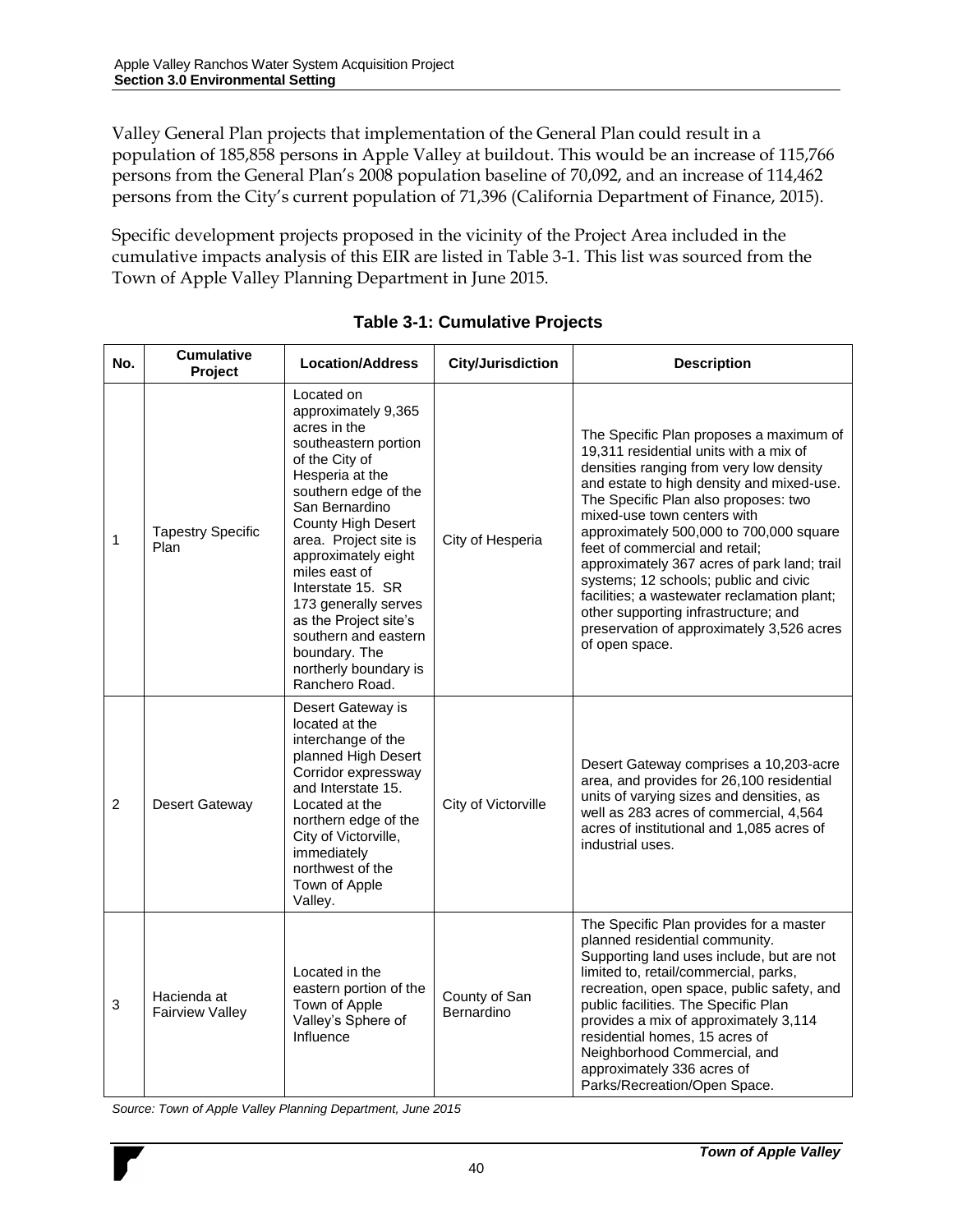# **4 ENVIRONMENTAL IMPACT ANALYSIS**

This section discusses the possible environmental effects of the proposed Project for the specific issue areas that were identified through the Initial Study and Notice of Preparation process as having the potential to experience significant impacts. "Significant effect" is defined by *State CEQA Guidelines* Section 15382 as "a substantial, or potentially substantial, adverse change in any of the physical conditions within the area affected by a project including land, air, water, minerals, flora, fauna, ambient noise, and objects of historic or aesthetic significance. An economic or social change by itself shall not be considered a significant effect on the environment, but may be considered in determining whether the physical change is significant."

The assessment of each issue area begins with a discussion of the setting relevant to that issue. To be clear, the environmental setting and the CEQA "baseline" used for evaluating impacts throughout this EIR are the same. Specifically, and as permitted by *State CEQA Guidelines* Section 15125, the setting and the baseline are the physical conditions in the area of the Project site at the time that the Notice of Preparation was released. Following the setting is a discussion of the Project's impacts relative to the issue. Within the impact analysis, the first subsection identifies the methodologies used and the "significance thresholds," which are those criteria adopted by the Town, other agencies, universally recognized, or developed specifically for this analysis to determine whether potential impacts are significant. The next subsection describes each impact of the proposed Project, mitigation measures for significant impacts, and the level of significance after mitigation. Each impact is listed in bold text, with the discussion of the impact and its significance immediately following. Each bolded impact listing also contains a statement of the significance determination for the environmental impact as follows:

**Class I, Significant and Unavoidable:** An impact that cannot be reduced to below the threshold level given all reasonably available and feasible mitigation measures. Such an impact requires a Statement of Overriding Considerations to be issued if the Project is approved.

**Class II, Significant but Mitigable:** An impact that can be reduced to below the threshold level given all reasonably available and feasible mitigation measures. Such an impact requires findings to be made.

**Class III, Not Significant:** An impact that may be adverse, but does not exceed the threshold levels and does not require mitigation measures. However, mitigation measures that could further lessen the environmental effect may be suggested if readily available and easily achievable.

**Class IV, Beneficial:** An impact that would reduce existing environmental problems or hazards.

Following each environmental impact discussion is a listing of recommended mitigation measures (if required) and the residual effects or level of significance remaining after the implementation of the measures. In those cases where the mitigation measure for an impact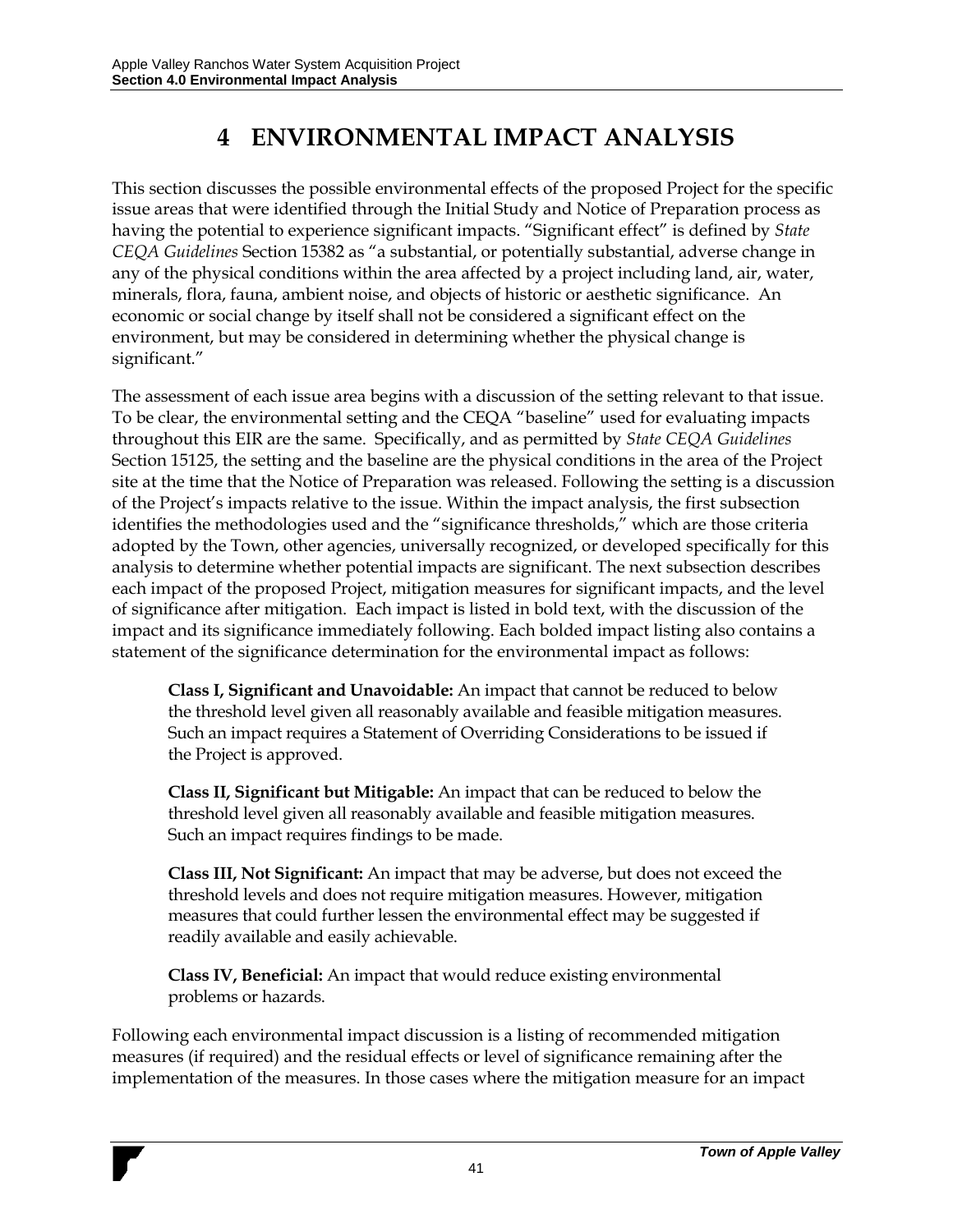could have a significant environmental impact in another issue area, this impact is discussed as a residual effect.

The impact analysis concludes with a discussion of cumulative effects, which evaluates the impacts associated with the proposed Project in conjunction with the projects listed in Table 3-1 in Section 3.0, *Environmental Setting*.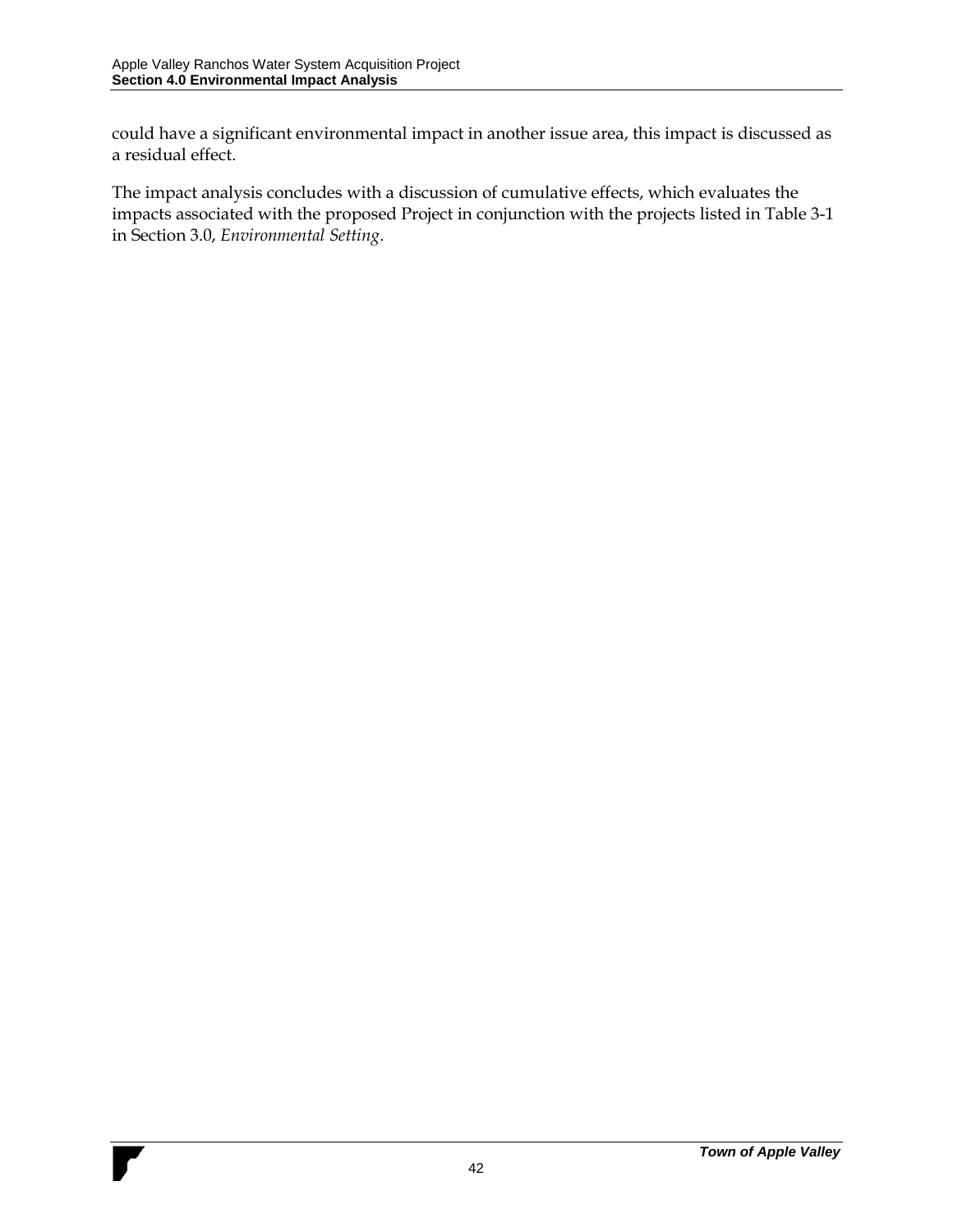## **4.1 AIR QUALITY**

This section analyzes the proposed Project's potential temporary and long-term impacts on local and regional air quality. Greenhouse gas emissions are discussed in Section 4.2, *Greenhouse Gas Emissions*.

## **4.1.1 Setting**

### **a. Climate and Meteorology**

The Project Area is located in the Mojave Desert Air Basin within the southern portion of the Mojave Desert, which is considered a high desert, with elevations ranging from 2,000 to 5,000 feet above mean sea level. Correspondingly, the climate is representative of a high desert ecosystem, with extreme fluctuations of daily temperature, strong seasonal winds, and relatively low annual precipitation.

The mountains that surround the Project Area effectively isolate the Town from moderating coastal influences and create a hot and dry desert environment. Strong winds out of the west and southwest from 5 to 10 knots per hour are common and occur due to the buildup of a thermal low pressure area. Temperatures in the low lying areas of Apple Valley range from the lower teens during winter months to highs above 100 degrees Fahrenheit during summer months. The Town experiences average rainfall of approximately 7.5 inches per year, with the surrounding mountains receiving substantially more precipitation (Town of Apple Valley, 2009b).

Natural vegetation in the Town and surrounding region is sparse and widely spaced, thereby exposing surface soils to wind. Because the area is frequently subjected to strong winds, sand and dust can become airborne. Aeolian processes (erosion caused by wind) sweep up, suspend and transport large quantities of sand and dust, reducing visibility, damaging property, and constituting a significant health threat (Town of Apple Valley, 2009b).

### **b. Criteria Air Pollutants**

The Federal and State Clean Air Acts regulate the emission of particular airborne pollutants of concern, referred to as criteria pollutants, from various mobile and stationary sources. These criteria pollutants are regulated due to their potential to result in adverse effects to human health and the natural environment. The seven criteria pollutants that are regulated under these acts include ozone  $(O_3)$ , carbon monoxide  $(CO)$ , nitrogen dioxide  $(NO_2)$ , sulfur dioxide  $(SO_2)$ , particulates less than 10 microns in diameter (PM<sub>10</sub>), particulates less than 2.5 microns in diameter  $(PM_{2.5})$ , and lead  $(Pb)$ . The State of California also regulates sulfates, hydrogen sulfide, vinyl chloride, and visibility-reducing particles. The general characteristics of these pollutants, their sources, and their potential harmful effects are described below.

 Ozone. Ozone is produced by a photochemical reaction (triggered by sunlight) between nitrogen oxides (NOx) and reactive organic gases (ROG). NOx is formed during the combustion of fuels, while ROG are formed during combustion and evaporation of organic solvents. Because ozone requires sunlight to form, it mostly occurs in substantial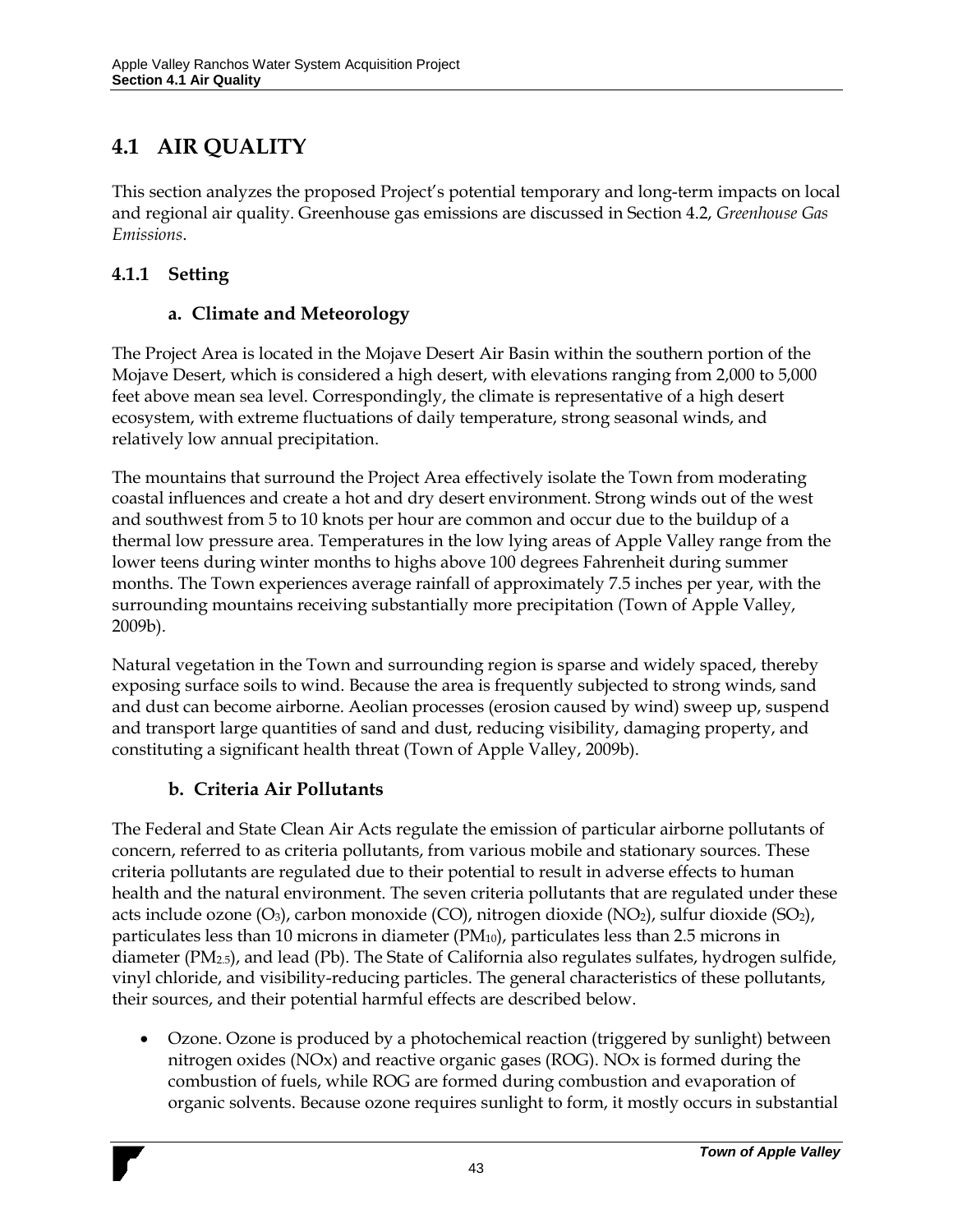concentrations between the months of April and October. Ozone is a pungent, colorless toxic gas with direct health effects on humans including respiratory and eye irritation and possible changes in lung functions. Groups most sensitive to ozone include children, the elderly, people with respiratory disorders, and people who exercise strenuously outdoors.

- Carbon Monoxide. CO is a local pollutant that is found in high concentrations only near a source of CO. The major source of CO, a colorless, odorless, poisonous gas, is automobile traffic. Elevated concentrations, therefore, are usually only found near areas of high traffic volumes. CO's health effects are related to its affinity for hemoglobin in the blood. At high concentrations, CO reduces the amount of oxygen in the blood, causing heart difficulty in people with chronic diseases, reduced lung capacity, and impaired mental abilities.
- Nitrogen Dioxide.  $NO<sub>2</sub>$  is a by-product of fuel combustion, with the primary source being motor vehicles and industrial boilers and furnaces. The principal form of nitrogen oxide produced by combustion is nitric oxide (NO), but NO reacts rapidly to form  $NO<sub>2</sub>$ , creating the mixture of NO and  $NO<sub>2</sub>$  commonly called NOx.  $NO<sub>2</sub>$  is an acute irritant. A relationship between  $NO<sub>2</sub>$  and chronic pulmonary fibrosis may exist, and an increase in bronchitis in young children at concentrations below 0.3 parts per million (ppm) may occur. NO<sup>2</sup> absorbs blue light and causes a reddish brown cast to the atmosphere and reduced visibility. It can also contribute to the formation of  $PM_{10}$  and acid rain.
- Particulate Matter. Atmospheric particulate matter is comprised of finely divided solids and liquids such as dust, soot, aerosols, fumes, and mists. The particulates that are of particular concern are small particulates  $(PM_{10})$ , which measures no more than 10 microns in diameter, and fine particulates  $(PM_{2.5})$ , which measures no more than 2.5 microns in diameter. The characteristics, sources, and potential health effects associated with  $PM_{10}$  and  $PM_{2.5}$  can be different. Major man-made sources of  $PM_{10}$  are agricultural operations, industrial processes, combustion of fossil fuels, construction, demolition operations, and entrainment of road dust into the atmosphere. Natural sources include wind-blown dust, wildfire smoke, and sea spray salt. The finer  $PM_{2.5}$  particulates are generally associated with combustion processes as well as being formed in the atmosphere as a secondary pollutant through chemical reactions.  $PM_{2.5}$  is more likely to penetrate deeply into the lungs and poses a serious health threat to all groups, but particularly to the elderly, children, and those with respiratory problems. More than half of the small and fine particulate matter that is inhaled into the lungs remains there, which can cause permanent lung damage. These materials can damage health by interfering with the body's mechanisms for clearing the respiratory tract or by acting as carriers of an absorbed toxic substance.
- Sulfur Dioxide.  $SO_2$  is one of a group of highly reactive gasses known as "oxides of sulfur." The largest sources of  $SO_2$  emissions are from fossil fuel combustion at power plants (73 percent) and other industrial facilities (20 percent). Smaller sources of  $SO<sub>2</sub>$ emissions include industrial processes such as extracting metal from ore, and the burning of high sulfur containing fuels by locomotives, large ships, and non-road equipment.  $SO_2$  is linked with a number of adverse effects on the respiratory system.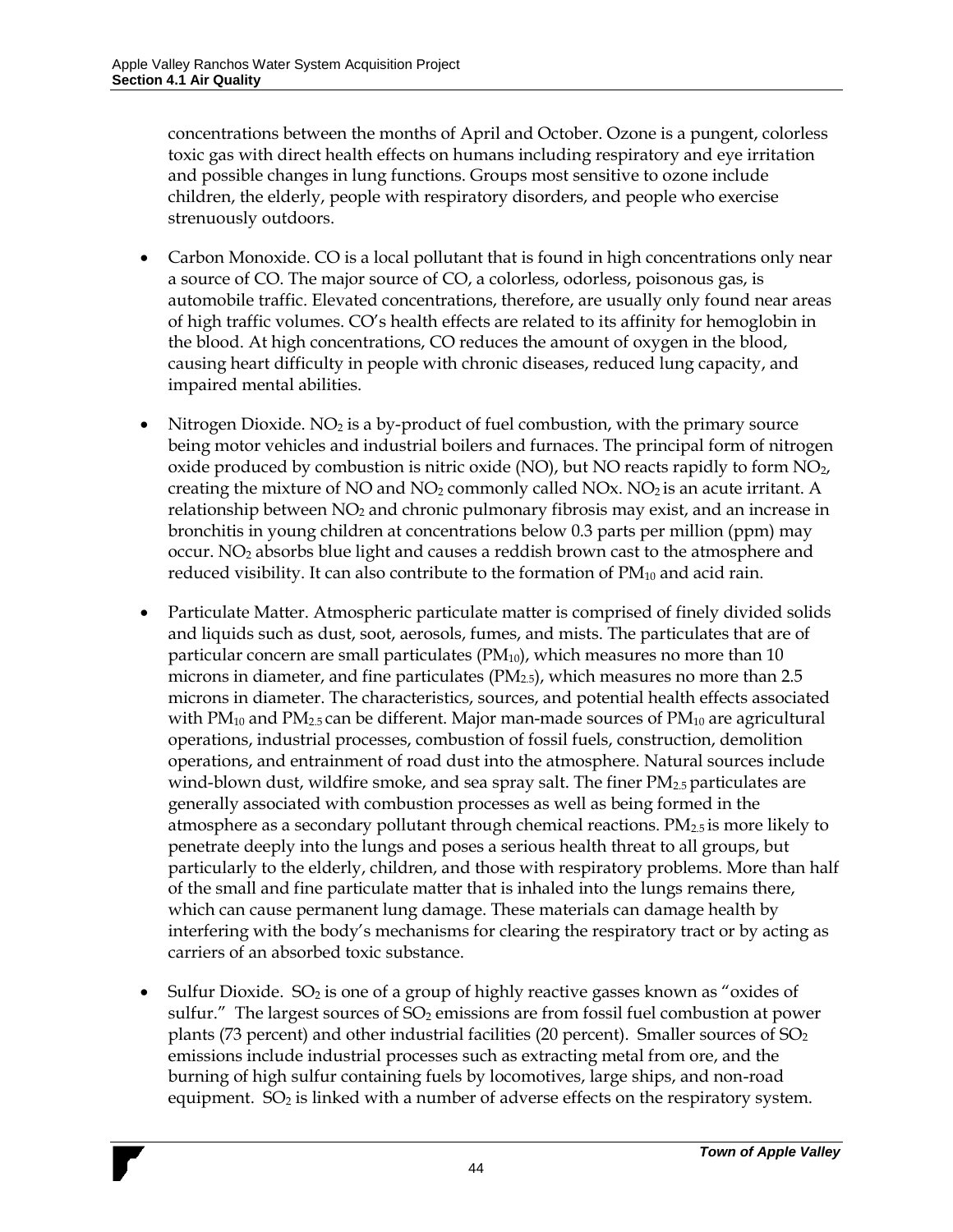Lead. Lead (or Pb) is a toxic metal that can be emitted from industrial sources, leaded aviation gasoline, and lead-based paint. Lead may cause a range of health effects, from behavioral problems and learning disabilities, to seizures and death. The Mojave Desert Air Basin (Basin) is currently in compliance with Federal and State standards for lead and monitoring is only conducted periodically since the primary sources of atmospheric lead (leaded gasoline and lead-based paint) are no longer available in the State.

#### **c. Existing Environment**

The existing environment includes sources of air emissions throughout Apple Valley as well as receptors that are sensitive to poor air quality.

*Air Quality.* Over the past few decades, a noticeable deterioration in air quality has occurred in the Town of Apple Valley and the region due to increased local development and population growth, traffic, construction activity and various site disturbances. Although air pollution is emitted from various sources locally, some of the degradation of air quality can be attributed to sources outside of the Basin, including air basins to the west and southwest. Additionally, the Town of Apple Valley is susceptible to air inversions, which trap a layer of stagnant air near the ground, where it can be further loaded with pollutants (Town of Apple Valley, 2009a).

Apple Valley is under the jurisdiction of the Mojave Desert Air Quality Management District (MDAQMD). As the local air quality management agency, MDAQMD is required to monitor air pollutant levels to ensure that State and Federal air quality standards are met and, if they are not met, to develop strategies to meet them. Depending on whether or not the standards are met or exceeded, the Basin is classified as being in "attainment" or "nonattainment." Apple Valley is located in the portion of the Basin that is in nonattainment for both the Federal and State standards for ozone and  $PM_{10}$ , as well as the State standard for  $PM_{2.5}$ . Thus, the Basin currently exceeds several State and Federal ambient air quality standards and is required to implement strategies to reduce pollutant levels to acceptable standards (California Air Resources Board, 2015b). [Table 4.1-1](#page-7-0) lists the Federal and State standards for criteria pollutants.

<span id="page-7-0"></span>

| <b>Pollutant</b>      | <b>Averaging Time</b> | <b>Federal Primary Standards</b> | <b>California Standard</b> |
|-----------------------|-----------------------|----------------------------------|----------------------------|
|                       | 1-Hour                | ---                              | $0.09$ ppm                 |
| Ozone                 | 8-Hour                | 0.075 ppm                        | 0.070 ppm                  |
| Carbon Monoxide       | 8-Hour                | $9.0$ ppm                        | $9.0$ ppm                  |
|                       | 1-Hour                | 35.0 ppm                         | 20.0 ppm                   |
|                       | Annual                | 0.053 ppm                        | 0.030 ppm                  |
| Nitrogen Dioxide      | 1-Hour                | $0.100$ ppm                      | $0.18$ ppm                 |
|                       | Annual                | ---                              |                            |
| <b>Sulfur Dioxide</b> | 24-Hour               | ---                              | $0.04$ ppm                 |
|                       | 1-Hour                | $0.075$ ppm                      | 0.25 ppm                   |

**Table 4.1-1: Federal and State Ambient Air Quality Standards**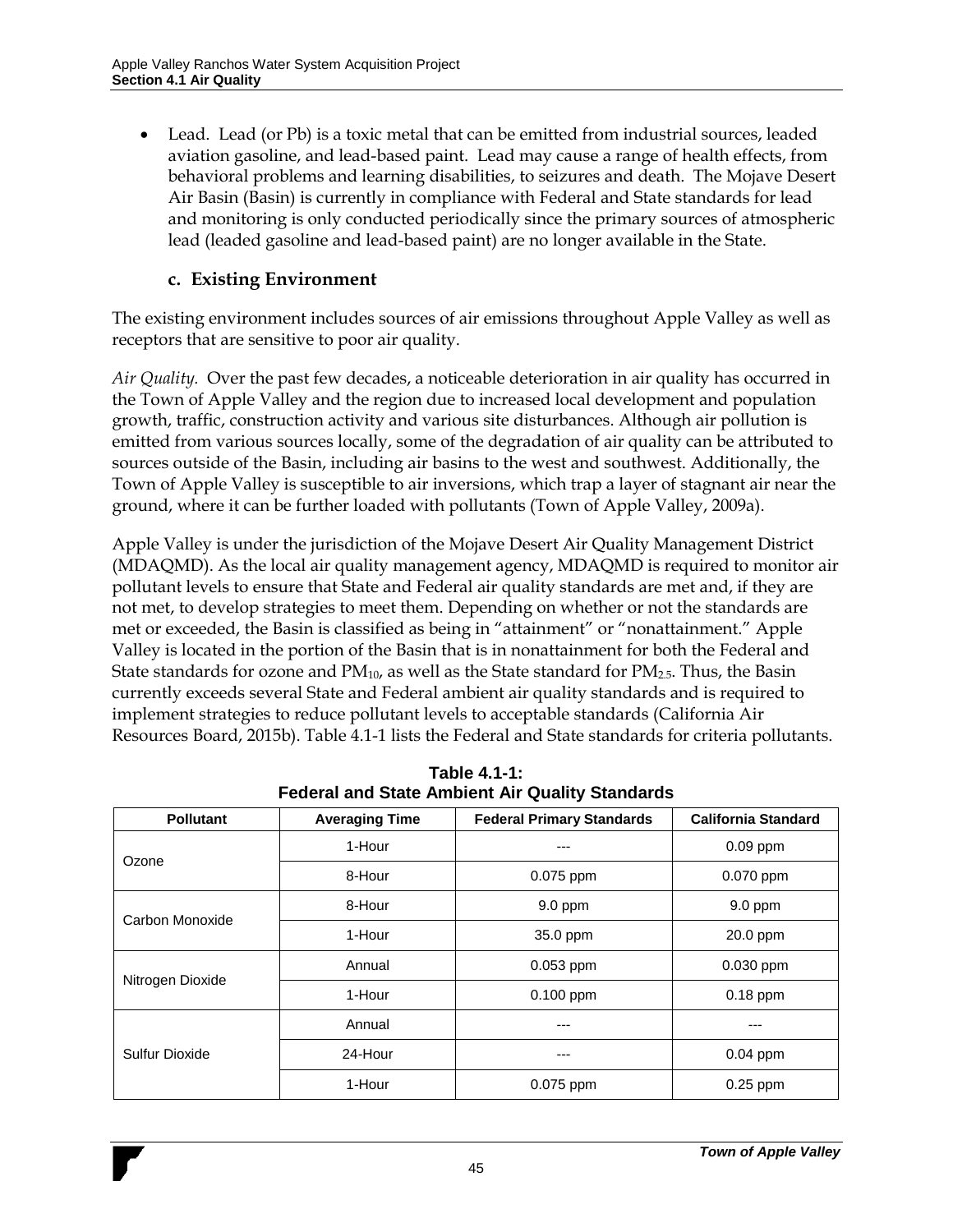| <b>Pollutant</b>  | <b>Averaging Time</b> | <b>Federal Primary Standards</b> |                            |
|-------------------|-----------------------|----------------------------------|----------------------------|
|                   | Annual                | ---                              | 20 $\mu$ g/m <sup>3</sup>  |
| $PM_{10}$         | 24-Hour               | 150 $\mu$ g/m <sup>3</sup>       | 50 $\mu$ g/m <sup>3</sup>  |
|                   | Annual                | 12 $\mu$ g/m <sup>3</sup>        | 12 $\mu$ g/m <sup>3</sup>  |
| PM <sub>2.5</sub> | 24-Hour               | 35 $\mu$ g/m <sup>3</sup>        | ---                        |
|                   | 30-Day Average        | ---                              | 1.5 $\mu$ g/m <sup>3</sup> |
| Lead              | 3-Month Average       | 0.15 $\mu$ g/m <sup>3</sup>      | ---                        |

| Table 4.1-1:                                    |  |
|-------------------------------------------------|--|
| Federal and State Ambient Air Quality Standards |  |

*ppm = parts per million; µg/m<sup>3</sup> = micrograms per cubic meter Sources: California Air Resources Board, 2015b.*

The air quality monitoring station closest to Apple Valley is located at 14306 Park Avenue in Victorville, approximately three miles west of the Town. This station monitors all criteria pollutants, and is representative of the ambient air quality in and around the Project Area. [Table](#page-8-0)  [4.1-2](#page-8-0) indicates the number of days that each of the standards has been exceeded at this station. As shown, in the period from 2012 to 2014, State and Federal air quality standards were exceeded for ozone (8-hour average) and PM<sub>10</sub>. Additionally, the State air quality standard for ozone (hourly average) was also exceeded. The most frequently exceeded air quality standard was the 8-hour ozone concentration, which exceeded the State standard 58 times in 2011, 60 times in 2012, and 40 times in 2013. No exceedances of either the State or Federal standards for NO<sub>2</sub> or CO have occurred at this monitoring station in the last three years.

<span id="page-8-0"></span>

| <b>Pollutant</b>                                                              | 2012     | 2013     | 2014     |
|-------------------------------------------------------------------------------|----------|----------|----------|
| Ozone (8-Hour), Worst 8-Hour Average (in ppm)                                 | 0.095    | 0.097    | 0.097    |
| Number of days of State exceedances (>0.070 ppm)                              | 58       | 60       | 40       |
| Number of days of Federal exceedances (>0.075 ppm)                            | 28       | 31       | 18       |
| Ozone (Hourly), Worst Hour (in ppm)                                           | 0.111    | 0.120    | 0.122    |
| Number of days of State exceedances (>0.09 ppm)                               | 6        | 9        | 3        |
| Carbon Monoxide, Worst 8 Hours (in ppm)                                       | 1.83     | $\star$  | $\star$  |
| Number of days of State/Federal exceedances (>9.0 ppm)                        | $\Omega$ | $\Omega$ | $\Omega$ |
| Nitrogen Dioxide, Worst Hour (in ppb)                                         | 56.0     | 64.6     | 66.6     |
| Number of days of State exceedances (>180 ppm)                                | 0        | 0        | $\Omega$ |
| Number of days of Federal exceedances (>100 ppb)                              | $\Omega$ | $\Omega$ | $\Omega$ |
| Particulate Matter <10 microns, Worst 24 Hours (in $\mu$ g/m <sup>3</sup> )   | 45.0     | 77.9     | 246.2    |
| Number of samples of State exceedances ( $>50 \mu g/m^3$ )                    | 0        | 2        | $\star$  |
| Number of samples of Federal exceedances ( $>150 \mu g/m^3$ )                 | $\Omega$ | $\Omega$ | 1        |
| Particulate Matter < 2.5 microns, Worst 24 Hours (in $\mu$ g/m <sup>3</sup> ) | 12.0     | 13.1     | 24.1     |
| Number of samples of Federal exceedances (>35 $\mu$ g/m <sup>3</sup> )        | $\Omega$ | 0        | 0        |

**Table 4.1-2: Ambient Air Quality Data**

\* *Insufficient data available to determine the value*

*Source: California Air Resources Board, 2015c.*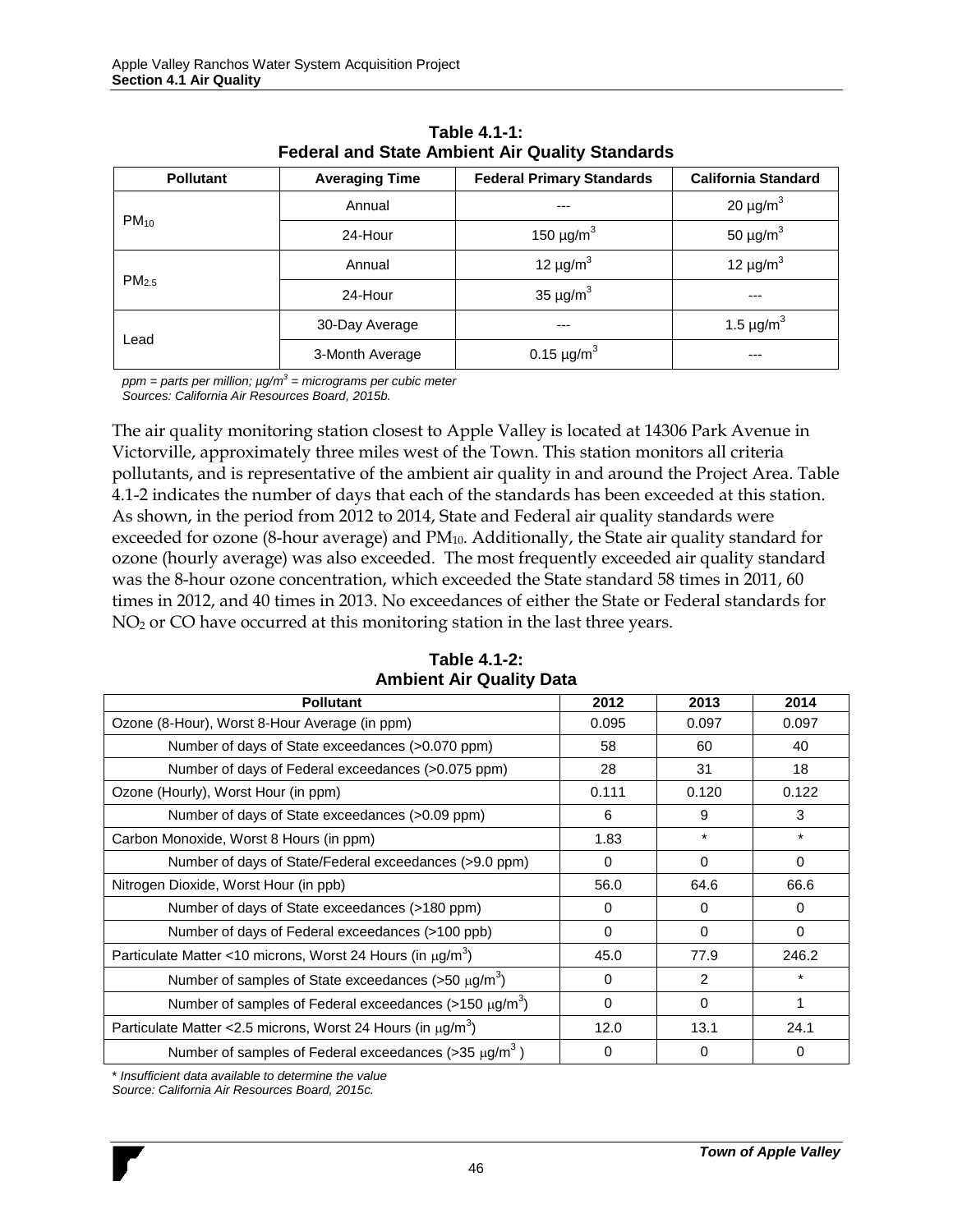*Sensitive Receptors.* Sensitive receptors are persons or land uses that may be subject to respiratory stress or other significant adverse impacts as a result of exposure to air contaminants. The California Air Resources Board designates people with cardiovascular and chronic respiratory diseases, children under 14, seniors over 65, and athletes as sensitive receptors. Accordingly, hospitals, nursing and retirement homes, schools, daycares, playgrounds, parks, athletic facilities, churches, and residential and hotel/motel facilities are all considered sensitive land uses. These types of land uses are distributed throughout the Town and are all considered to be sensitive receptors for the purposes of this analysis.

The closest sensitive receptors to the Apple Valley Ranchos Water Company's operation and maintenance (O&M) facility, where many system maintenance activities are performed and where maintenance vehicles enter and exit the lot, are as follows:

- The James A. Woody Community Center park grounds and athletic facilities; located adjacent to the O&M facility on the northern property line and approximately 300 feet to the east
- Residential properties directly adjacent to the O&M facility on the western and eastern property lines
- Residential property south of Ottawa Road, approximately 80 feet southwest of the facility's western driveway
- First Assembly of God church south of Ottawa Road, approximately 100 feet southeast of one of the eastern driveway

## **d. Regulatory Setting.**

*Federal*. The United States Environmental Protection Agency (U.S. EPA) is the Federal agency responsible for administering the Clean Air Act. In this role, the U.S. EPA sets limits on certain criteria air pollutants, including limits on how much of any given pollutant can be in the air as well as limits on emissions from stationary sources of air pollutants, such as chemical plants, utilities, and steel mills.

*State*. The California Air Resources Board is the department within the California Environmental Protection Agency that is responsible for administering Federal air pollution control programs at the State level as well as State air pollution control programs. The California Air Resources Board sets the State's limits on criteria air pollutants, compiles emission inventories, develops suggested control measures, provides oversight of local programs, and prepares the State Implementation Plan (SIP) for compliance with the Federal program. The California Air Resources Board also establishes emissions standards for motor vehicles, consumer products, and various types of commercial equipment sold and used in the State, and sets fuel specifications to reduce emissions from vehicles.

*Local*. Local air quality management control and planning is provided through regional Air Pollution Control Districts (APCDs) established by the California Air Resources Board for the 14 air basins throughout the State. The California Air Resources Board is responsible for control of mobile emission sources, while the local APCDs are responsible for control of stationary sources and enforcing regulations. Apple Valley is located within the Mojave Desert Air Basin (Basin),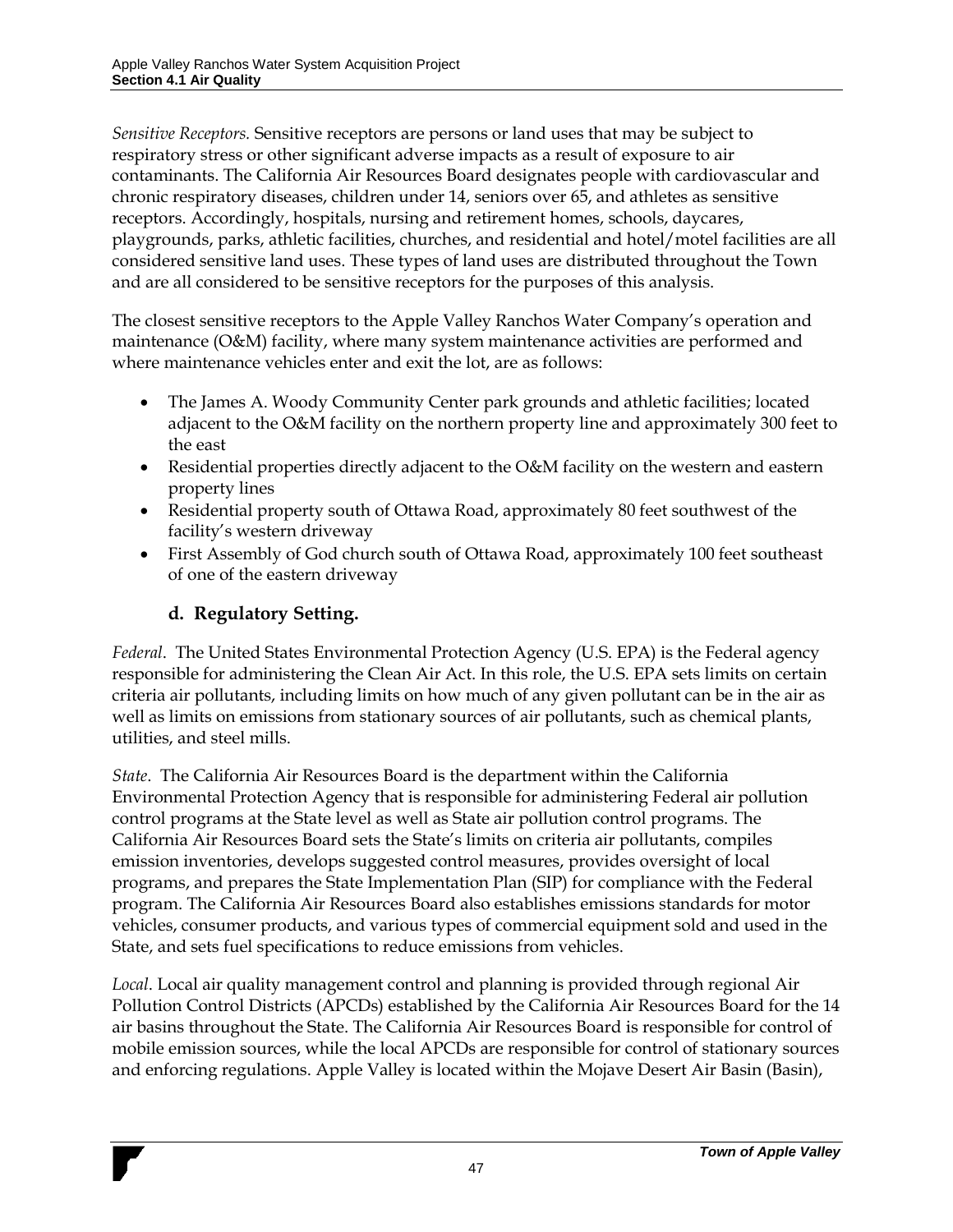which is under the jurisdiction of MDAQMD. MDAQMD has adopted various plans that provide strategies for the attainment of State and Federal air quality standards, including:

- Mojave Desert Planning Area, Federal Particulate Matter (PM10) Attainment Plan (1995);
- MDAQMD 2004 Ozone Attainment Plan (State and Federal) (2004);
- List and Implementation Schedule for District Measures to Reduce PM Pursuant to Health & Safety Code §39614(d) (2005);
- 8-Hour Reasonably Available Control Technology State Implementation Plan Analysis (RACT SIP Analysis) (2006);
- Smoke Management Program (2006);
- MDAQMD Federal 8-Hour Ozone Attainment Plan (Western Mojave Desert Nonattainment Area) (2008); and
- 8-Hour Reasonably Available Control Technology State Implementation Plan Analysis (RACT SIP Analysis) (2015).

MDAQMD has also published significance thresholds for use when performing environmental assessments, as discussed below. A response to the Notice of Preparation for the proposed Project was provided by MDAQMD (included in Appendix A), stating that the District had no comment on the scope of the Draft EIR.

## **4.1.2 Impact Analysis**

## **a. Methodology and Significance Thresholds**

This analysis considers air emissions associated with existing and future operation and maintenance activities of the proposed Project, including emissions associated with traffic along area roadways. As the proposed Project does not include any new construction, no construction emissions would be generated and this activity is not discussed further. Air emissions are analyzed based on the significance thresholds contained in Appendix G of the State CEQA Guidelines as well as the significance thresholds provided by MDAQMD.

*Methodology*. This analysis considers air emissions associated with operation and maintenance of the proposed Project, including emissions from vehicles used to operate and maintain the water supply system. The proposed Project would entail the Town's acquisition and subsequent operation of the water supply system. The system would maintain its existing size and capacity, including approximately 23 groundwater wells with a total capacity of 37 million gallons per day, 11 storage tanks with a total capacity of 11.7 million gallons, 16 emergency generators, 8 booster pump stations, 22,431 service connections, 469 miles of pipelines. Therefore, system operation is expected to continue to require a staff of approximately 39 employees, including approximately 20 office workers and 19 technical and field staff. No new facilities are proposed under the Project; however, operation and maintenance events may occur as part of the ongoing operation and maintenance of the system. As discussed in Section 2.0, Project Description, the Town would operate the system out of the existing O&M facility at 21760 Ottawa Road, and therefore there would be little to no change in the length, distribution, or number of truck trips required to operate and maintain the system. This analysis discusses emissions from these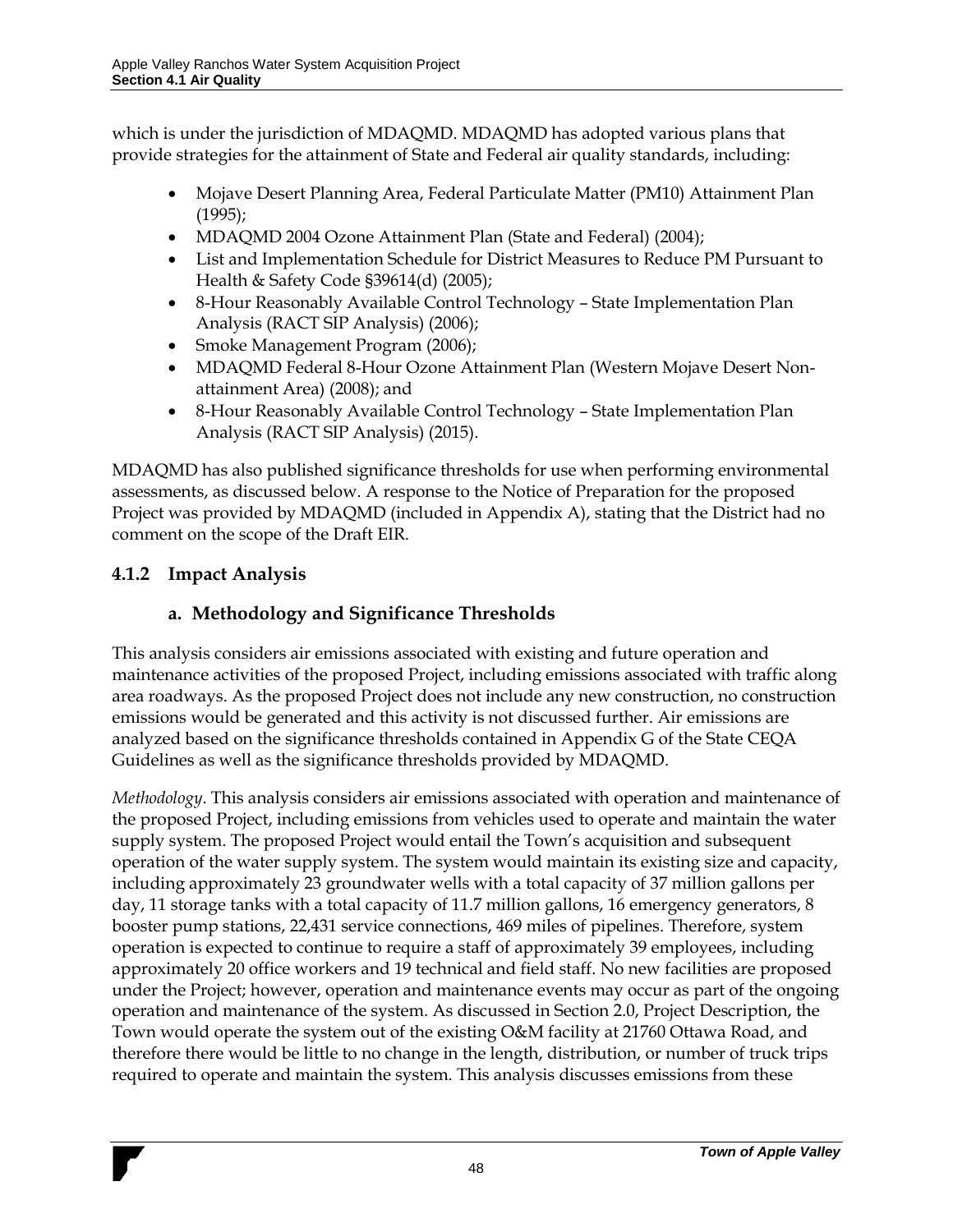activities and the potential for the proposed Project to produce any air emissions beyond existing baseline conditions.

*Significance Thresholds.* In accordance with the Town's CEQA Checklist and Appendix G of the State CEQA Guidelines, a significant air quality impact would occur if the proposed Project would:

- a. Conflict with or obstruct implementation of the applicable air quality plan?
- b. Violate any air quality standard or contribute substantially to an existing or projected air quality violation?
- c. Result in a cumulatively considerable net increase of any criteria pollutant for which the project region is non-attainment under an applicable Federal or State ambient air quality standard (including releasing emissions which exceed quantitative thresholds for ozone precursors)?
- d. Expose sensitive receptors to substantial pollutant concentrations?
- e. Create objectionable odors affecting a substantial number of people?

This analysis also considers the thresholds of significance provided by MDAQMD in its guidance for performing environmental assessments from its *California Environmental Quality Act (CEQA) and Federal Conformity Guidelines* (2011). According to these guidelines, a project's air emissions would be considered significant if the project:

- Generates total emissions (direct and indirect) in excess of the thresholds given in [Table](#page-11-0)  [4.1-3;](#page-11-0) and/or,
- Generates a violation of any ambient air quality standard when added to the local background; and/or,
- Does not conform with the applicable attainment or maintenance  $plan(s)$ ; and/or,
- Exposes sensitive receptors to substantial pollutant concentrations, including those resulting in a cancer risk greater than or equal to 10 in a million and/or a Hazard Index (HI) (non-cancerous) greater than or equal to 1.

<span id="page-11-0"></span>

| <b>Criteria Pollutant</b>               | <b>Annual Threshold (tons)</b> | Daily Threshold (pounds) |  |
|-----------------------------------------|--------------------------------|--------------------------|--|
| Carbon Monoxide (CO)                    | 100                            | 548                      |  |
| Oxides of Nitrogen $(NO_x)$             | 25                             | 137                      |  |
| Volatile Organic Compounds (VOC)        | 25                             | 137                      |  |
| Oxides of Sulfur $(SO_x)$               | 25                             | 137                      |  |
| Particulate Matter (PM <sub>10</sub> )  | 15                             | 82                       |  |
| Particulate Matter (PM <sub>2.5</sub> ) | 15                             | 82                       |  |
| Hydrogen Sulfide $(H_2S)$               | 10                             | 54                       |  |
| Lead (Pb)                               | 0.6                            | 3                        |  |

**Table 4.1-3: Emission Significance Thresholds in the Mojave Desert Air Basin**

*Source: Mojave Desert Air Quality Management District, 2011.*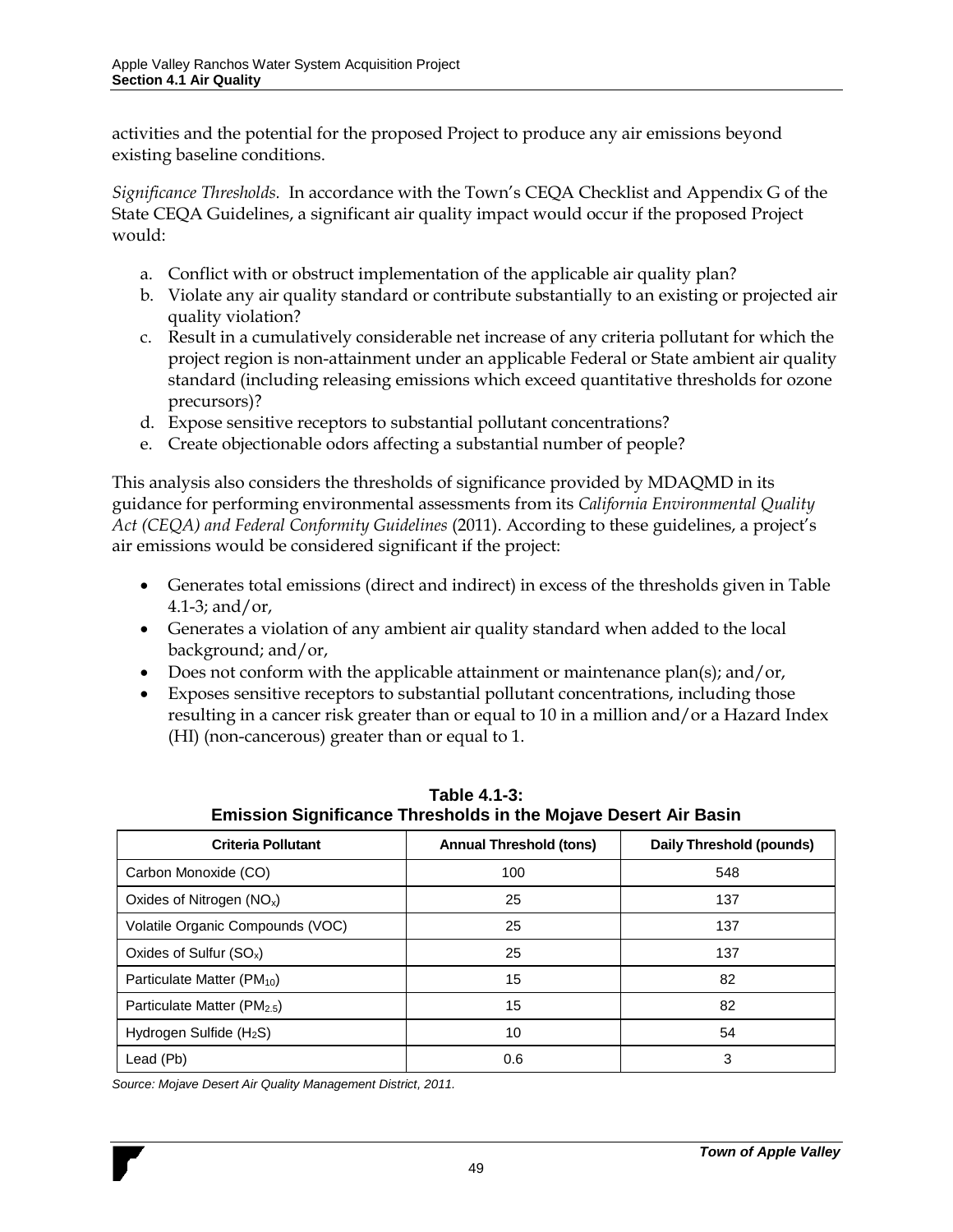The Initial Study for the proposed Project (Appendix A) found the Project would not create objectionable odors, and therefore this impact (Significance Threshold e) is not discussed further in this section.

| Threshold: | Conflict with or obstruct implementation of the applicable air quality plan      |
|------------|----------------------------------------------------------------------------------|
| Threshold: | Violate any air quality standard or contribute substantially to an existing or   |
|            | projected air quality violation                                                  |
| Threshold: | Result in a cumulatively considerable net increase of any criteria pollutant for |
|            | which the project region is non-attainment under an applicable federal or state  |
|            | ambient air quality standard (including releasing emissions which exceed         |
|            | quantitative thresholds for ozone precursors)                                    |
| Threshold: | Expose sensitive receptors to substantial pollutant concentrations               |

#### **b. Project Impacts and Mitigation Measures.**

**Impact AQ-1 Implementation of the proposed Project would result in air emissions associated with operation and maintenance of water supply system infrastructure as well as operation of vehicles and equipment in and around the Project Area. However, given that these activities would be similar to those performed under existing operations, the proposed Project would result in little to no increase in air emissions, and these impacts would be Class III,** *less than significant***.**

Long-term air pollutant emission impacts are those associated with stationary sources and mobile sources related to operation of the AVR System. The existing water supply system is fully functional and would not require any additional new infrastructure as a result of the proposed Project, i.e. transfer of ownership to the Town. In addition, the proposed Project does not include any expansion in the delivery capacity of the AVR System nor does it contemplate any physical upgrades to any of the AVR System facilities (i.e., no construction is proposed). Although some level of maintenance activity would be required in order to operate and maintain the water supply system, this activity would be in line with what would occur under the existing ownership. Because the proposed Project would not result in any population increase or new physical facilities, it would not result in any increase in stationary operational emissions from increased water delivery or treatment. In addition, as operation of the system is expected to continue in much the same manner as under existing conditions, the proposed Project would not require installation of new equipment at any system location that would combust diesel nor would it require any new APCD-permitted stationary sources. Therefore, the proposed Project would not result in additional stationary operational emissions as compared to existing baseline conditions.

Mobile source emissions are generated from truck trips from the AVR System O&M facility to locations throughout the Town. As no new facilities are proposed under the Project, it is assumed that the system would require the same number of technical and field staff (19 employees) and the same number of truck trips to operate and maintain the system as under existing conditions; therefore, the proposed Project would not generate any new truck trips. Given that the AVR System would continue to be operated out of the existing AVR System O&M facility after the acquisition, and the only change would be that these activities would be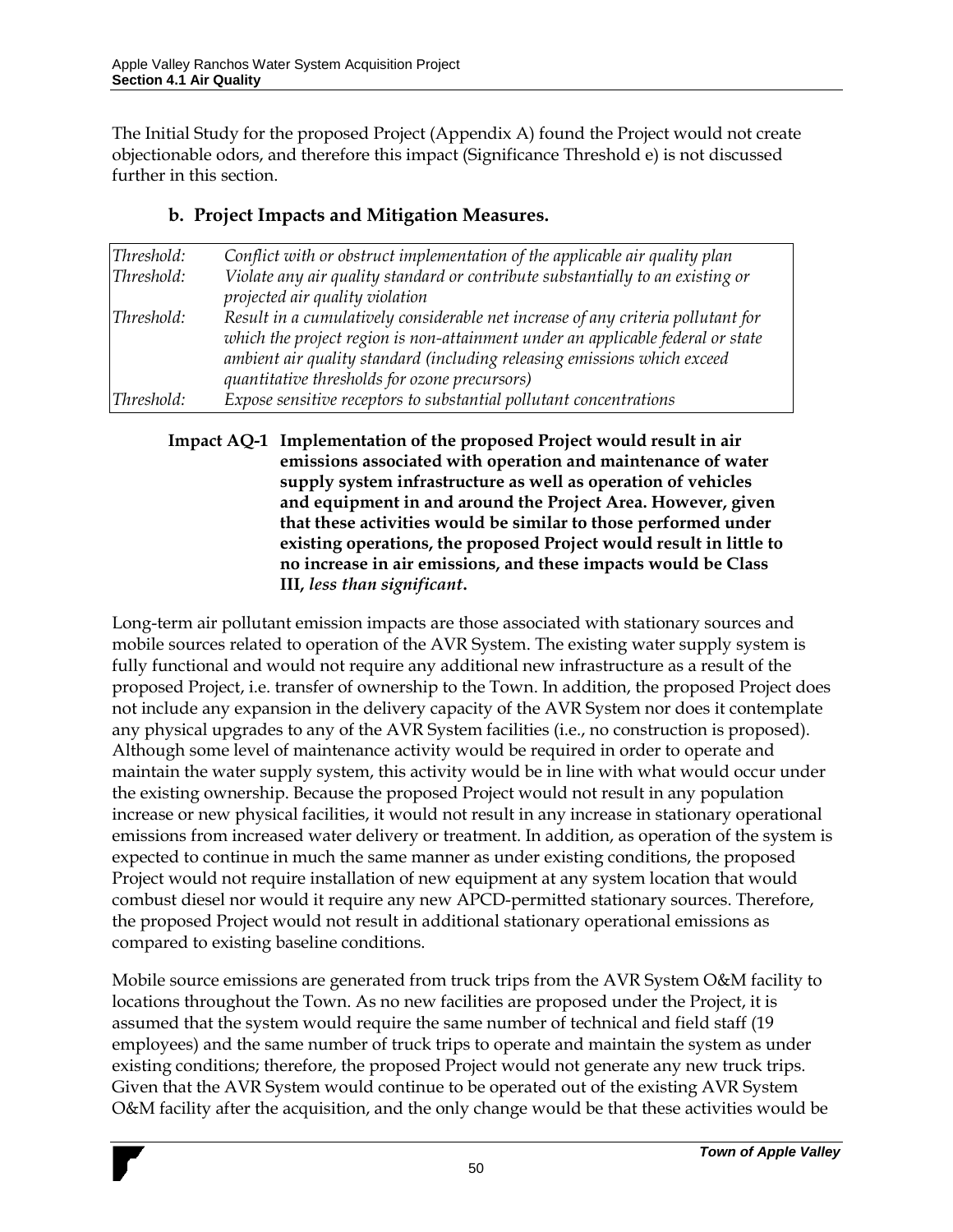performed by the Town instead of by Apple Valley Ranchos Water Company following the acquisition, the proposed Project would not result in substantial changes in the distribution or length of these truck trips. Therefore, the number of vehicle miles travelled associated with operation and maintenance of the AVR System, and thus the associated amount of vehicular (mobile) air emissions, would not substantially increase as a result of the proposed Project.

Given that the proposed Project would not result in an increase in air emissions from operation or maintenance activities, it would not conflict with any air quality plans, violate any air quality standards, result in a cumulatively considerable net increase of any criteria pollutant, or expose sensitive receptors to substantial pollutant concentrations. Therefore, these impacts are less than significant.

#### **Mitigation Measures.** No mitigation is required.

**Significance After Mitigation.** Impacts would be less than significant without mitigation.

#### **c. Cumulative Impacts.**

The EIR for the Apple Valley General Plan determined that buildout of the Town and the surrounding area would contribute to regional air pollution, and these impacts can be considered cumulatively significant. The air emissions that would be generated by the proposed Project have been ongoing since the time that the Apple Valley General Plan EIR was prepared and the emissions were fully accounted for in the General Plan EIR. As discussed under Impact AQ-1, the proposed Project would not result in an increase in daily operational emissions from stationary or mobile sources. Therefore, the proposed Project would not result in addition of criteria pollutants to the Basin. Given that the proposed Project would not contribute any additional air pollutants, it would not contribute to any cumulative impacts when considered in conjunction with other projects in the region, and it would not exceed MDAQMD thresholds. Therefore, the proposed Project's contribution to cumulative regional long-term air quality impacts would not be cumulatively considerable.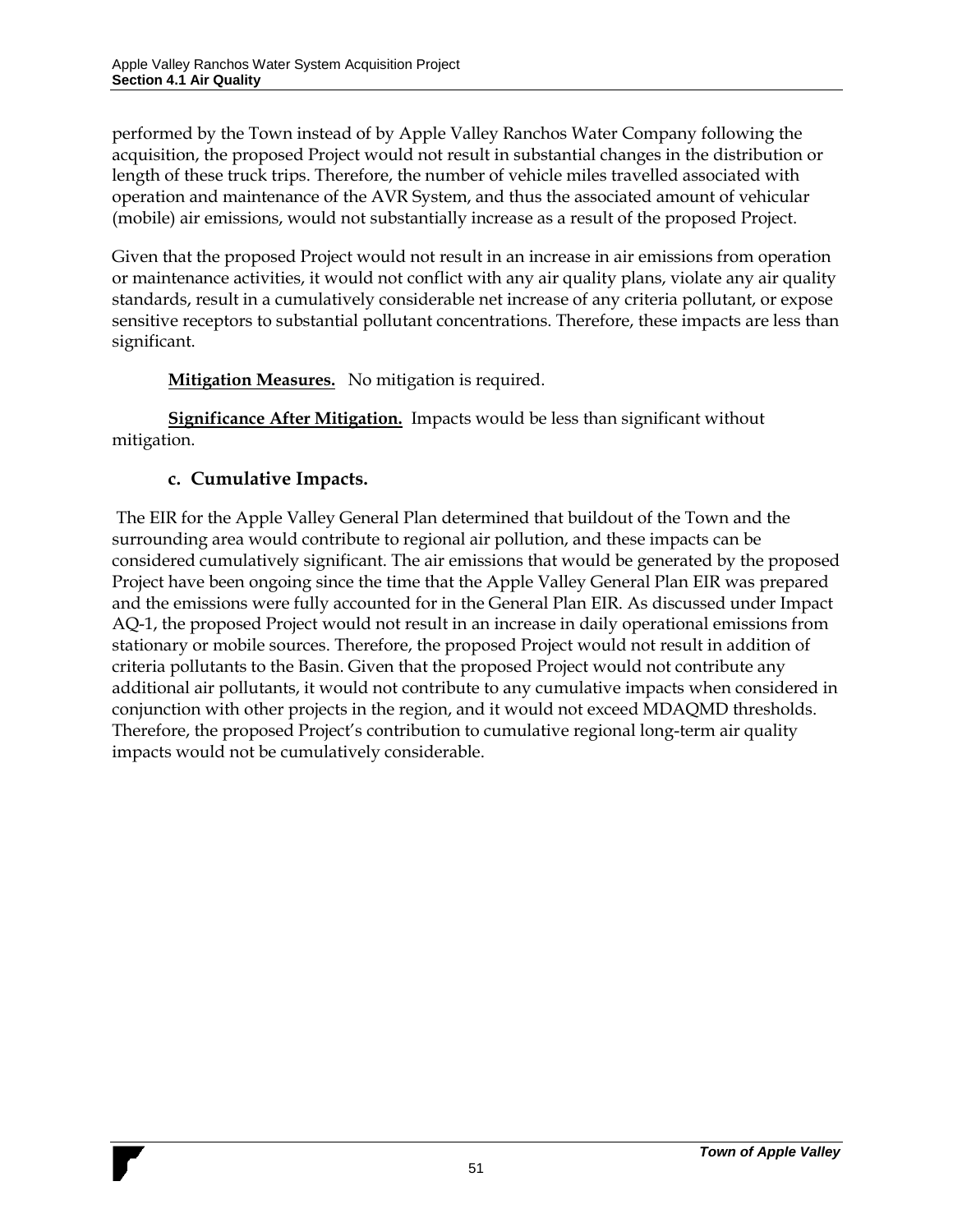## **4.2 GREENHOUSE GAS EMISSIONS**

This section discusses global climate change, its causes and the contribution of human activities, as well as the existing regulatory framework related to greenhouse gas (GHG) emissions. This section describes the criteria for determining the significance of a project's GHG emissions, and analyzes the proposed Project's impacts related to global climate change and GHG emissions.

### **4.2.1 Setting**

### **a. Climate Change and Greenhouse Gases.**

Climate change is the observed increase in the average temperature of the Earth's atmosphere and oceans along with other substantial changes in climate (such as wind patterns, precipitation, and storms) over an extended period of time. The term "climate change" is often used interchangeably with the term "global warming," but "climate change" is preferred to "global warming" because it helps convey that there are other changes in addition to rising temperatures that occur during this process.

GHGs are gases that absorb and re-emit infrared radiation in the atmosphere. They are present in the atmosphere naturally, released by natural sources, or formed from secondary reactions taking place in the atmosphere. The gases that are widely seen as the principal contributors to human-induced climate change include carbon dioxide  $(CO_2)$ , methane  $(CH_4)$ , nitrous oxides (N2O), fluorinated gases such as hydrofluorocarbons (HFCs), perfluorocarbons (PFCs), and sulfur hexafluoride (SF<sub>6</sub>). Water vapor is excluded from the list of GHGs because it is shortlived in the atmosphere and its atmospheric concentrations are largely determined by natural processes, such as oceanic evaporation.

GHGs are emitted by both natural processes and human activities. Of these gases,  $CO<sub>2</sub>$  and CH<sub>4</sub> are emitted in the greatest quantities from human activities. Emissions of  $CO<sub>2</sub>$  are largely byproducts of fossil fuel combustion, whereas CH<sup>4</sup> results from off-gassing associated with agricultural practices and landfills.

All of the different types of GHGs have varying global warming potentials (GWPs). The GWP of a GHG is the potential of a gas or aerosol to trap heat in the atmosphere over a specified timescale (generally, 100 years). Because GHGs absorb different amounts of heat, a common reference gas  $(CO<sub>2</sub>)$  is used to relate the amount of heat absorbed to the amount of the gas emissions, referred to as "carbon dioxide equivalent" ( $CO<sub>2</sub>E$ ), and is the amount of a GHG emitted multiplied by its GWP. Carbon dioxide has a 100-year GWP of one. By contrast, CH<sup>4</sup> has a GWP of 25, meaning its global warming effect is 25 times greater than  $CO<sub>2</sub>$  on a molecule per molecule basis. Man made GHGs, such as fluorinated gases, can have a GWP of up to 23,500 and stay in the atmosphere for thousands of years (United States Environmental Protection Agency [U.S. EPA], 2014).

The accumulation of GHGs in the atmosphere regulates the earth's temperature. Without the natural heat trapping effect of GHGs, the Earth's surface would be about 34°C cooler (CalEPA, 2006). However, it is believed that emissions from human activities, particularly the consumption of fossil fuels for electricity production and transportation, have elevated the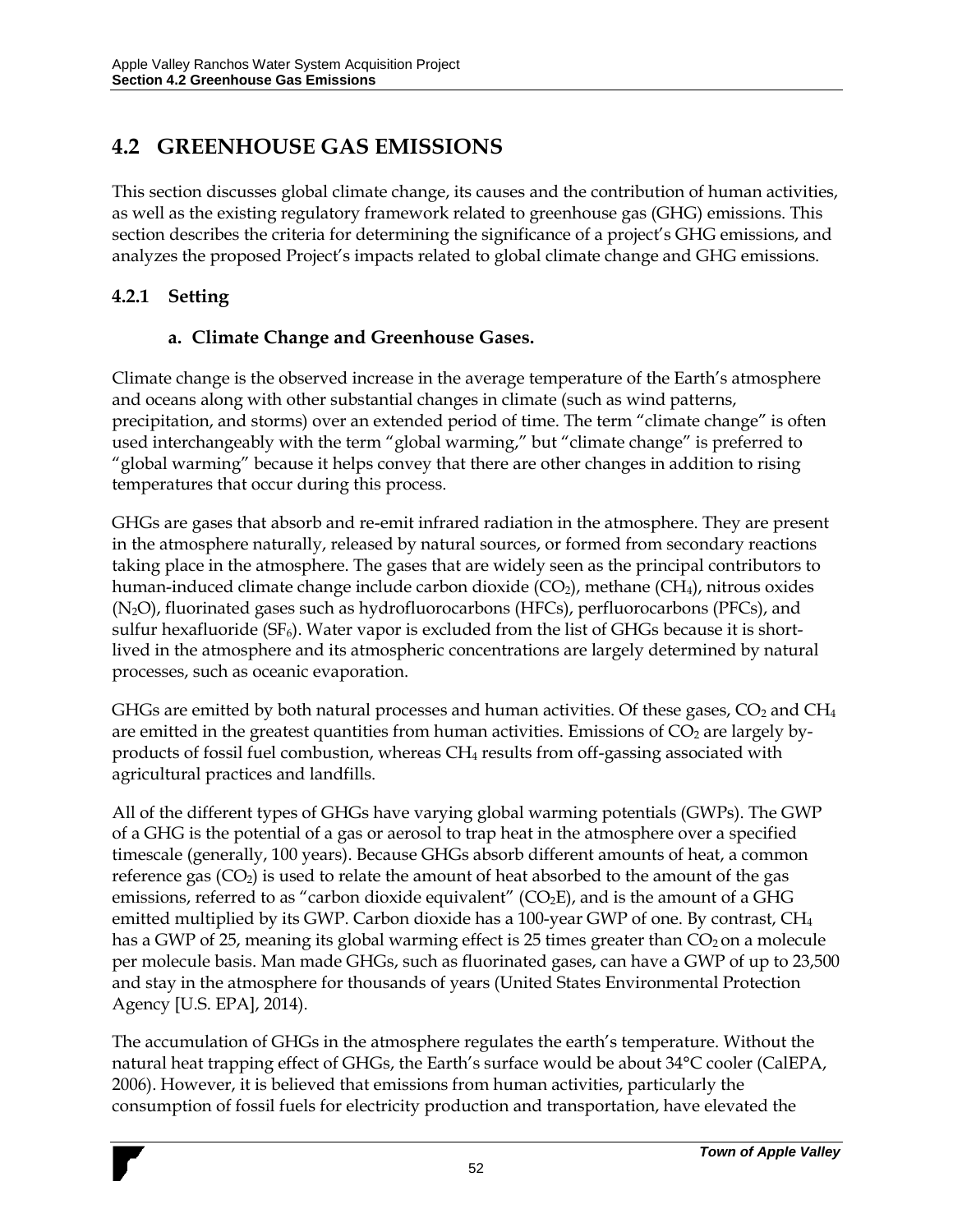concentration of these gases in the atmosphere beyond the level of naturally occurring concentrations. The following discusses the primary GHGs of concern.

*Carbon Dioxide*. The global carbon cycle is made up of large carbon flows and reservoirs. Billions of tons of carbon in the form of  $CO<sub>2</sub>$  are absorbed by oceans and living biomass (i.e., sinks) and are emitted to the atmosphere annually through natural processes (i.e., sources). When in equilibrium, carbon fluxes among these various reservoirs are roughly balanced (U.S. EPA, 2012).  $CO<sub>2</sub>$  was the first GHG demonstrated to be increasing in atmospheric concentration, with the first conclusive measurements being made in the last half of the 20<sup>th</sup> Century. The average annual  $CO<sub>2</sub>$  concentration growth rate was larger between 1995 and 2005 (average: 1.9 ppm per year) than it has been since the beginning of continuous direct atmospheric measurements (1960–2005 average: 1.4 ppm per year), although there is year-to-year variability in growth rates (NOAA, 2010). Currently, CO<sup>2</sup> represents an estimated 82.8% of total GHG emissions (Department of Energy [DOE] Energy Information Administration [EIA], 2010). The largest source of CO2, and of overall GHG emissions, is fossil fuel combustion.

*Methane*. Methane (CH4) is an effective absorber of radiation, though its atmospheric concentration is less than that of  $CO<sub>2</sub>$  and its lifetime in the atmosphere is limited to 10 to 12 years. It has a global warming potential approximately 25 times that of CO<sub>2</sub>. Anthropogenic sources of CH<sup>4</sup> include enteric fermentation associated with domestic livestock, landfills, natural gas and petroleum systems, agricultural activities, coal mining, wastewater treatment, stationary and mobile combustion, and certain industrial processes (U.S. EPA, 2012).

*Nitrous Oxide*. Concentrations of nitrous oxide began to rise at the beginning of the industrial revolution and continue to increase at a relatively uniform growth rate (NOAA, 2010). Nitrous oxide is produced by microbial processes in soil and water, including those reactions that occur in fertilizers that contain nitrogen, fossil fuel combustion, and other chemical processes. Use of these fertilizers has increased over the last century. Agricultural soil management and mobile source fossil fuel combustion are the major sources of nitrous oxide emissions. The GWP of nitrous oxide is approximately 298 times that of  $CO<sub>2</sub>$  (U.S. EPA, 2015).

*Fluorinated Gases (HFCS, PFCS and SF6)*. Fluorinated gases, such as hydrofluorocarbons (HFCs), perfluorocarbons (PFCs), and sulfurthexafluoride ( $SF_6$ ), are powerful GHGs that are emitted from a variety of industrial processes. Fluorinated gases are used as substitutes for ozonedepleting substances such as chlorofluorocarbons (CFCs), hydrochlorofluorocarbons (HCFCs), and halons, which have been regulated since the mid-1980s because of their ozone-destroying potential and are phased out under the Montreal Protocol (1987) and Clean Air Act Amendments of 1990. Electrical transmission and distribution systems account for most  $SF_6$ emissions, while PFC emissions result from semiconductor manufacturing and as a by-product of primary aluminum production. Fluorinated gases are typically emitted in smaller quantities than  $CO<sub>2</sub>$ ,  $CH<sub>4</sub>$ , and N<sub>2</sub>O, but these compounds have much higher GWPs.

### **b. Greenhouse Gas Emissions Inventory.**

Total U.S. GHG emissions were 6,821.8 MMT CO2E in 2009 (U.S. EPA, 2012). Total U.S. emissions have increased by 10.5 percent since 1990; emissions rose by 3.2 percent from 2009 to 2010 (U.S. EPA, 2012). This increase was primarily due to (1) an increase in economic output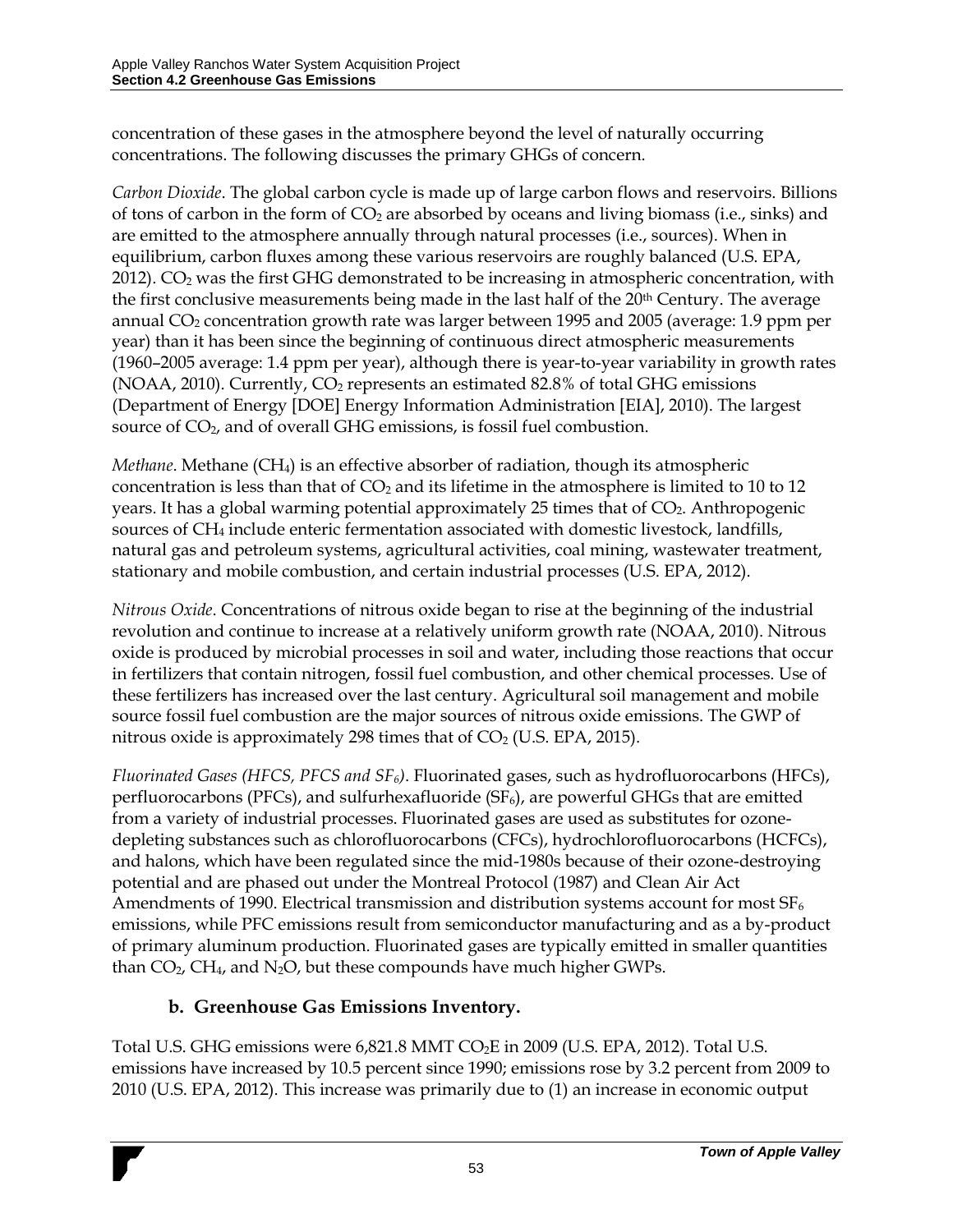resulting in an increase in energy consumption across all sectors; and (2) much warmer summer conditions resulting in an increase in electricity demand for air conditioning. Since 1990, U.S. emissions have increased at an average annual rate of 0.5 percent. In 2010, the transportation and industrial end-use sectors accounted for 32 percent and 26 percent of  $CO<sub>2</sub>$  emissions from fossil fuel combustion, respectively. Meanwhile, the residential and commercial end-use sectors accounted for 22 percent and 19 percent of  $CO<sub>2</sub>$  emissions from fossil fuel combustion, respectively (U.S. EPA, 2012).

Based upon the California Air Resources Board California Greenhouse Gas Inventory for 2000- 2013 (California Air Resources Board, 2015d), California produced 459 MMT CO<sub>2</sub>E in 2011. The major source of GHGs in California is transportation, contributing 37 percent of the State's total GHG emissions. Industrial activity is the second largest source, contributing 23 percent of the State's GHG emissions (California Air Resources Board, 2015d). California emissions are due in part to its large size and large population compared to other states. However, a factor that reduces California's per capita fuel use and GHG emissions, as compared to other states, is its relatively mild climate. The California Air Resources Board has projected statewide unregulated GHG emissions for the year 2020 will be 509 MMT  $CO<sub>2</sub>E$  (California Air Resources Board, 2015e). These projections represent the emissions that would be expected to occur in the absence of any GHG reduction actions.

### **c. Potential Effects of Climate Change.**

According to the CalEPA's *2010 Climate Action Team Biennial Report*, potential impacts of climate change in California may include loss in snow pack, sea level rise, more extreme heat days per year, more high ozone days, more large forest fires, and more drought years (CalEPA, 2010). Below is a summary of some of the potential effects that could be experienced in California as a result of climate change.

*Sea Level Rise*. According to *The Impacts of Sea-Level Rise on the California Coast*, prepared by the California Climate Change Center (California Climate Change Center; 2009), climate change has the potential to induce substantial sea level rise in the coming century. The rising sea level increases the likelihood and risk of flooding. Sea levels are rising faster now than in the previous two millennia, and the rise is expected to accelerate, even with robust GHG emission control measures. The California Climate Adaptation Strategy (2009) estimates a sea level rise of up to 55 inches by the end of this century.

*Air Quality*. Higher temperatures, which are conducive to air pollution formation, could worsen air quality in California. Climate change may increase the concentration of ground-level ozone, but the magnitude of the effect, and therefore its indirect effects, are uncertain. If higher temperatures are accompanied by drier conditions, the potential for large wildfires could increase, which, in turn, would further worsen air quality. However, if higher temperatures are accompanied by wetter, rather than drier conditions, the rains would tend to temporarily clear the air of particulate pollution and reduce the incidence of large wildfires, thereby ameliorating the pollution associated with wildfires. Additionally, severe heat accompanied by drier conditions and poor air quality could increase the number of heat-related deaths, illnesses, and asthma attacks throughout the state (California Energy Commission, 2009).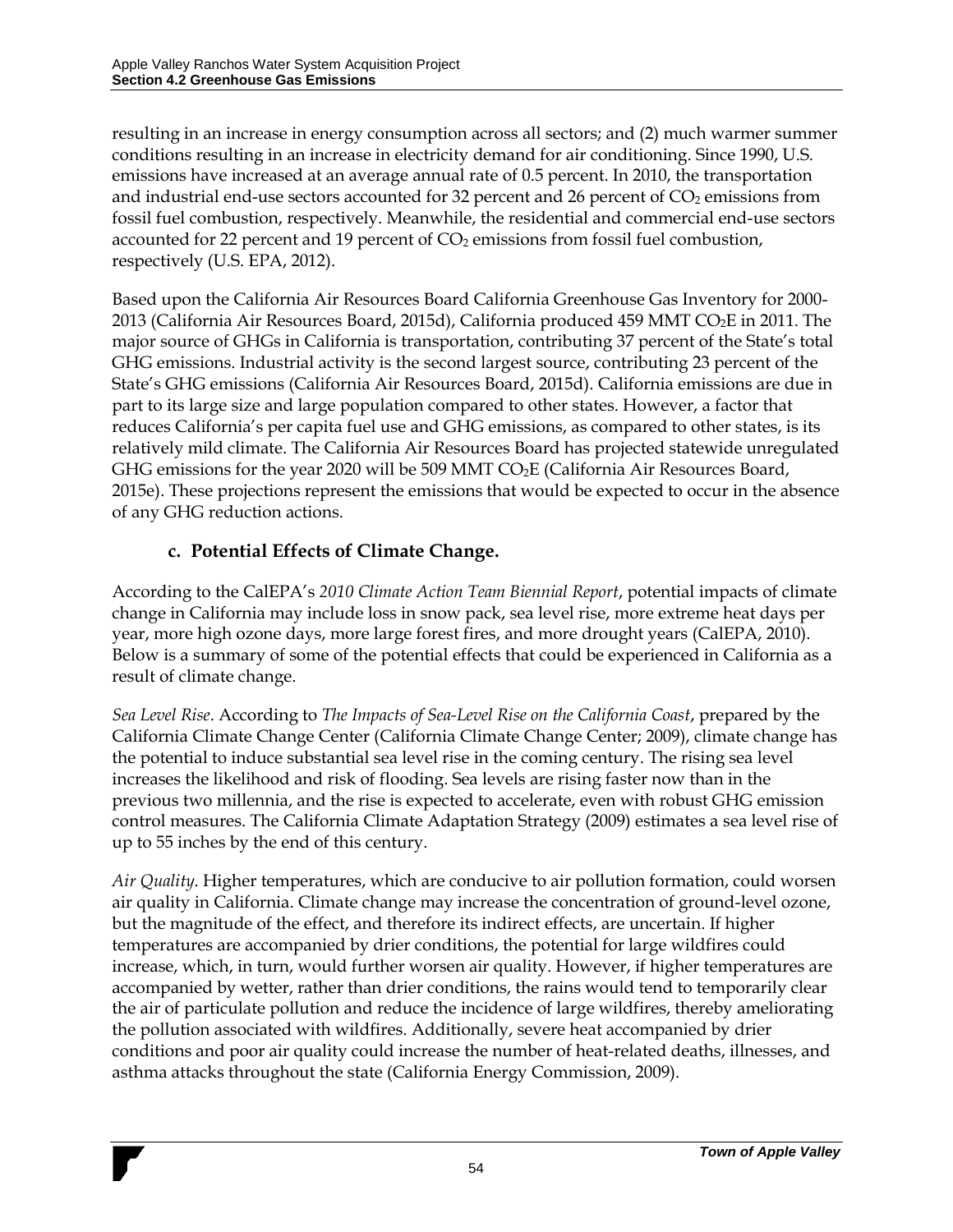*Water Supply*. Analysis of paleoclimatic data (such as tree-ring reconstructions of stream flow and precipitation) indicates a history of naturally and widely varying hydrologic conditions in California and the west, including a pattern of recurring and extended droughts. Uncertainty remains with respect to the overall impact of climate change on future water supplies in California. However, the average early spring snowpack in the Sierra Nevada decreased by about 10 percent during the last century, a loss of 1.5 million acre-feet of snowpack storage. During the same period, sea level rose eight inches along California's coast. California's temperature has risen 1°F, mostly at night and during the winter, with higher elevations experiencing the highest increase. Many Southern California cities have experienced their lowest recorded annual precipitation twice within the past decade. In a span of only two years, Los Angeles experienced both its driest and wettest years on record (California Department of Water Resources [DWR], 2008; California Climate Change Center, 2009).

This uncertainty complicates the analysis of future water demand, especially where the relationship between climate change and its potential effect on water demand is not well understood. The Sierra snowpack provides the majority of California's water supply by accumulating snow during the State's wet winters and releasing it slowly when needed during the dry springs and summers. Based upon historical data and modeling, DWR projects that the Sierra snowpack will experience a 25 to 40 percent reduction from its historical average by 2050. Climate change is also anticipated to bring warmer storms that result in less snowfall at lower elevations, reducing the total snowpack (DWR, 2008). Some water management agencies, including the Mojave Water Agency, have access to underground aquifers that can capture rainfall and store water for later use. In some cases, recharge facilities have been developed to increase the amount of water entering the aquifer system.

*Hydrology*. As discussed above, climate change could potentially affect: the amount of snowfall, rainfall, and snow pack; the intensity and frequency of storms; flood hydrographs (flash floods, rain or snow events, coincidental high tide and high runoff events); sea level rise and coastal flooding; coastal erosion; and the potential for salt water intrusion. The rate of increase of global mean sea levels over the 2001-2010 decade, as observed by satellites, ocean buoys and land gauges, was approximately 3.2 mm per year, which is double the observed 20th Century trend of 1.6 mm per year (World Meteorological Organization [WMO], 2013). As a result, sea levels averaged over the last decade were about 8 inches higher than those of 1880 (WMO, 2013). Sea level rise may be a product of climate change through two main processes: expansion of sea water as the oceans warm and melting of ice over land. A rise in sea levels could result in coastal flooding and erosion and could jeopardize California's water supply due to salt water intrusion. Increased CO<sub>2</sub> emissions can cause oceans to acidify due to the carbonic acid it forms. Increased storm intensity and frequency could affect the ability of flood-control facilities, including levees, to handle storm events.

*Agriculture*. California has a \$30 billion dollar a year agricultural industry that produces half of the country's fruits and vegetables. Higher  $CO<sub>2</sub>$  levels can stimulate plant production and increase plant water-use efficiency. However, if temperatures rise and drier conditions prevail, water demand could increase, crop-yield could be threatened by a less reliable water supply and greater air pollution could render plants more susceptible to pest and disease outbreaks. In addition, temperature increases could change the time of year certain crops, such as wine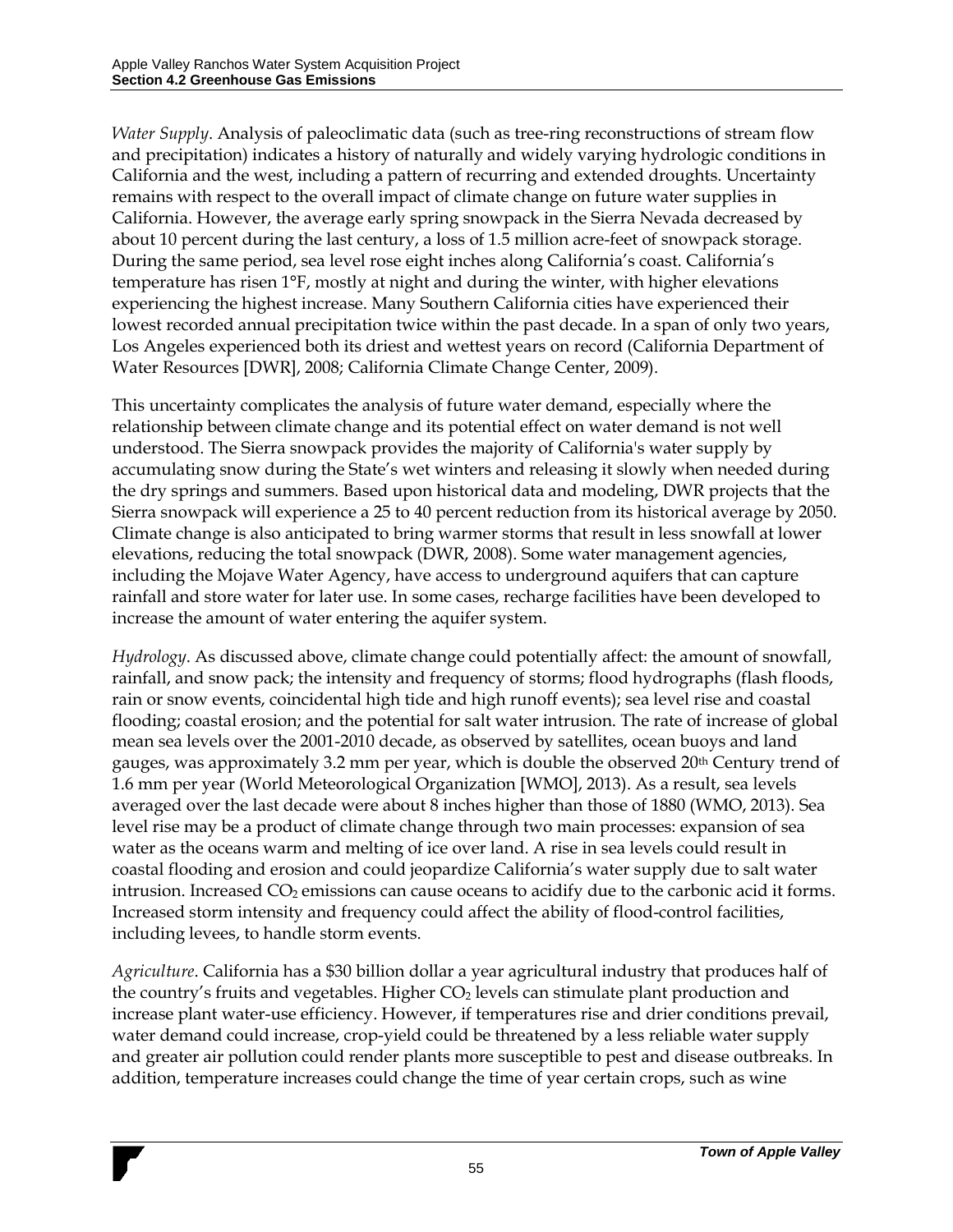grapes, bloom or ripen, and thereby affect their quality (California Climate Change Center, 2006).

*Ecosystems and Wildlife*. Climate change and the potential resulting changes in weather patterns could have ecological effects on a global and local scale. Increasing concentrations of GHGs are likely to accelerate the rate of climate change. Scientists project that the average global surface temperature could rise by 1.0-4.5°F (0.6-2.5°C) in the next 50 years, and 2.2-10°F (1.4-5.8°C) in the next century, with substantial regional variation. Soil moisture is likely to decline in many regions, and intense rainstorms are likely to become more frequent. Rising temperatures could have four major impacts on plants and animals: (1) timing of ecological events; (2) geographic range; (3) species' composition within communities; and (4) ecosystem processes, such as carbon cycling and storage (Parmesan, 2006; Parmesan and Galbraith, 2004).

While the above-mentioned potential impacts identify the possible effects of climate change at a global and potentially statewide level, in general, scientific modeling tools are currently unable to predict what impacts would occur locally.

## **d. Regulatory Setting.**

The following regulations address both climate change and GHG emissions.

Federal Regulations. The United States Supreme Court in *Massachusetts et al. v. Environmental Protection Agency et al*. ([2007] 549 U.S. 05-1120) held that the U.S. EPA has the authority to regulate motor-vehicle GHG emissions under the federal Clean Air Act. The U.S. EPA issued a Final Rule for mandatory reporting of GHG emissions in October 2009. This Final Rule applies to fossil fuel suppliers, industrial gas suppliers, direct GHG emitters, and manufacturers of heavy-duty and off-road vehicles and vehicle engines, and requires annual reporting of emissions. The first annual reports for these sources were due in March 2011.

On May 13, 2010, the U.S. EPA issued a Final Rule that took effect on January 2, 2011, setting a threshold of 75,000 metric tons (MT) CO2E per year for GHG emissions. New and existing industrial facilities that meet or exceed that threshold will require a permit after that date. On November 10, 2010, the U.S. EPA published the "PSD and Title V Permitting Guidance for Greenhouse Gases." The U.S. EPA's guidance document is directed at state agencies responsible for air pollution permits under the federal Clean Air Act to help them understand how to implement GHG reduction requirements while mitigating costs for industry. It is expected that most states will use the U.S. EPA's new guidelines when processing new air pollution permits for power plants, oil refineries, cement manufacturing, and other large pollution point sources.

On January 2, 2011, the U.S. EPA implemented the first phase of the Tailoring Rule for GHG emissions Title V Permitting. Under the first phase of the Tailoring Rule, all new sources of emissions are subject to GHG Title V permitting if they are otherwise subject to Title V for another air pollutant and they emit at least  $75,000$  MT CO<sub>2</sub>E per year. Under Phase 1, no sources were required to obtain a Title V permit solely due to GHG emissions. Phase 2 of the Tailoring Rule went into effect July 1, 2011. At that time new sources were subject to GHG Title V permitting if the source emits 100,000 MT  $CO<sub>2</sub>E$  per year, or they are otherwise subject to Title V permitting for another pollutant and emit at least  $75,000$  MT CO<sub>2</sub>E per year.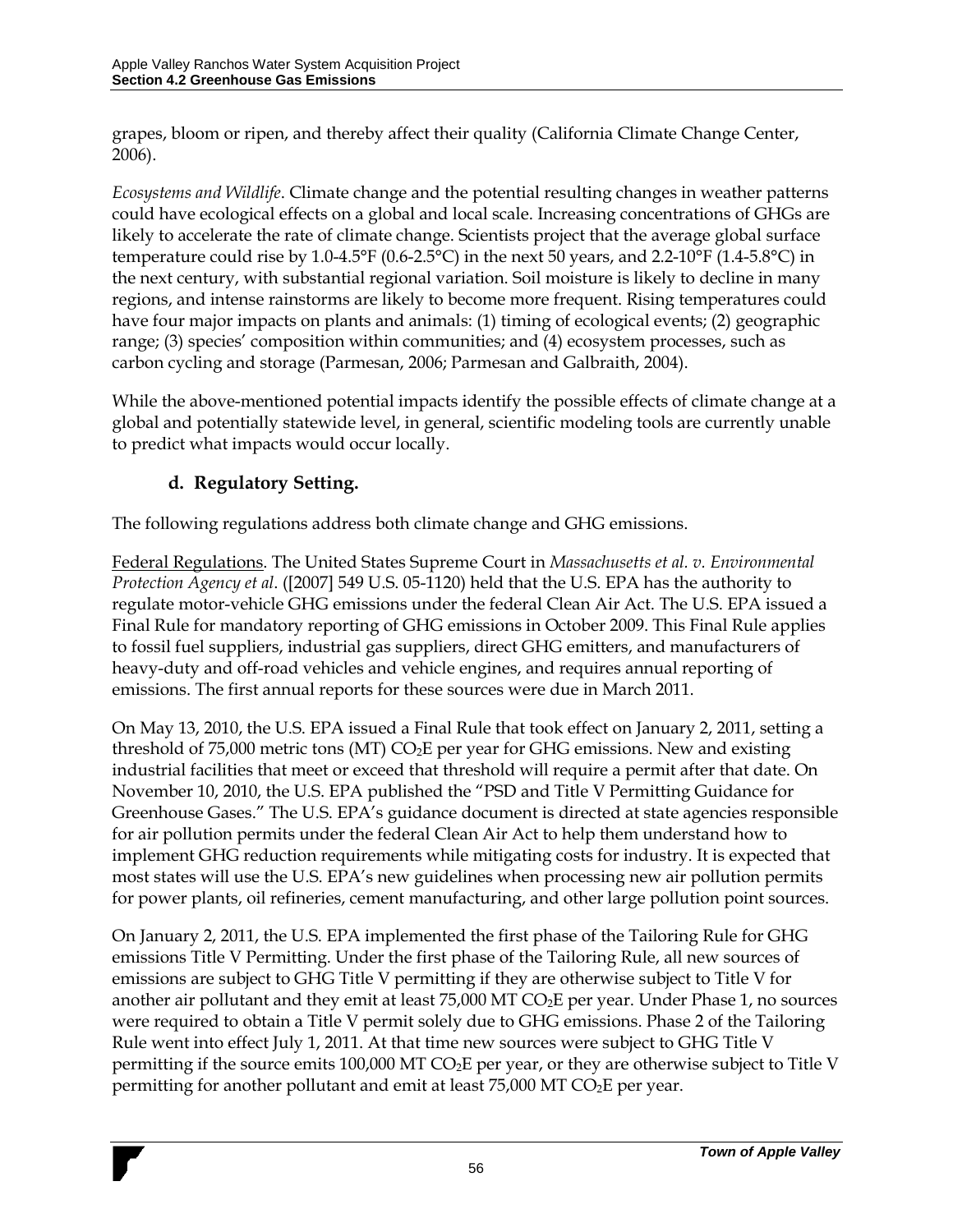On July 3, 2012 the U.S. EPA issued the final rule that retains the GHG permitting thresholds that were established in Phases 1 and 2 of the GHG Tailoring Rule. These emission thresholds determine when Clean Air Act permits under the New Source Review Prevention of Significant Deterioration (PSD) and Title V Operating Permit programs are required for new and existing industrial facilities.

California Regulations. The California Air Resources Board is responsible for the coordination and oversight of State and local air pollution control programs in California. Various statewide and local initiatives to reduce the State's contribution to GHG emissions have raised awareness about climate change and its potential for severe long-term adverse environmental, social, and economic effects.

California's major initiative for reducing GHG emissions is outlined in Assembly Bill 32 (AB 32), the "California Global Warming Solutions Act of 2006," signed into law in 2006. AB 32 codifies the statewide goal of reducing GHG emissions to 1990 levels by 2020 (essentially a 15% reduction below 2005 emission levels; the same requirement as under S-3-05), and requires the California Air Resources Board to prepare a Scoping Plan that outlines the main State strategies for reducing GHGs to meet the 2020 deadline. In addition, AB 32 requires the California Air Resources Board to adopt regulations to require reporting and verification of statewide GHG emissions.

After completing a comprehensive review and update process, the California Air Resources Board approved a 1990 statewide GHG level and 2020 limit of 427 MMT CO<sub>2</sub>E. The Scoping Plan was approved by the California Air Resources Board on December 11, 2008, and includes measures to address GHG emission reduction strategies related to energy efficiency, water use, and recycling and solid waste, among other measures. The Scoping Plan includes a range of GHG reduction actions that may include direct regulations, alternative compliance mechanisms, monetary and non-monetary incentives, voluntary actions, and market-based mechanisms.

In early 2013, the California Air Resources Board initiated activities to update the AB 32 Scoping Plan. The first update to the Scoping Plan was adopted in October 2013. The 2013 Scoping Plan update defines ARB's climate change priorities and lays the groundwork to reach post-2020 goals set forth in Executive Orders S-3-05. The update highlights California's progress toward meeting the "near-term" 2020 GHG emission reduction goals defined in the original Scoping Plan (2008). It also evaluates how to align the State's longer-term GHG reduction strategies with other State policy priorities, such as for water, waste, natural resources, clean energy and transportation, and land use (California Air Resources Board, 2015d).

Executive Order (EO) S-01-07 was enacted on January 18, 2007. The order mandates that a Low Carbon Fuel Standard ("LCFS") for transportation fuels be established for California to reduce the carbon intensity of California's transportation fuels by at least 10 percent by 2020.

Senate Bill (SB) 97, signed in August 2007, acknowledges that climate change is an environmental issue that requires analysis in California Environmental Quality Act (CEQA) documents. In March 2010, the California Resources Agency (Resources Agency) adopted amendments to the *State CEQA Guidelines*, which require lead agencies to identify, evaluate and mitigate to the extent feasible GHG emissions or the effects of GHG emissions. The adopted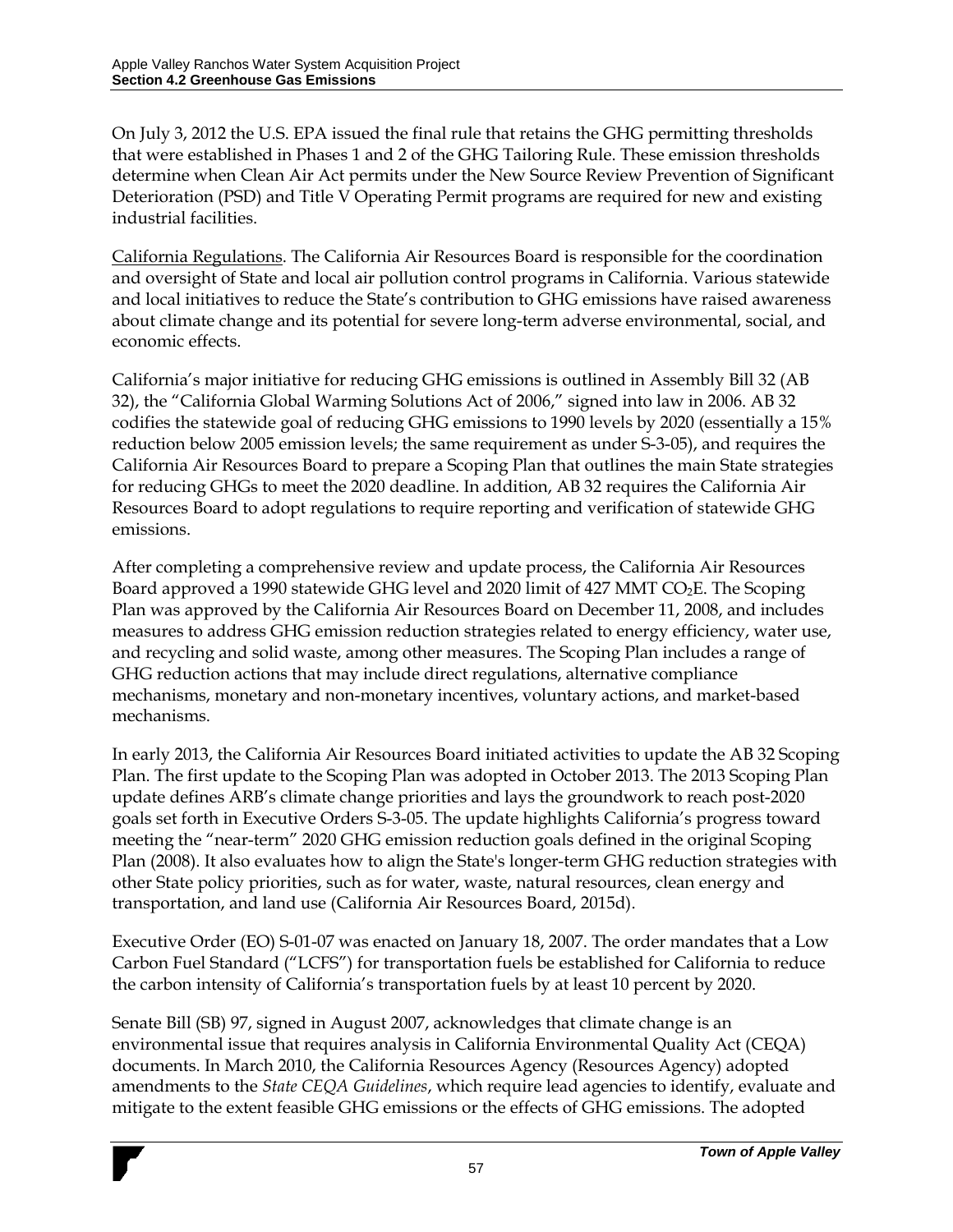$\overline{a}$ 

guidelines give lead agencies the discretion to set quantitative or qualitative thresholds for the assessment and mitigation of GHGs and climate change impacts. However, recent case law suggests a quantitative analysis is preferred. To date, the Bay Area Air Quality Management District (BAAQMD), the South Coast Air Quality Management District (SCAQMD), the San Luis Obispo Air Pollution Control District (SLOAPCD), and the San Joaquin Air Pollution Control District (SJVAPCD) have adopted quantitative significance thresholds for GHGs.<sup>2</sup>

California Air Resources Board Resolution 07-54 establishes 25,000 MT of GHG emissions as the threshold for identifying the largest stationary emission sources in California for purposes of requiring the annual reporting of emissions. This threshold is just over 0.005 percent of California's total inventory of GHG emissions for 2004.

Senate Bill (SB) 375, signed in August 2008, enhances the State's ability to reach AB 32 goals by directing ARB to develop regional GHG emission reduction targets to be achieved from vehicles for 2020 and 2035. In addition, SB 375 directs each of the State's 18 major Metropolitan Planning Organizations (MPO) to prepare a "sustainable communities strategy" (SCS) that contains a growth strategy to meet these emission targets for inclusion in the Regional Transportation Plan (RTP). On September 23, 2010, the California Air Resources Board adopted final regional targets for reducing GHG emissions from 2005 levels by 2020 and 2035. The Southern California Association of Governments (SCAG) was assigned targets of an 8% reduction in GHGs from transportation sources by 2020 and a 13% reduction in GHGs from transportation sources by 2035. In the SCAG region, SB 375 also provides the option for the coordinated development of subregional plans by the subregional councils of governments and the county transportation commissions to meet SB 375 requirements.

Finally, in April 2011, Governor Brown signed SB 2X requiring California to generate 33% of its electricity from renewable energy by 2020.

For more information on the Senate and Assembly bills, Executive Orders, and reports discussed above, and to view reports and research referenced above, please refer to the following websites: www.climatechange.ca.gov and www.arb.ca.gov/cc/cc.htm.

Local Regulations. As noted previously, the adopted *State CEQA Guidelines* provide general regulatory guidance on the analysis and mitigation of GHG emissions in CEQA documents, while giving lead agencies the discretion to set quantitative or qualitative thresholds for the assessment and mitigation of GHGs and climate change impacts.

Apply Valley is located in the Mojave Desert Air Quality Management District (MDAQMD), which regulates air emissions in the Project Area. The MDAQMD, has adopted a GHG significance threshold of 100,000 tons of  $CO<sub>2</sub>e$  per year, not to exceed 548,000 pounds of  $CO<sub>2</sub>e$ per day, for use in CEQA analyses (MDAQMD, 2011). In 2010, the Town of Apple Valley

*<sup>2</sup> On March 5, 2012 the Alameda County Superior Court issued a judgment finding that the BAAQMD had failed to comply with CEQA when it adopted the thresholds contained in the BAAQMD's 2010 CEQA Guidelines. The BAAQMD has been ordered to set aside the thresholds and is no longer recommending that these thresholds be used as a general measure of a project's significant air quality impacts. In August 2013, the First District Court of Appeal overturned the trial court and held that the thresholds of significance adopted by the BAAQMD were not subject to CEQA review. The California Supreme Court has agreed to hear an appeal of this case. The case is currently being briefed and the matter is still pending. Thus, BAAQMD will not issue a further recommendation until this litigation is complete.*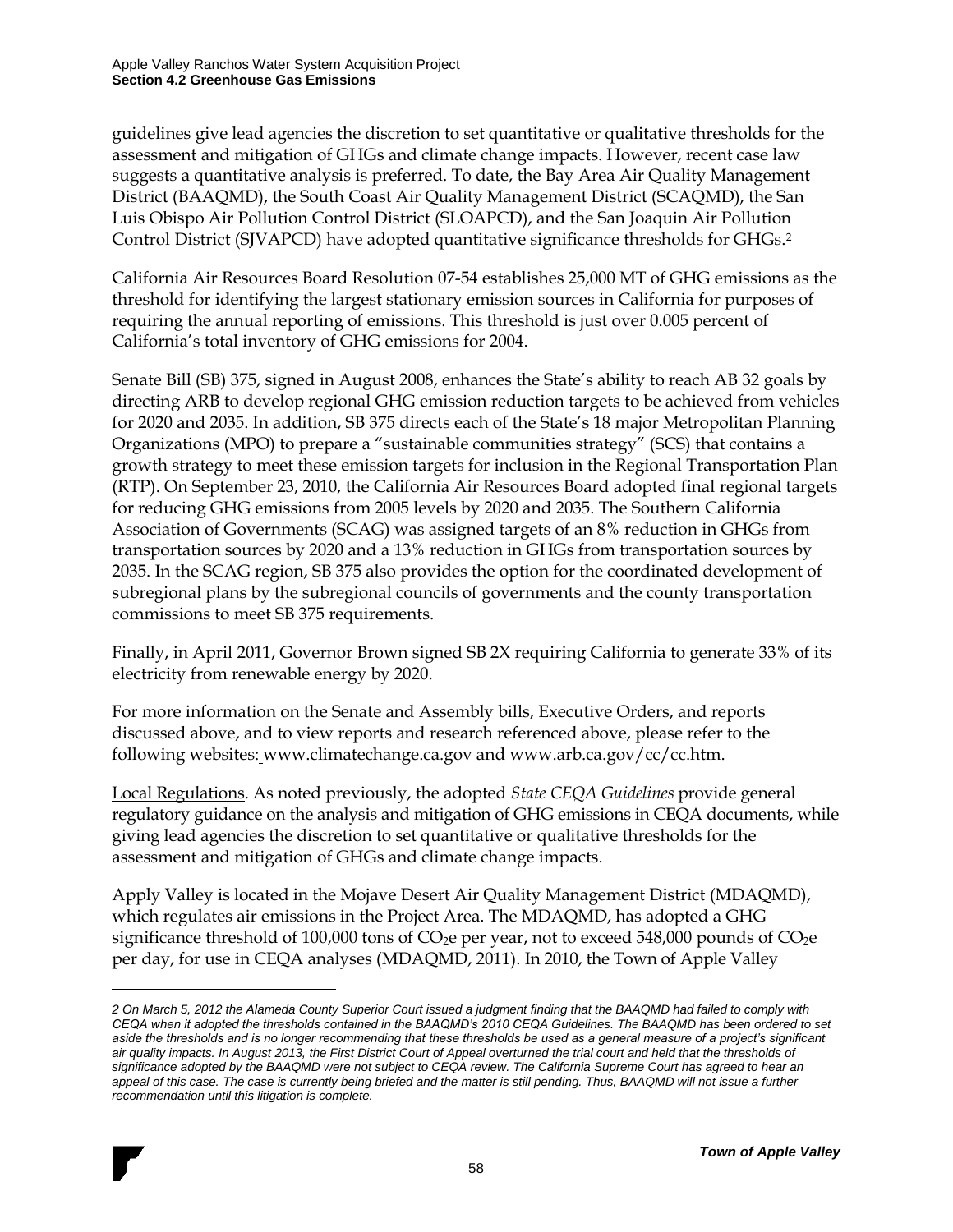adopted a Climate Action Plan, which was most recently updated in 2013. In this plan, the Town set a reduction target of 15% below 2005 levels by the year 2020 for both community and municipal operations. New projects that demonstrate a reduction in emissions of 15% or more are considered to be consistent with this Climate Action Plan. The plan includes policies aimed at meeting this goal, including Policy MO-24: Encourage Apple Valley Ranchos, Golden State and other water purveyors to replace water systems with energy efficient motors, pumps and other equipment.

### **4.2.2 Impact Analysis**

## **a. Methodology and Significance Thresholds**

Pursuant to the requirements of SB 97, the Resources Agency adopted amendments to the *State CEQA Guidelines* for the feasible mitigation of GHG emissions or the effects of GHG emissions in March 2010. These guidelines are used in evaluating the cumulative significance of GHG emissions from the proposed Project.

Methodology. This analysis considers GHG emissions associated with operation and maintenance of the proposed Project, including emissions from vehicles used to operate and maintain the water supply system. As the proposed Project does not include any new construction, no construction emissions would be generated and this activity is not discussed further. The proposed Project would entail the Town's acquisition and subsequent operation of the water supply system. The system would maintain its existing size and capacity, including approximately 23 groundwater wells with a total capacity of 37 million gallons per day, 11 storage tanks with a total capacity of 11.7 million gallons, 16 emergency generators, 8 booster/pump stations, 22,431 service connections, 469 miles of pipelines. Therefore, system operation is expected to continue to require a staff of approximately 39 employees, including approximately 20 office workers and 19 technical and field staff. No new facilities are proposed under the Project; however, maintenance events may occur as part of the ongoing operation and maintenance of the system. As discussed in Section 2.0, *Project Description*, the Town would operate the system out of the existing operations and maintenance facility at 21760 Ottawa Road, and therefore there would be little to no change in the length, distribution, or number of truck trips required to operate and maintain the system. This analysis discusses emissions from these activities and the potential for the proposed Project to produce any GHG emissions beyond existing baseline conditions.

- **On-Site Operational Emissions.** The day-to-day operations of the AVR System would be the same as they are under current ownership. Therefore, new sources of on-site operational emissions, including from energy use, would not occur.
- **Direct Emissions from Mobile Combustion.** The proposed project would not generate additional vehicle trips, therefore it would not result in any additional GHG emissions from mobile sources.

Significance Thresholds. According to the adopted *CEQA Guidelines*, impacts related to GHG emissions from the proposed Project would be significant if the Project would: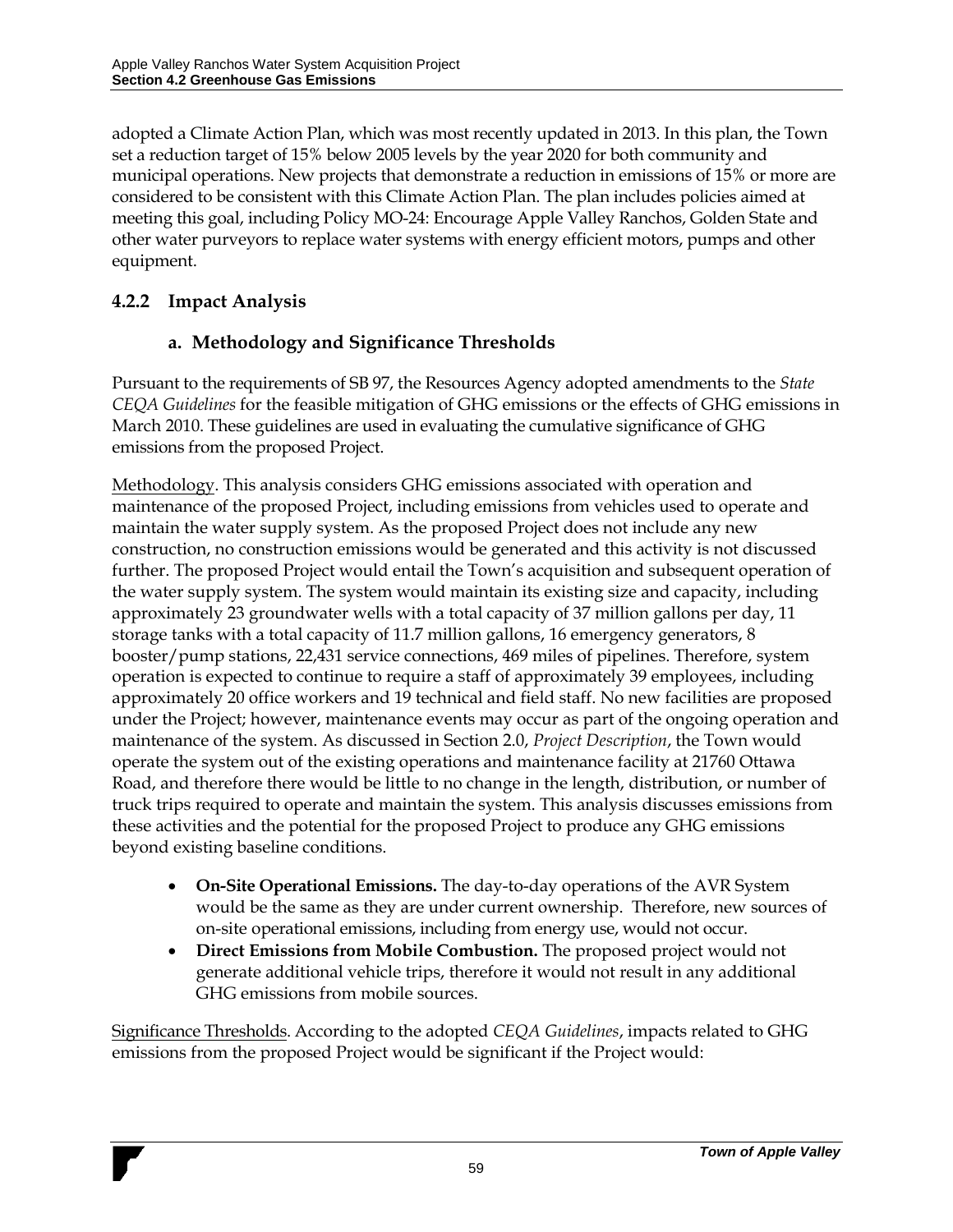- Generate GHG emissions, either directly or indirectly, that may have a significant impact on the environment; and/or
- Conflict with an applicable plan, policy or regulation adopted for the purpose of reducing the emissions of GHGs.

The vast majority of individual projects do not generate sufficient GHG emissions to create a project-specific impact through a direct influence on climate change; therefore, the issue of climate change typically involves an analysis of whether a project's contribution towards an impact is cumulatively considerable. "Cumulatively considerable" means that the incremental effects of an individual project are significant when viewed in connection with the effects of past projects, other current projects, and probable future projects (CEQA Guidelines, Section 15355).

For future projects, the significance of GHG emissions may be evaluated based on locally adopted quantitative thresholds, or consistency with a regional GHG reduction plan (such as a Climate Action Plan). The MDAQMD, which regulates air emissions in the Project Area, has adopted a GHG significance threshold of  $100,000$  tons of  $CO<sub>2</sub>e$  per year, not to exceed 548,000 pounds of CO2e per day, for use in CEQA analyses (MDAQMD, 2011). Additionally, the Town of Apple Valley adopted a Climate Action Plan in 2010 (updated in 2013) that includes a list GHG reduction measures. Although the plan does not include specific GHG significance thresholds for use in analyses under CEQA, it states that new projects demonstrating a reduction in emissions of 15% or more are considered to be consistent with the plan (Town of Apple Valley, 2013). Therefore, the proposed Project would result in a significant if it would:

- Produce more than  $100,000$  tons of  $CO<sub>2</sub>e$  per year
- Produce over 548,000 pounds of  $CO<sub>2</sub>e$  in any given day

In order to determine whether or not the proposed Project's GHG emissions are "cumulatively considerable," this analysis considers the proposed Project's consistency with applicable GHG emissions reduction strategies.

### **b. Project Impacts and Mitigation Measures.**

*Threshold Would the proposed project generate greenhouse gas emissions, either directly or indirectly, that may have a significant impact on the environment?*

**Impact GHG-1 Implementation of the proposed Project could potentially result in GHG emissions associated with operation and maintenance of system infrastructure as well as operation of vehicles and equipment in and around the Project Area. However, given that these activities would be similar to those performed under the existing ownership, the proposed Project would result in little to no increase in GHG emissions, and these impacts would be Class III,** *less than significant***.**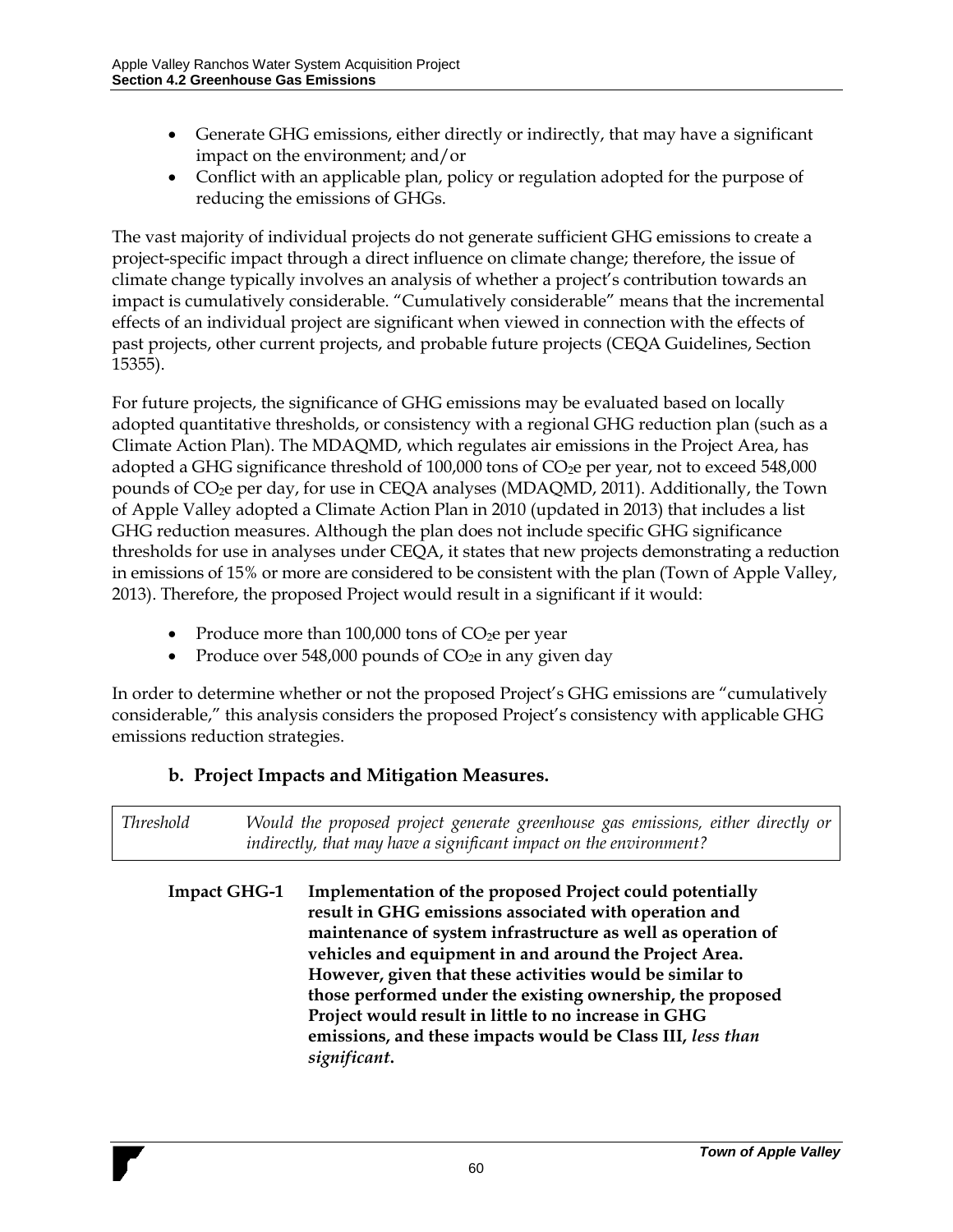*Operational Emissions.* The existing water supply system is fully functional and would not require any additional new infrastructure as part of the proposed Project, i.e. transfer of ownership to the Town. Although some level of maintenance activity would be required in order to operate and maintain the water supply system, this activity would be in line with existing operations under the current ownership. Therefore, the proposed Project would not require new or expanded facilities, as the proposed Project would not result in an increase in the amount of water delivered or treated. A substantial increase in stationary operational GHG emissions would not occur.

*Transportation Emissions.* GHG emissions from mobile sources would be generated by truck trips to and from the AVR System O&M facility to locations throughout the Town. As no new facilities are proposed under the Project, it is assumed that the system would require the same number of technical and field staff (19 employees) and the same number of truck trips to operate and maintain the system as under existing conditions; therefore, the proposed Project would not generate any new truck trips. Given that the AVR System would continue to be operated out of the existing AVR System O&M facility following the acquisition, and the only change would be that these activities would be performed by the Town instead of by the Apple Valley Ranchos Water Company, the proposed Project would not result in substantial changes in the distribution or length of these truck trips. Therefore, the GHG emissions associated with mobile sources would not substantially increase, as mobile traffic would not substantially increase.

As the proposed Project would not functionally change the AVR System, GHG emissions that would be associated with the proposed Project, both stationary and mobile, would be emissions that are already a part of California's total GHG emissions and below both the annual and daily MDAQMD thresholds. Therefore, these impacts are less than significant.

**Mitigation Measures.** No mitigation is required.

**Significance after Mitigation.** Impacts would be less than significant without mitigation.

| <i>Threshold</i>    |  | Would the proposed project conflict with an applicable plan, policy or regulation<br>adopted for the purpose of reducing the emissions of greenhouse gases?             |
|---------------------|--|-------------------------------------------------------------------------------------------------------------------------------------------------------------------------|
| <b>Impact GHG-2</b> |  | The proposed Project would be consistent with SB 375, the<br>2008 Attorney General Greenhouse Gas Reduction<br>Measures, and the Terms of Angle Vallacks Climate Astron |

#### **Measures, and the Town of Apple Valley's Climate Action Plan. Impacts would therefore be Class III,** *less than significant.*

As discussed under Impact GHG-1 above, the proposed Project would not generate any additional vehicle trips over the current operating level. No new Vehicle Miles Traveled (VMT) would be added and there would not be a significant increase in GHG emissions.

As described previously, SB 375 requires the inclusion of Sustainable Communities' Strategies (SCS) in Regional Transportation Plans (RTPs) for the purpose of reducing GHG emissions. In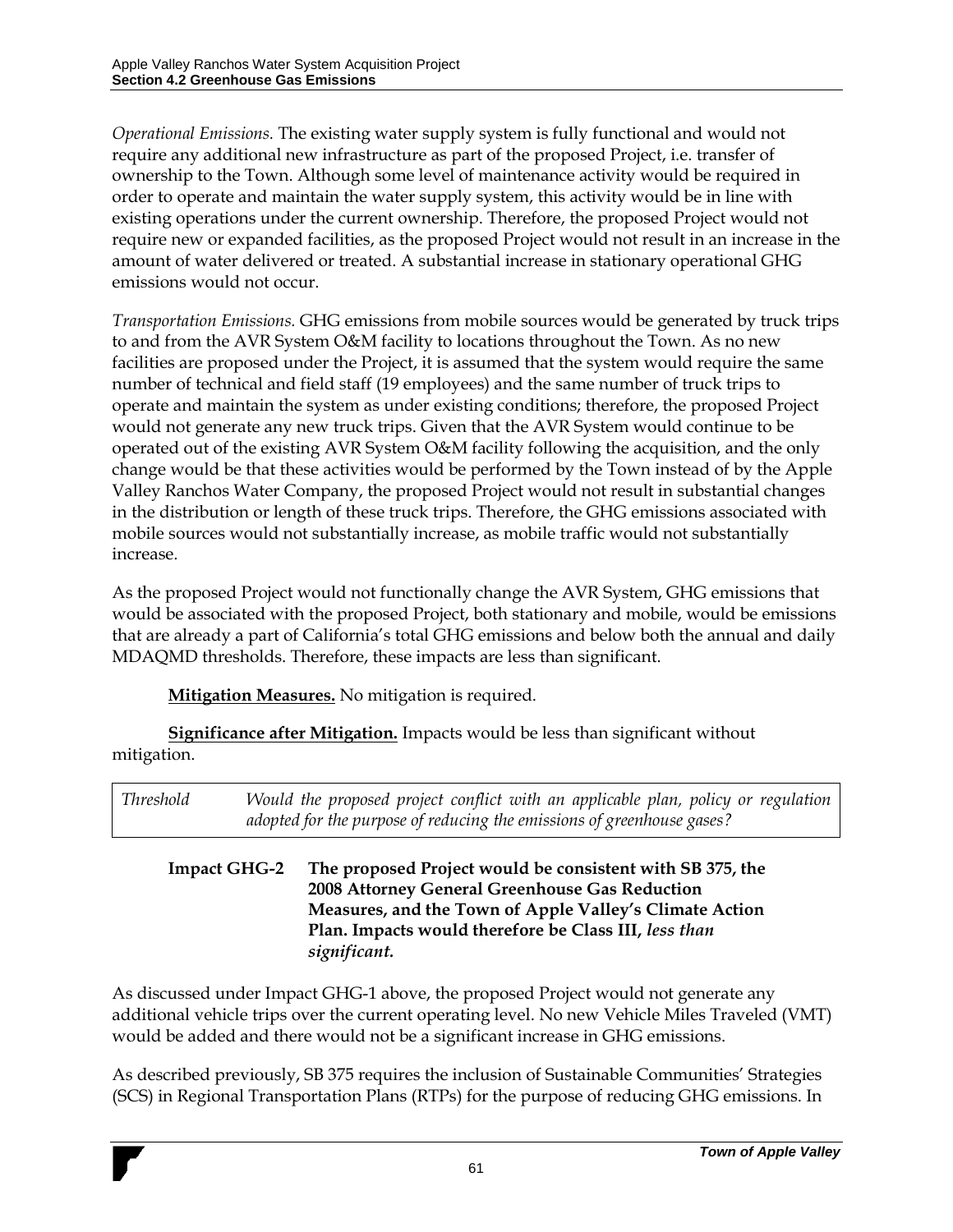April 2012, SCAG adopted the *2012-2035 Regional Transportation Plan/Sustainable Communities Strategy* (RTP/SCS). The proposed Project would not involve development of new facilities nor alter operational and maintenance activities which are part of the current GHG emissions baseline. Therefore, the proposed Project would not impede the achievement of the GHG emission reduction goals in the adopted RTP/SCS.

GHG emissions reduction targets have not been set by the MDAQMD. However, the Apple Valley CAP does indicate that new projects demonstrating a reduction in emissions of 15% or more are considered to be consistent with the plan. The proposed Project, as described above, involves transfer of ownership from Apple Valley Ranchos to the Town and would not involve construction of new facilities or buildings. Also, any vehicles used in the operation and maintenance of the system would be subject to the required passenger vehicle emissions standards at that time. As such, emissions associated with operation of the system are part of the current baseline and are not new emissions. Therefore, a 15% reduction in GHG emissions would not be required for the Project to be consistent with the plan. In addition, operation of the system is not currently subject to the Town's GHG reduction goals for community and municipal operations. If the Town acquires the AVR System, it would fall within the Town's purview as a municipal operation and would allow the Town to work toward reducing GHG emissions associated with operation of the system. As such, the proposed Project would not conflict with any policies regarding GHG reductions.

The Attorney General's GHG Reduction Report, prepared in 2008, specifies measures that may reduce global warming related impacts at the individual project level. As appropriate, the measures can be included as design features of a project, required as changes to the project, or imposed as mitigation (whether undertaken directly by the project proponent or funded by mitigation fees). The proposed Project, as described above, would not involve construction of new facilities or buildings and also would not result in emission of GHGs requiring mitigation measures. As such, the proposed Project would not conflict with these measures.

As indicated above, the proposed Project would be consistent with SB 375, the 2008 Attorney General GHG Reduction Measures and the Town of Apple Valley's Climate Action Plan. Therefore, the proposed Project would be consistent with applicable plans, policies and regulation adopted for the purpose of reducing the emissions of GHGs, and its impact in this regard would not be significant.

**Mitigation Measures.** No mitigation is required.

**Significance after Mitigation.** Impacts would be less than significant without mitigation.

## **c. Cumulative Impacts.**

The General Plan EIR for the Town of Apple Valley did not include an assessment of the cumulative impact from GHG emissions. However, GHG emissions associated with buildout of the General Plan along with development throughout the wider region, including the proposed Specific Plans in proximity to the Town, would contribute to regional GHG emission volumes.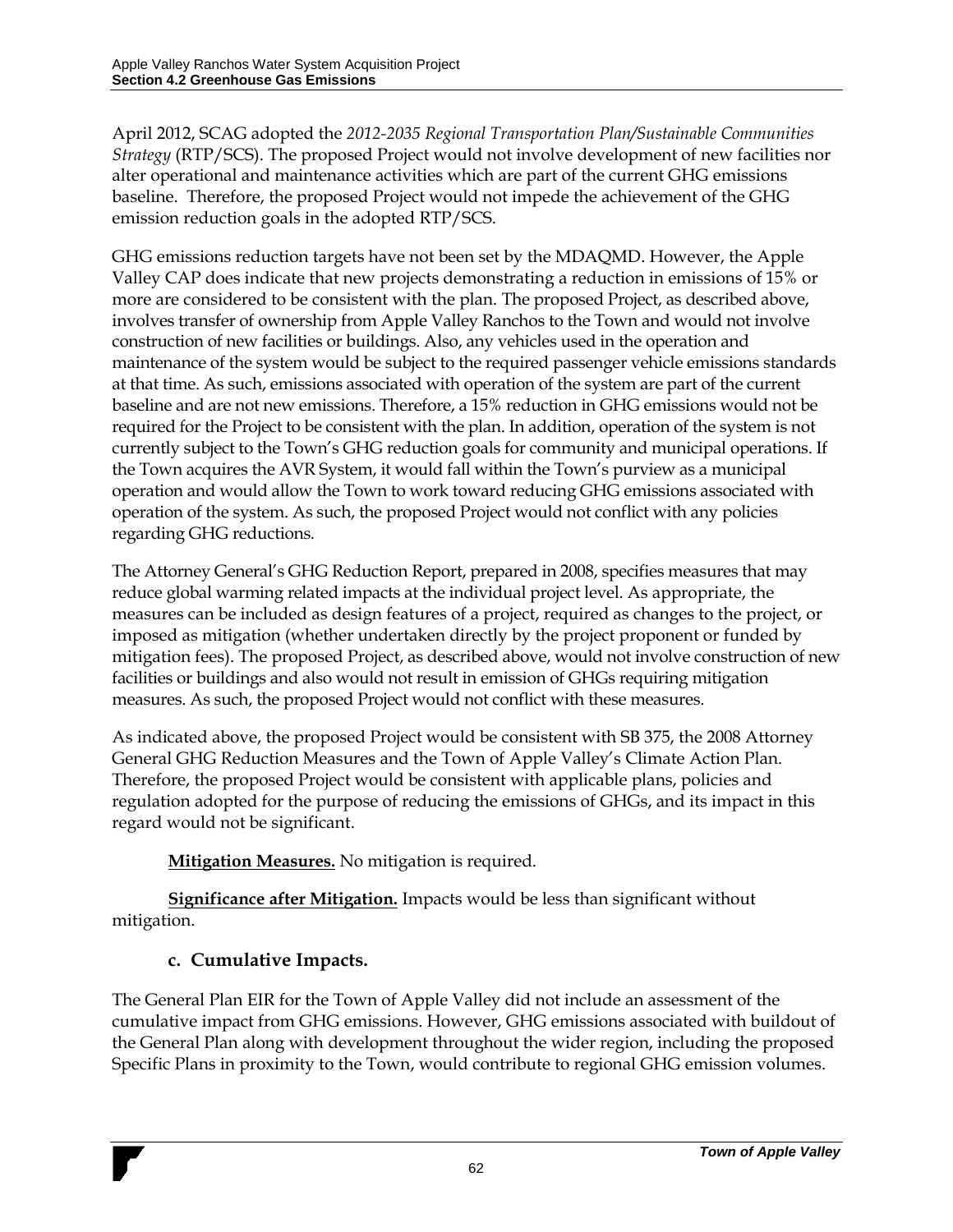As discussed in impacts GHG-1 and GHG-2, the proposed Project would not result in an increase in daily operational emissions from stationary or mobile sources. Therefore, the proposed Project would not result in the addition of GHG emissions to the Basin. Given that the project would not contribute any additional GHG emissions, it would not contribute to any cumulative impacts when considered in conjunction with other projects in the region, and it would not exceed any thresholds for GHGs. Therefore, the proposed Project's contribution to cumulative regional GHG emissions would not be cumulatively considerable.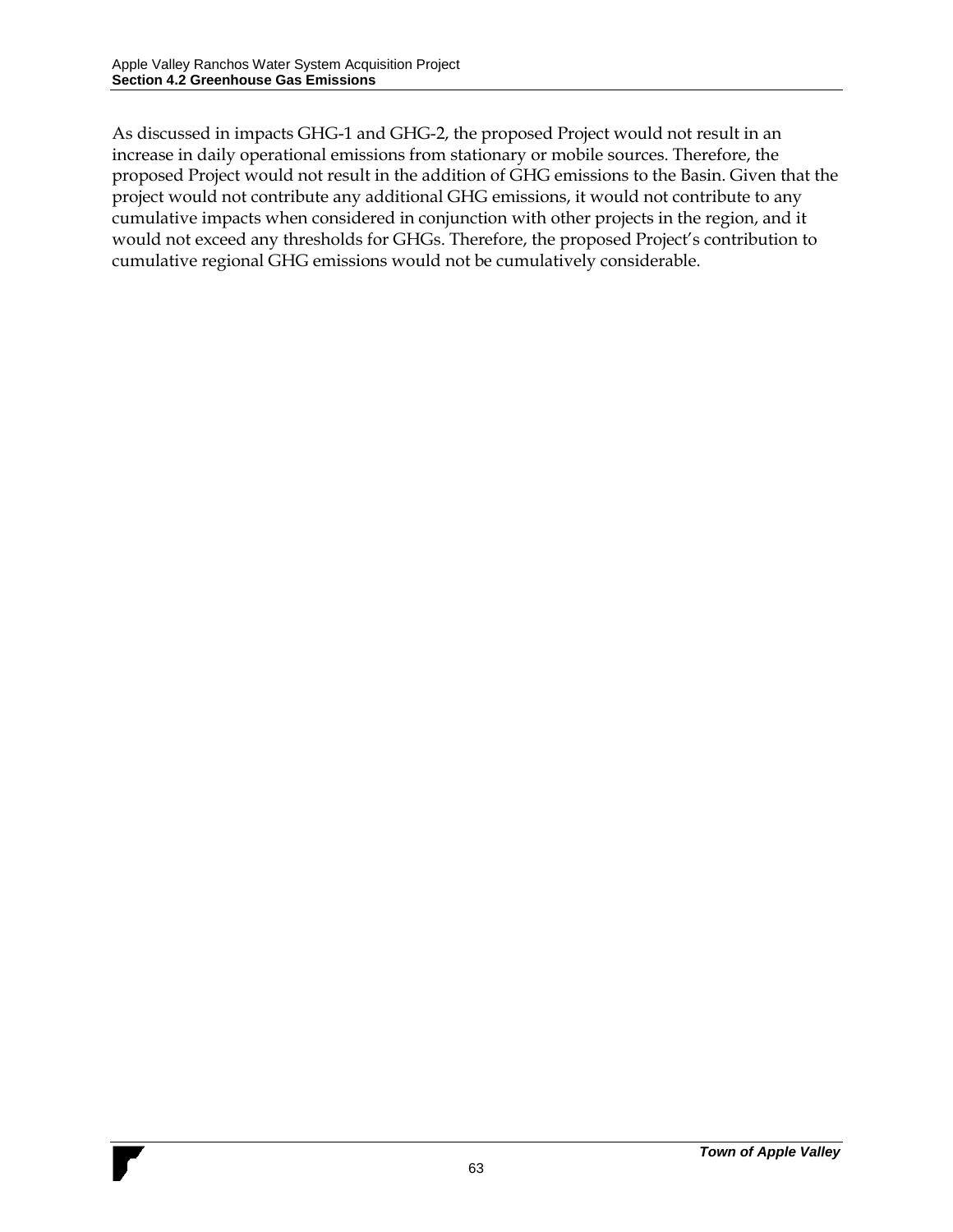## **4.3 HYDROLOGY AND WATER QUALITY**

This section analyzes the proposed project's potential to substantially deplete groundwater supplies or interfere substantially with groundwater recharge. As discussed below in Section 4.3.2, other CEQA Checklist items relating to Hydrology and Water Quality are addressed in Appendix A, *Initial Study*, of this document.

### **4.3.1 Setting**

### **a. Regional Hydrologic Setting**

The Project Area is located within the South Lahontan Hydrologic Region and Mojave River watershed. For management purposes, the Mojave Water Agency (MWA) splits the Mojave River Watershed (and associated groundwater resources) into five distinct subareas, including: 1) Oeste, 2) Este, 3) Alto, 4) Centro, and 5) Baja. The Apple Valley Ranchos Water Company is one of ten water purveyors within MWA's service area, and is located in the Alto Subarea. Supplemental imported State Water Project surface water supplies are obtained as needed by the Apple Valley Ranchos Water Company from The Metropolitan Water District of Southern California.

The MWA maintains a regional network of weather monitoring stations throughout the watershed, which collect various weather data on temperature, precipitation, and evaporation. Following is an overview of average climate data for the period 1997 through 2009: temperature – 61 degrees Fahrenheit; precipitation - seven inches; and evapotranspiration – 67 inches (Apple Valley Ranchos Water Company, 2010). Runoff in the area is conveyed by both natural waterways and constructed storm drains and channels.

### **b. Groundwater Setting**

The Project Area is located within the Upper Mojave River Valley Groundwater Basin. Recharge of the Upper Mojave River Valley Groundwater Basin occurs from direct percolation of precipitation, ephemeral stream flow, infrequent surface flow of the Mojave River, and underflow of the Mojave River into the basin from the southwest. In addition, other waters that percolate into the ground and recharge the groundwater system include the following: treated wastewater effluent, septic tank effluent, effluent from two fish hatchery operations, and irrigation waters. A large but highly sporadic contribution to groundwater recharge occurs when there is flow in the Mojave River. The general direction of groundwater flow in this basin is toward the active channel of the Mojave River, where it generally follows the course of the river through the valley. The Helendale fault forms a barrier to groundwater flow in the southeast corner of the basin; this barrier causes groundwater to flow northwestward under a surface drainage divide into the Mojave River drainage instead of northeastward into Lucerne Lake (dry) in the Lucerne Valley Basin (DWR, 2004).

Groundwater quality in the Upper Mojave River Valley Groundwater Basin is characterized by calcium bicarbonate near the San Bernardino Mountains and the Mojave River channel, and sodium bicarbonate near Victorville. Sodium chloride waters are found in Apple Valley. Groundwater quality impairments include high nitrate concentrations in the southern portion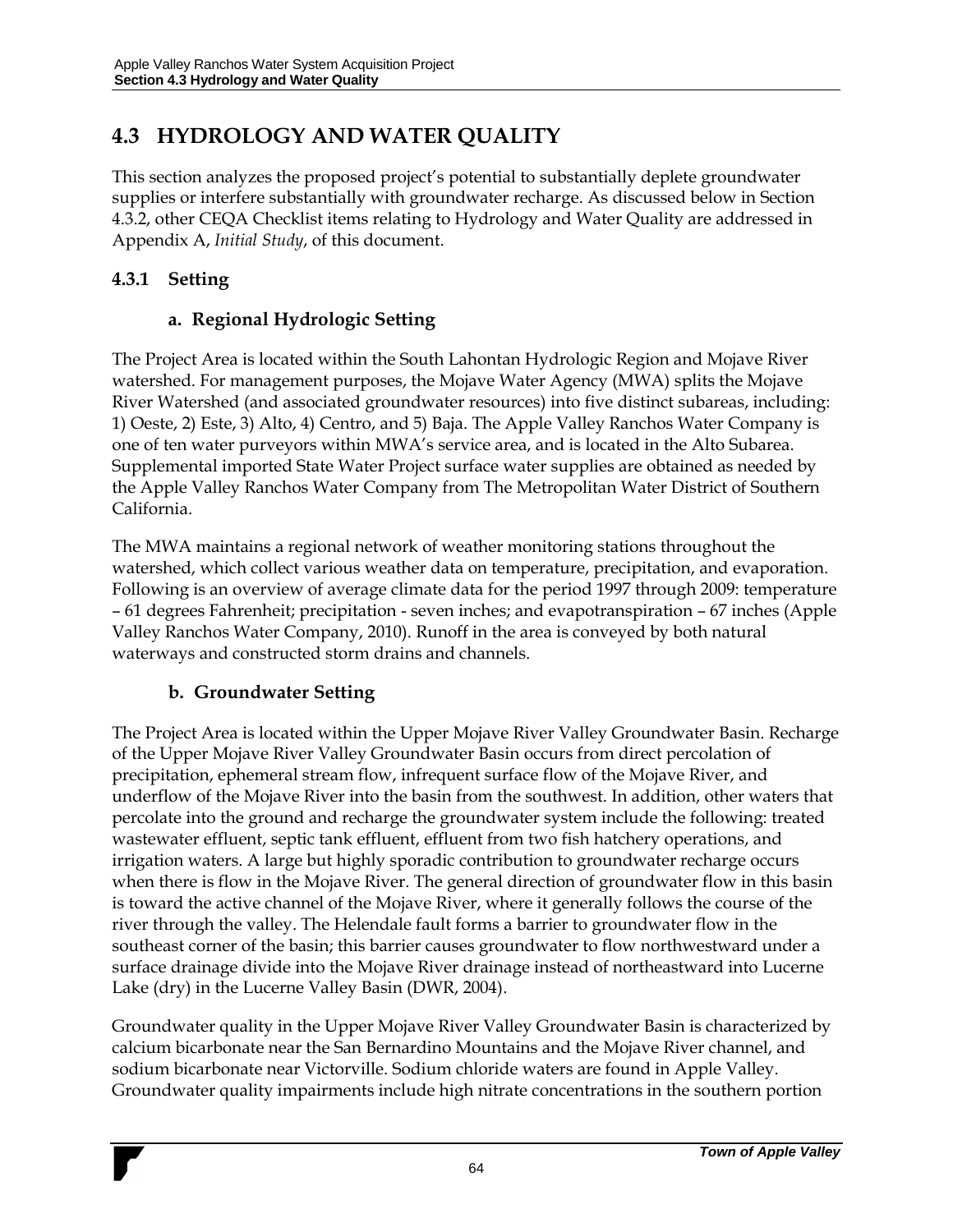of the basin, and high iron and manganese concentrations near Oro Grande. Industrial pollutants are found near the former George Air Force Base, which is also a federal Superfund site, and contaminants associated with leaking underground storage tanks (LUSTs) are also present around Victorville (DWR, 2004).

The Upper Mojave River Valley Groundwater Basin is a portion of an area that was adjudicated in 1996, with the MWA functioning as the Watermaster, or the party responsible for implementing the court-issued Adjudication Judgment (DWR, 2004). MWA implements three basic management strategy alternatives to reduce and avoid overdraft issues in the basin, including water conservation, water supply enhancement, and water allocation (DWR, 2004). As a result of implementation of the Adjudication Judgment, groundwater production in the Alto Subbasin has decreased substantially, as recently evidenced by a decrease from approximately 99,000 AFY in 2006/2007 to approximately 78,000 AFY in 2013/2014 (MWA, 2015).

As part of the Adjudication Judgment, the Apple Valley Ranchos Water Company is allocated an annual Free Production Allowance (FPA), or amount of water that a producer may pump in a specific area (for the Apple Valley Ranchos Water Company, that is the Alto Subarea) within one year without incurring a Replacement Obligation, where the Replacement Obligation is a requirement to purchase from MWA or from another producer in the Subbasin an amount of water that is equal to the amount consumed in excess of the FPA.

As described in MWA's most recent Watermaster Report, which is produced on an annual basis and filed with the Court for compliance with the Adjudication Judgment, the Alto Subbasin is considered to be in a sustainable state, meaning that overdraft conditions are no longer present. Table 2-1, *Water Quotas for the Alto Subarea and the SVR System Service Area*, provided in Section 2.4.1, *Water Supply Source*, indicates that the AVR System Service Area FPA for the 2014/2015 year was 8,166 acre-feet. The 2015 Watermaster Report recommends to the Court that the FPA allocated to the Alto Subbasin for the coming 2015/2016 year should remain unchanged from the 2013/2014 year because groundwater levels within the Alto Subbasin are stable, including the Transition Zone area (along the Helendale Fault) (MWA, 2015).

Within the Alto Subbasin, the achievement of hydrologic balance described above is attributable to conservation, importation of State Water Project water, MWA's public outreach efforts, and implementation of the Adjudication Judgment. The current Watermaster Report states that under the conditions existing at this time, Rampdown of groundwater production in the Alto Subbasin is unnecessary, where "Rampldown" refers to the Court-ordered reduction in groundwater production rates to avoid potential overdraft conditions. During the 2013/2014 period, replacement water procured by the Apple Valley Ranchos Water Company for the Alto Subbasin via the MWA (as Watermaster) totaled 8,620 acre-feet, where 3,151 acre-feet was prepurchased under the MWA Claim Program, and 1,149 acre-feet was pre-stored under a storage agreement (MWA, 2015).

### **c. Regulatory Setting.**

Methods available for managing groundwater resources in California include: (1) management by local agencies under authority granted in the California Water Code or other applicable State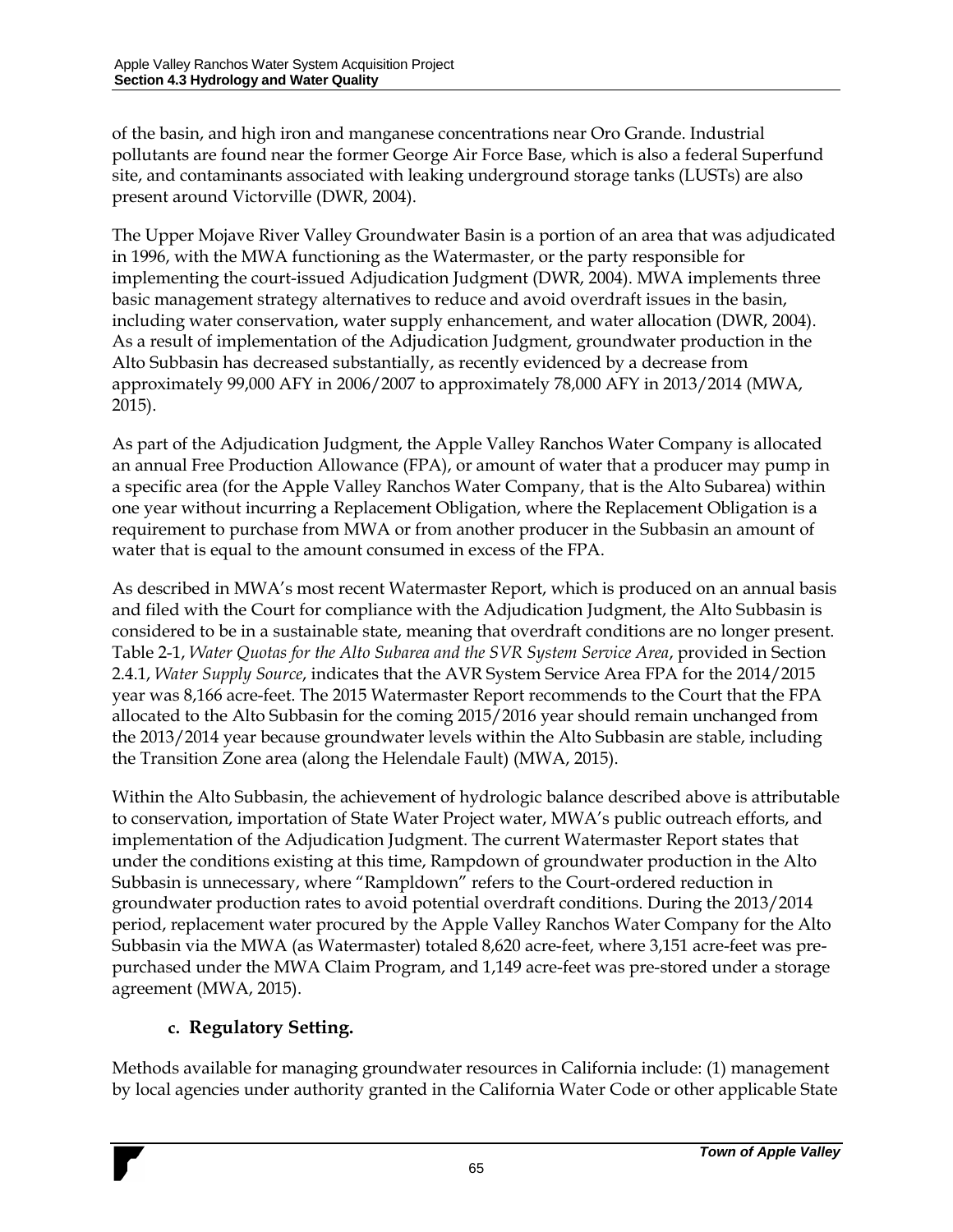statutes, (2) local government groundwater ordinances or joint powers agreements, and (3) court adjudications (DWR, 2003). The level of groundwater management in any basin or subbasin is often dependent on water availability and demand (DWR, 2003).

As noted previously, the Upper Mojave River Valley Groundwater Basin is a portion of an area that was adjudicated in 1996 (DWR, 2004). As part of the Adjudication Judgment, the MWA is required to file an annual Watermaster Report with the Court, detailing the information listed below on an annual basis (MWA, 2015).

- Review of Watermaster Activities
- Hydrologic Data
- Status of Subarea Obligations
- Purchases of Supplemental Water
- Recharge with Supplemental Water
- Revisions to the Rules and Regulations Adopted by Watermaster
- Proposed Administrative Budget for the next Water Year
- Proposed Assessment Rates for the next Water Year
- Projected Assessment Rates for the next two Water Years
- Proposed Free Production Allowances for Subareas
- Summary of Water Production
- Replacement and Makeup Water **Obligations**
- Replacement and Makeup Water **Assessments**
- Transfers of Base Annual Production Rights
- Transfers of Free Production Allowance during the Water Year
- Auditor's Report
- Fiscal Report
- Biological Trust Fund Financial Report
- Notice List

Information provided in the annual Watermaster Report is used to ensure compliance with the Adjudication Judgment, thereby ensuring that management efforts conducted in the basin are making effective progress towards achieving sustainability and water supply reliability.

State-wide legislation relevant to groundwater supply management includes Senate Bill 610, which requires the preparation of a Water Supply Assessment (WSA) for certain types of projects that are subject to CEQA; however, projects that are located in basins that are already adjudicated, such as the Upper Mojave River Valley Groundwater Basin, are exempt from requiring a WSA because implementation of an adjudication order would achieve the same goals towards water supply reliability planning as would a WSA. Similarly, in 2014 a package of bills referred to as the Sustainable Groundwater Management Act was passed to require that certain priority groundwater basins throughout the State are managed under a Groundwater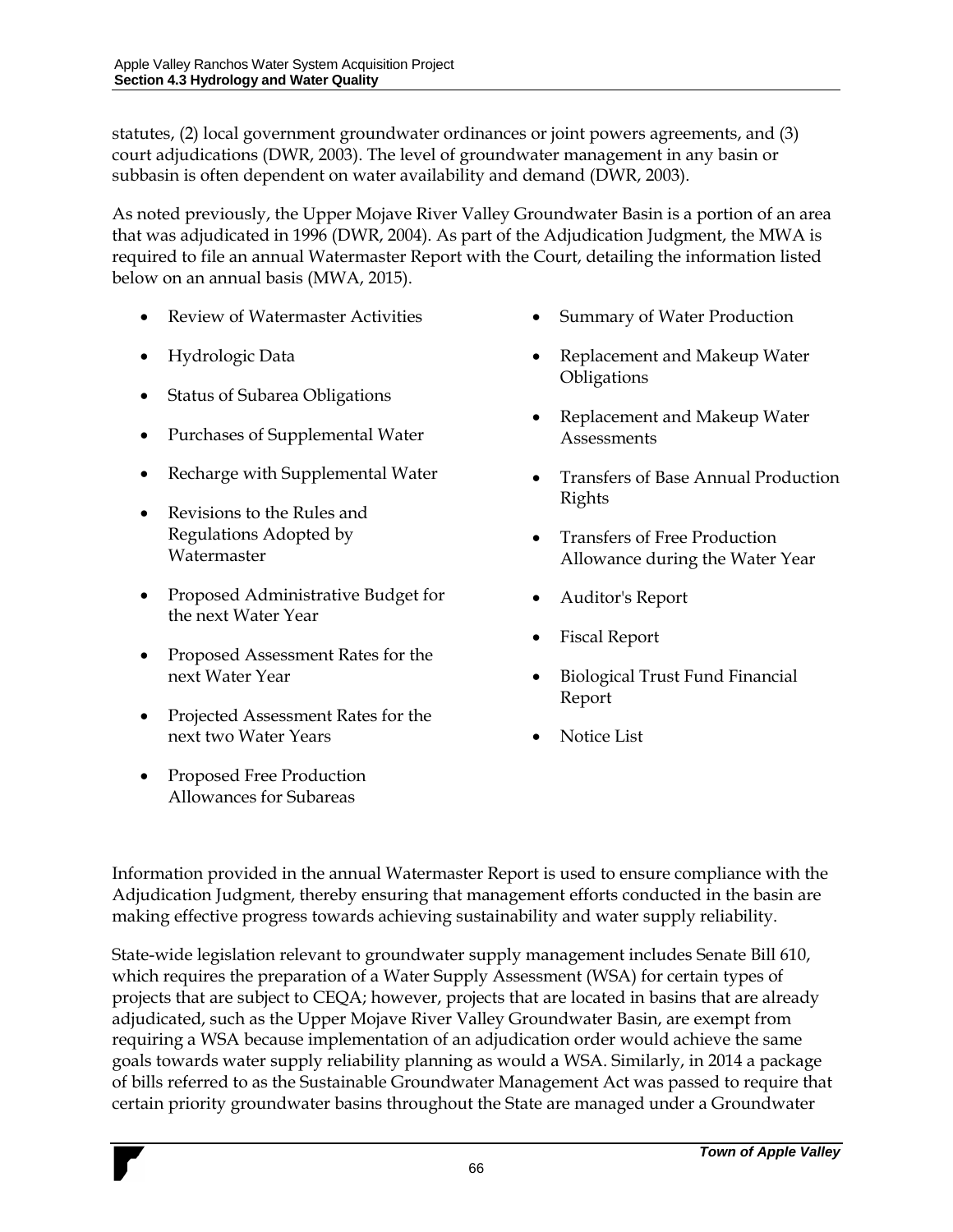Management Plan per the direction of a Groundwater Sustainability Agency, although adjudicated basins may comply through implementation of the applicable Adjudication Judgment. As Watermaster of the Upper Mojave River Valley Groundwater Basin, the MWA considers the annual Watermaster Report to be useful for documenting sustainability of the groundwater basin in reference to the Sustainable Groundwater Management Act (MWA, 2015).

The Town of Apple Valley Municipal Code includes Ordinances that apply to water conservation towards the goals of minimizing per capita water demands and maintaining sustainable water supply to the area. These include Chapter 6.40, *Water Conservation Plan*, Section 6.40.030, *Water Regulations*, which requires that all water users in the Town of Apple Valley comply with specific water conservation measures. Exemptions are allowed to avoid undue hardship to a water user, to protect public health and safety, or under special circumstances subject to approval.

Also see Section 2.3, *Regulatory Setting*, of this EIR, which discusses regulatory requirements and agencies relevant to the regulatory setting for the issue area of hydrology and water quality, including the following: the federal Safe Drinking Water Act, the California Urban Water Management Planning Act (and California Water Conservation Act of 2009), the California Public Utilities Commission (regulates privately operated public utilities), and the State Water Resources Control Board (regulates public drinking water systems).

### **4.3.2 Impact Analysis**

## **a. Methodology and Significance Thresholds**

Based on the Town's CEQA Checklist and Appendix G of the State CEQA Guidelines, impacts to hydrology and water quality would be considered potentially significant if the proposed Project would meet one of the following significance thresholds:

- a. Violate any water quality standards or waste discharge requirements
- b. Substantially deplete ground water supplies or interfere substantially with groundwater recharge such that there would be a net deficit in aquifer volume or a lowering of the local ground water table level (e.g., the production rate of preexisting nearby wells would drop to a level which would not support existing land uses or planned uses for which permits have been granted)
- c. Substantially alter the existing drainage pattern of the site or area, including through the alteration of the course of a stream or river, or substantially increase the rate or amount of surface runoff, in a manner which would result in substantial erosion or siltation on- or off-site
- d. Substantially alter the existing drainage pattern of the site or area, including through the alteration of the course of a stream or river, or substantially increase the rate or amount of surface runoff, in a manner which would result in flooding on- or off –site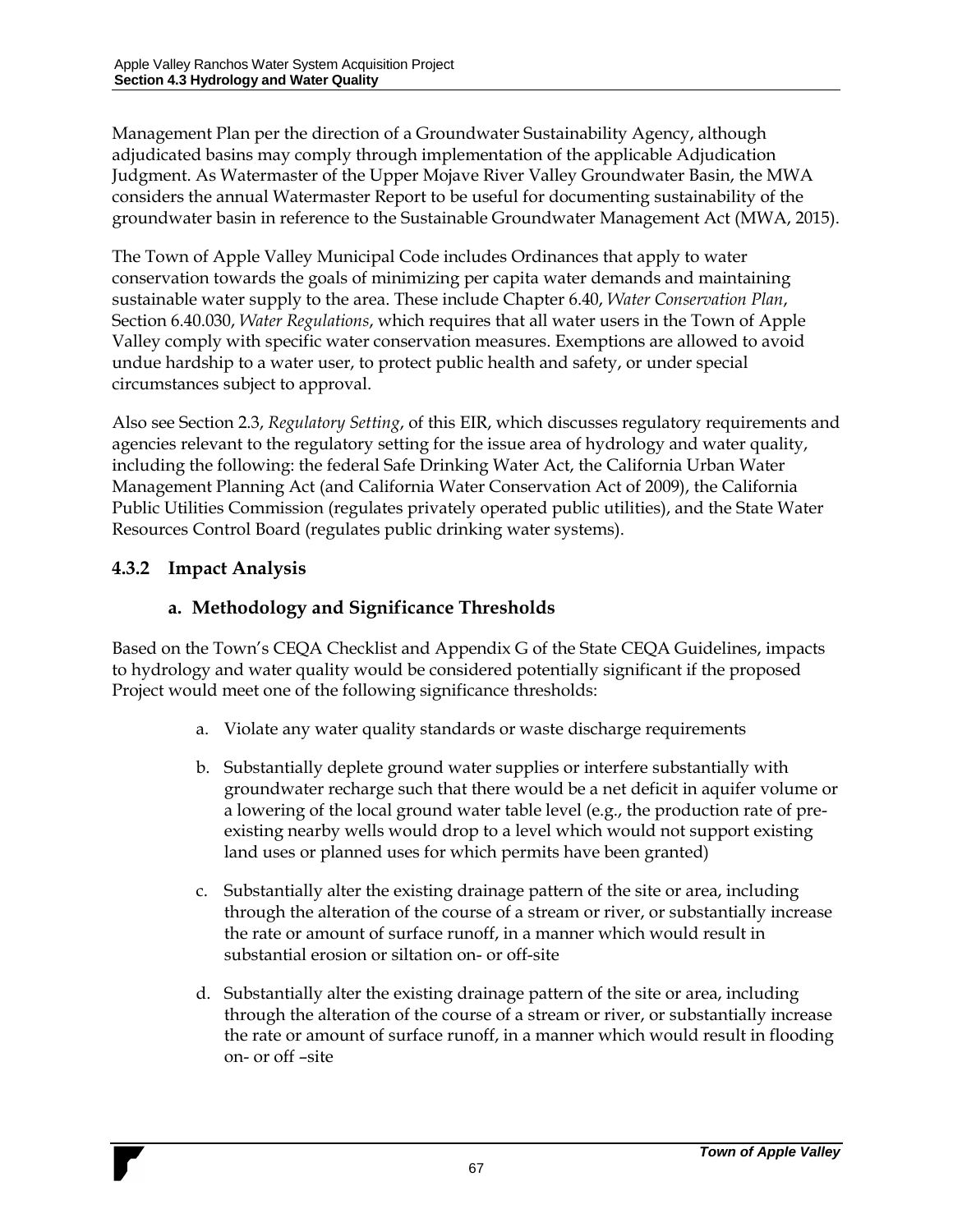- e. Create or contribute runoff water which would exceed the capacity of existing or planned stormwater drainage systems or provide substantial additional sources of polluted runoff
- f. Otherwise substantially degrade water quality
- g. Place housing within a 100-year flood hazard area as mapped on a federal Flood Hazard Boundary or Flood Insurance Rate Map or other flood hazard delineation map
- h. Place within a 100-year flood hazard area structures which would impede or redirect flood flows
- i. Expose people or structures to a significant risk of loss, injury, or death involving flooding, including flooding as a result of the failure of a levee or dam
- j. Expose people or structures to inundation by seiche, tsunami, or mudflow

As described in Section 2.5, *Project Characteristics*, the proposed Project would acquire all of Apple Valley Ranchos Water Company's system facilities and related water rights, but would not change or expand the physical AVR System or the associated water rights, and the proposed Project also would not change the manner of operation of the AVR System or exercise of the associated water rights. As a result, the Initial Study (provided as Appendix A) found that in all cases the proposed project would have no impact relating to the CEQA checklist items listed above, except with regards to the potential to deplete groundwater supplies or interfere with groundwater recharge. No further discussion of the issues determined to have no impact in the Initial Study for the proposed Project is provided in this section.

#### **b. Project Impacts and Mitigation Measures**

| Threshold: | Substantially deplete ground water supplies or interfere substantially    |
|------------|---------------------------------------------------------------------------|
|            | with groundwater recharge such that there would be a net deficit in       |
|            | aquifer volume or a lowering of the local ground water table level (e.g., |
|            | the production rate of pre-existing nearby wells would drop to a level    |
|            | which would not support existing land uses or planned uses for which      |
|            | permits have been granted.                                                |

**Impact WAT-1 The proposed Project would alter the entity that operates the existing AVR System, which could potentially alter the rate structure and fee charged for water service; if a reduction in pricing occurs, water use in the area could potentially increase because water use is linked to cost. However, the operator of the system would be required to comply with the water use reduction strategies and goals contained within the California Water Conservation Act of 2009, which requires specific reductions in urban water consumption by the year 2020. As a result, water use rates would continue to decline on a per capita basis regardless of potential changes**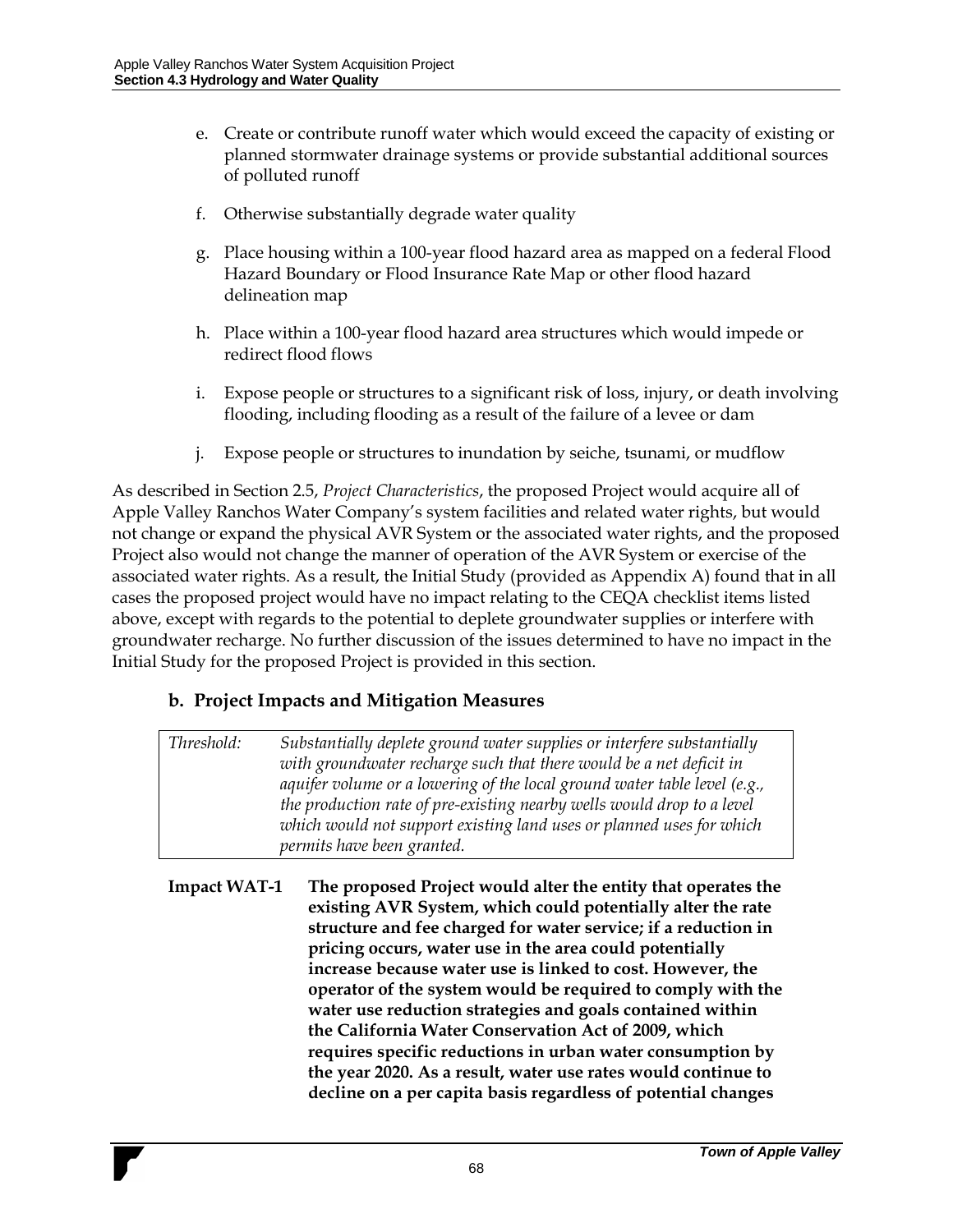#### **in the system operator or water rate structures. Therefore, potential impacts to groundwater supply would be Class III,**  *less than significant***.**

The proposed Project would not construct new infrastructure or facilities and therefore, would not introduce new impermeable areas that would have potential to affect groundwater recharge. Similarly, operation and maintenance activities that would occur under the proposed Project would utilize the same access roads as current operation and maintenance activities, and road improvements that could have potential to affect groundwater recharge would not be necessary under the proposed Project. Therefore, potential for the proposed Project to adversely affect groundwater supplies would be limited to the potential for increased groundwater use to occur as a result of the Project.

As described in the Initial Study provided as Appendix A, as well as in Section 2.0, *Project Description*, one of the objectives of the proposed Project is to provide greater local control over the rate setting process and rate increases. The municipalization, or public acquisition of the current private water system, would transfer authority and responsibility for system management and operation to the Town of Apple Valley. In achieving this Project objective of greater local control over water pricing and rates, water pricing may be reduced in the long term or, as is more likely, would not rise as rapidly as would have occurred under the system's current private ownership. Reduced water pricing could potentially result in increased water usage, as it is generally accepted that water use can increase with decreased cost, and decrease with increased cost. The amount of change in water use responding to changes in water cost can be a function of several factors including but not limited to: the availability of alternate water sources, price range and elasticity, and customer knowledge and understanding of bill information (Whitcomb, 2005). Accordingly, it would be speculative to numerically predict changes in water usage based on potential future changes in water rates. Nonetheless, and to fully address the issue consistent with *State CEQA Guidelines* Section 15145, the following discussion is provided.

If water customers in the AVR System area respond to changes in the AVR System ownership and potential rate decreases by increasing their rates of water use, the Town, as the new water provider, could respond by increasing supply to accommodate increased demand, potentially increasing its use of groundwater. However, this may in turn result in increased water rates associated with the need to procure replacement water (as a Replacement Obligation under the Adjudication Judgment) to maintain compliance with the Adjudication Judgment, which could subsequently result in water uses decreasing. Alternatively, transfers of water for unused water rights from another party within the Alto Subarea could be implemented to account for any excess water use (above the area's FPA, which fluctuates annually as determined by the Watermaster to maintain basin supply sustainability).

In addition to potential changes in water demands that could occur in response to potential changes in water pricing, compliance with the Adjudication Judgment and existing laws and regulations relevant to water conservation practices and goals would continue to be required. For instance, the California Water Conservation Act of 2009 (SBX7-7), mentioned in the Regulatory Setting above and described in Section 2.3, mandates conservation goals for urban retail water suppliers, including an ultimate goal of 20 percent reduction in per capita urban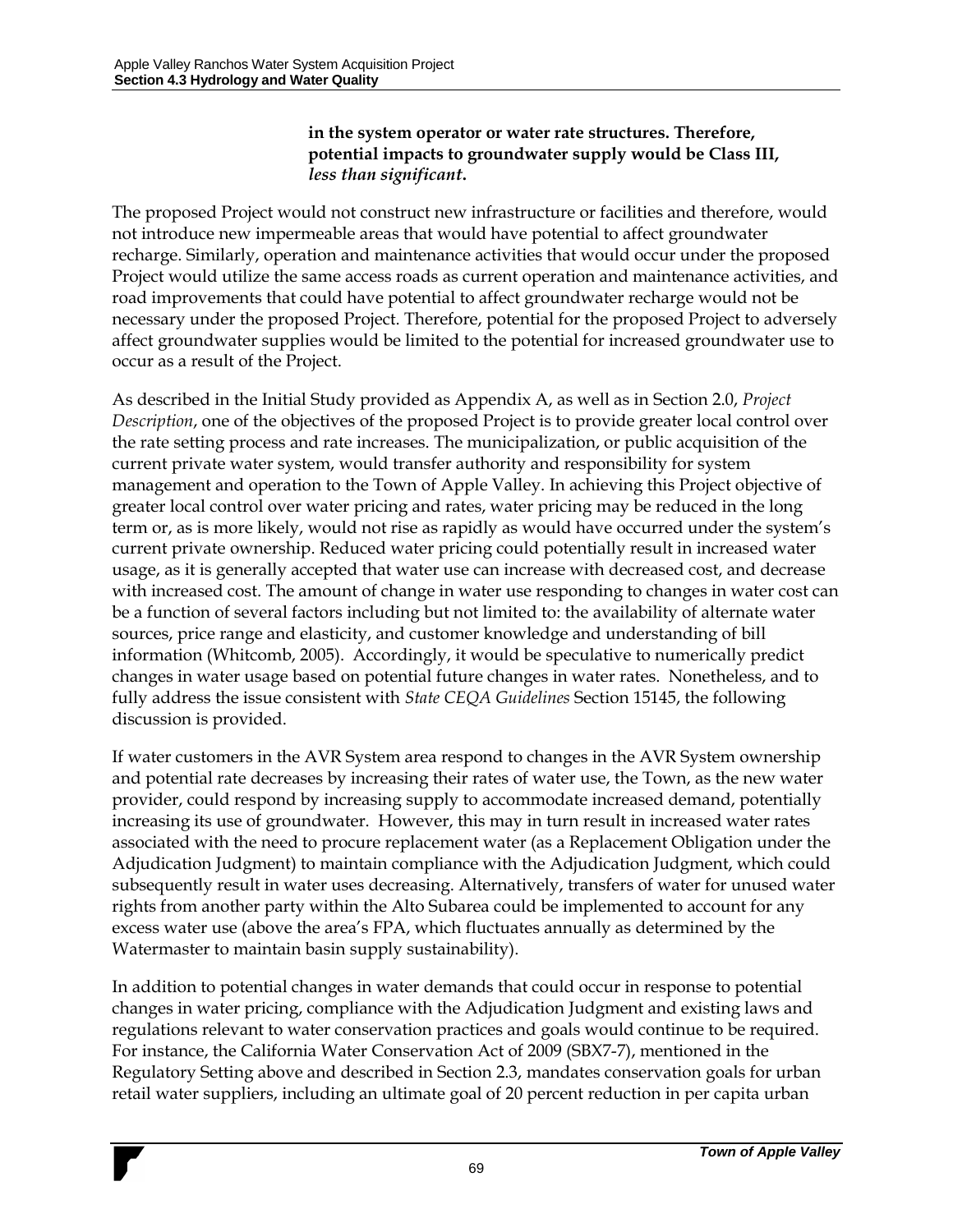consumption by 2020. Effective 2016, urban retail water suppliers that do not meet the water conservation requirements established by this bill are not eligible for state water grants or loans; other penalties may also apply. The AVR System is currently subject to the provisions of the California Water Conservation Act, and the current UWMP (2010) will be updated by July 1, 2016. Section 2.4, *Existing and Targeted Per Capita Water Use in AVRWC Service Area*, of the 2010 UWMP identifies a per capita water use goal of 245 gallons per capita day (GPCD) by the year 2020, which will be achieved using existing methods of conservation as well as additional methods to be identified in the 2015 UWMP (Apple Valley Ranchos Water Company, 2010).

Regularly updated UWMPs will be required into the future, under different operational responsibility structures, and it is reasonably anticipated that future UWMPs will include comparable data and requirements as are included in the current UWMP. The UWMP includes detailed discussion of Water Storage Contingency Planning, including examination of water supplies available under varying drought conditions, appropriate response to a catastrophic interruption in water supply or system, mandatory conservation measures and prohibitions, and penalties for excessive use. For instance, as described in the current UWMP, Section 7.8, *Penalties for Excessive Use*, the water purveyor (currently Apple Valley Ranchos Water Company) may impose "excess use penalties" to individual water users (per approval of the CPUC), in the form of fees billed for each billing period during which the user is in violation. If the excess water use continues despite fees imposed, the Apple Valley Ranchos Water Company may further impost flow-restricting devices on the service line, and eventually discontinue water service if nonessential or unauthorized water use continues (Apple Valley Ranchos Water Company, 2010). Similarly, conservation measures would also be available for implementation by the Town to achieve the required water use reductions, should the proposed Project be approved.

Therefore, although water pricing may change, either as a slowing in rate increases or in the more unlikely scenario of rate decreases, as a result of water system ownership changes included under the proposed Project, compliance with the existing Adjudication Judgment and other laws and regulations would avoid significant adverse impacts to groundwater supply reliability. Impacts of the proposed project on groundwater supplies and recharge would be less than significant, with no mitigation required.

**Mitigation Measures.** No mitigation measures are required as impacts would be less than significant.

**Significance After Mitigation.** Impacts would be less than significant without mitigation.

### **c. Cumulative Impacts**

Continued growth in the Project area, including buildout of the General Plan as well as implementation of the proposed Specific Plans identified in Table 3-1, would introduce increasing water requirements, and it is reasonably anticipated that local groundwater will continue to be a substantial source of water supply to the area. The General Plan EIR determined that implementation of the General Plan and annexation areas would result in increased demand for domestic water. While the General Plan includes policies and programs intended to promote and support the conservative use of water resources for domestic and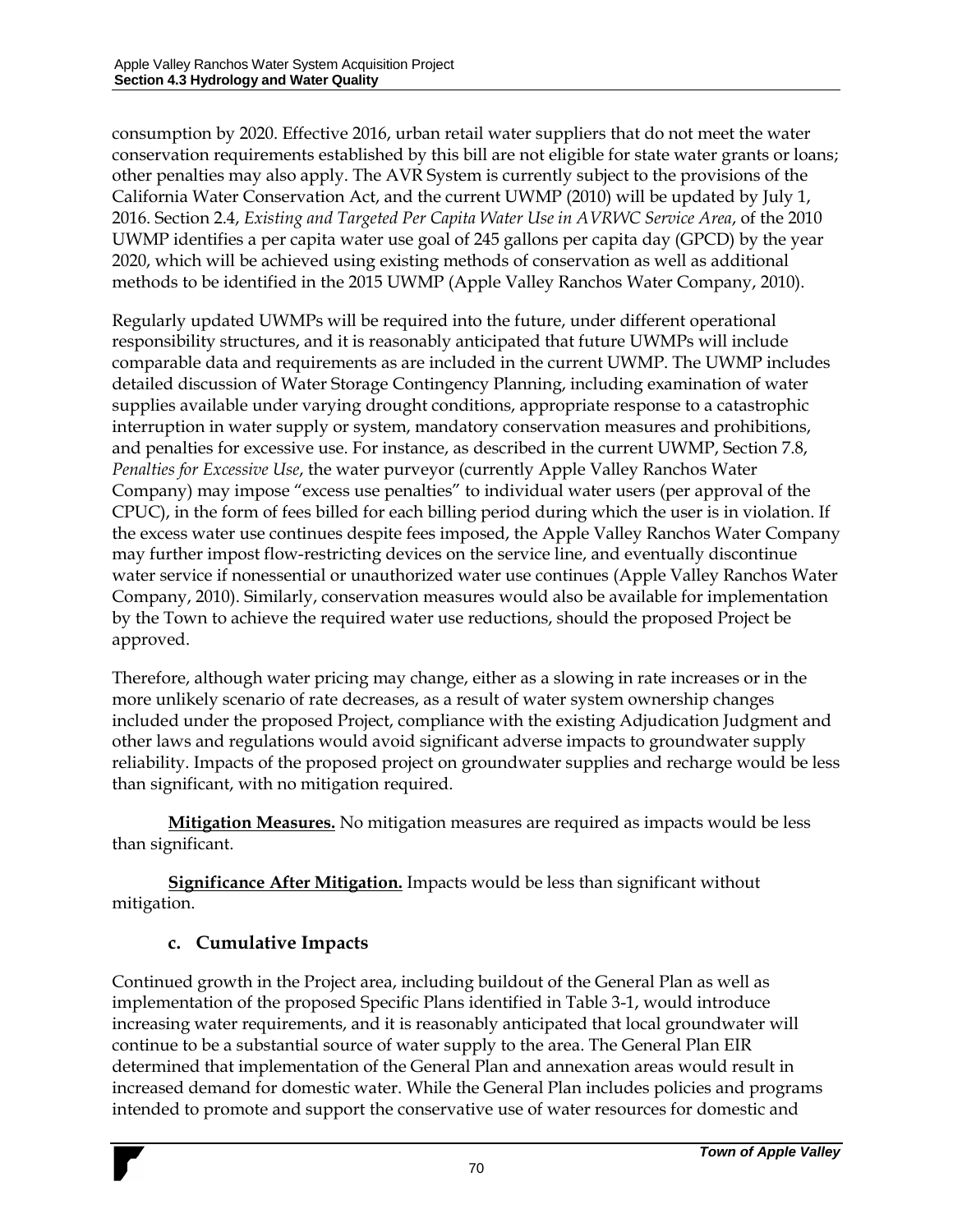landscaping uses, and to encourage the use of drought tolerant planting materials, the General Plan EIR determined that General Plan buildout would contribute to a cumulative reduction in groundwater in the Basin.

However, with continued implementation of the Adjudication Judgment and the conservation efforts described above for compliance with local and State regulations, the change in system ownership that would occur under the proposed Project is not expected to contribute to cumulative impacts to groundwater supply reliability. The Project itself would not contribute to future increases in water supply demand, and its contribution to cumulative impacts in relation to groundwater supplies would not be considerable. Therefore, the proposed Project's contribution to cumulative impacts associated with water supply and water quality would not be cumulatively considerable.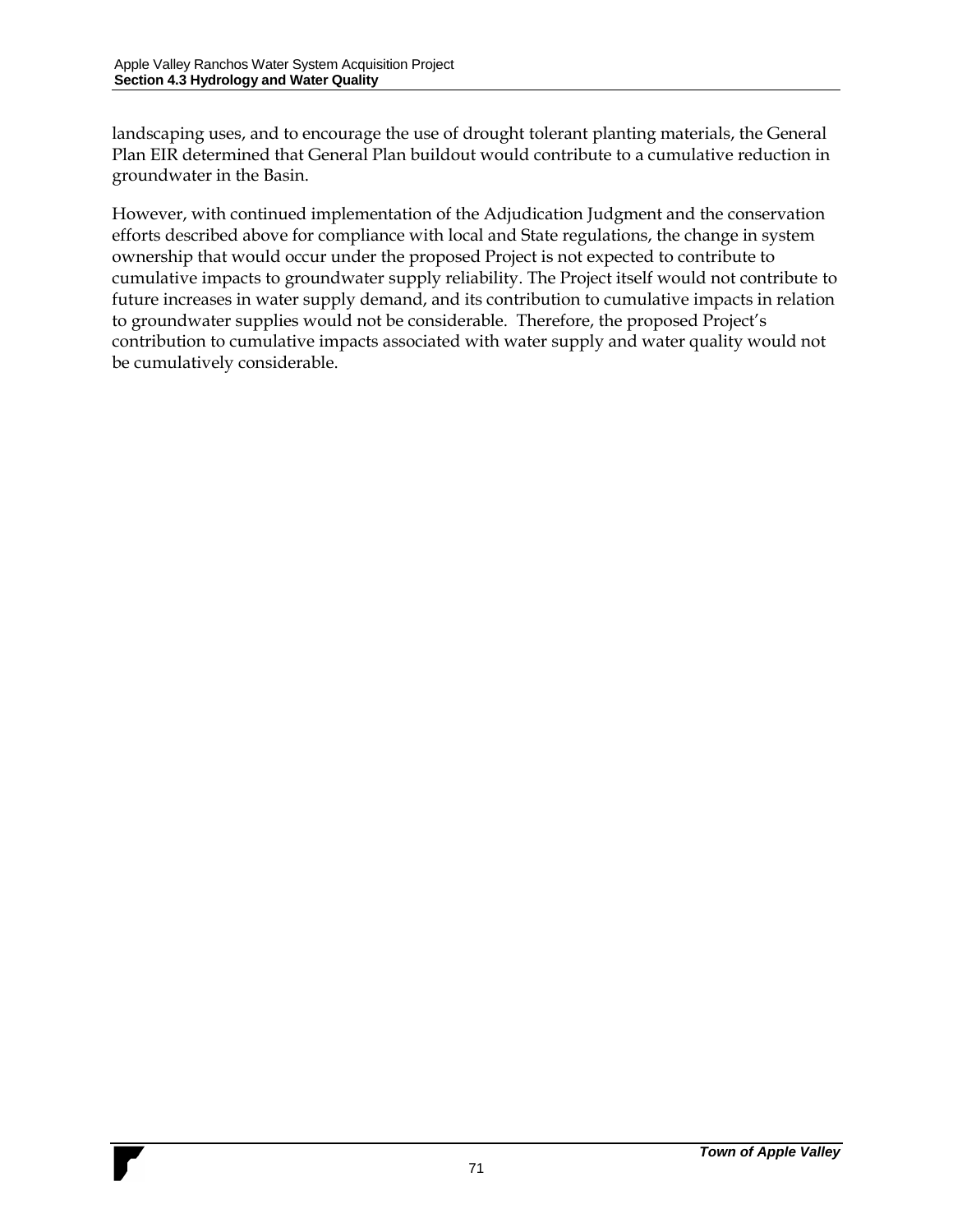## **4.4 LAND USE AND PLANNING**

This section analyzes the proposed Project's potential to conflict with an applicable land use plan, policy, or regulation. As discussed below in Section 4.4.2, other CEQA Checklist items relating to Land Use and Planning are addressed in Appendix A, *Initial Study*, of this document.

### **4.4.1 Setting**

### **a. Citywide Land Use Patterns**

The Town of Apple Valley is in the high desert region of southwest San Bernardino County. The mountains and foothills of the San Bernardino Mountains are to the south and the San Gabriel Mountains are further southwest. Apple Valley is bordered by unincorporated San Bernardino County, the City of Victorville, the City of Hesperia, and the unincorporated Lucerne Valley. The Town encompasses 72 square miles and two annexation areas, Annexation 2008-001 (Golden Triangle) and Annexation 2008-002 (Northeast Industrial Area). The 4.3 square mile Golden Triangle is located in the northwestern portion of Apple Valley, and consists of mostly vacant land, with scattered single family residential. The 1.3 square mile Northeast Industrial Area is located in northeastern Apple Valley, contiguous to the North Apple Valley Industrial Specific Plan Area, and would provide additional lands for similar use. Apple Valley is more developed in its southern and central portions, with sparser development and vacant land being generally located in the northern third of the town.

The region has an overall rural character with established communities having a more urban land use pattern. Maintaining the existing rural character of the town is a primary goal of the Apple Valley General Plan. Open space, desert landscaping, multi-use trails, and large lots where keeping horses is allowed are all identified in the General Plan as important to maintaining quality of life.

### **b. Site and Surrounding Land Uses**

Apple Valley is dominated by residential land uses, with over 70% of land being designated for residential or mixed use development. Other significant land designations include open space, street rights-of-way, general commercial, and specific plan/industrial. The central and southern portions of Apple Valley are primarily developed with residential. The northern third of Apple Valley has more open space and industrial use designations, including the North Apple Valley Industrial Specific Plan Area.

### **c. Regulatory Setting**

The Town of Apple Valley regulates the mix of land uses within its incorporated area through its General Plan and Municipal Code. These regulatory documents establish policies that apply citywide, or to specific subareas within Apple Valley. The General Plan consists of nineteen elements, including Land Use, Water Resources, and Water, Wastewater, and Utilities. Each element sets goals, policies, and programs to guide decision making. The Municipal Code has established zoning districts that regulate the use of land and establishes minimum site development regulations and performance standards applicable to sites within the town.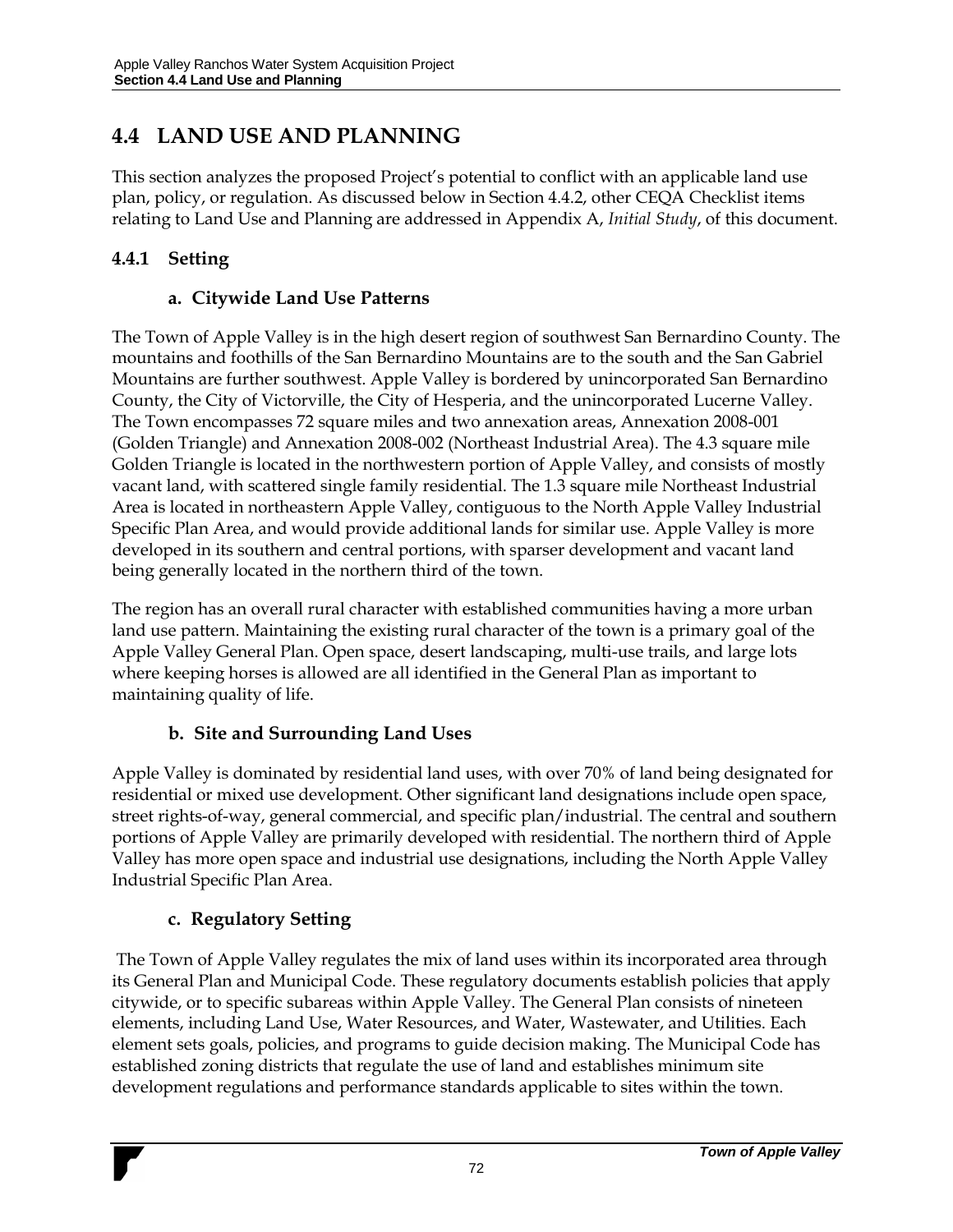## **4.4.2 Impact Analysis**

#### **a. Methodology and Significance Thresholds**

Based on the Town's CEQA Checklist and Appendix G of the State CEQA Guidelines, impacts to land use and planning would be considered potentially significant if the proposed Project would meet one of the following significance thresholds:

- a) Physically divide an established community;
- b) Conflict with any applicable land use plan, policy, or regulation of an agency with jurisdiction over the project (including, but not limited to the general plan, specific plan, or zoning ordinance) adopted for the purpose of avoiding or mitigating an environmental effect;
- c) Conflict with an applicable habitat conservation plan or natural community conservation plan.

As described in Section 2.5, *Project Characteristics*, the proposed Project would not change or expand the physical AVR System or the associated water rights, and the proposed Project also would not change the manner of operation of the AVR System. As a result, the Initial Study (provided as Appendix A) found that in all cases the proposed Project would have no impact relating to the CEQA checklist items listed above, except with regards to the potential to conflict with an applicable land use plan, policy, or regulation of an agency with jurisdiction over the Project. No further discussion of the issues determined to have no impact in the Initial Study for the proposed Project is provided in this EIR.

### **b. Project Impacts and Mitigation Measures**

*Threshold: Conflict with any applicable land use plan, policy, or regulation of an agency with jurisdiction over the project (including, but not limited to the general plan, specific plan, or zoning ordinance) adopted for the purpose of avoiding or mitigating an environmental effect.*

> **Impact LU-1 The proposed Project would alter the entity that owns and operates the existing Apple Valley Ranchos Water System, but would not alter the nature or intensity of operation and maintenance of the water system. The Project would not alter existing compliance with applicable land use plans, policies, or regulations. Therefore, potential impacts would be Class III,** *less than significant***.**

Implementation of the proposed Project would not affect any land use designations or intensity of development in Apple Valley, which are regulated by the adopted General Plan and Municipal Code. The General Plan does refer to the water system and Apple Valley Ranchos Water Company in multiple elements of the General Plan, including the Land Use Element,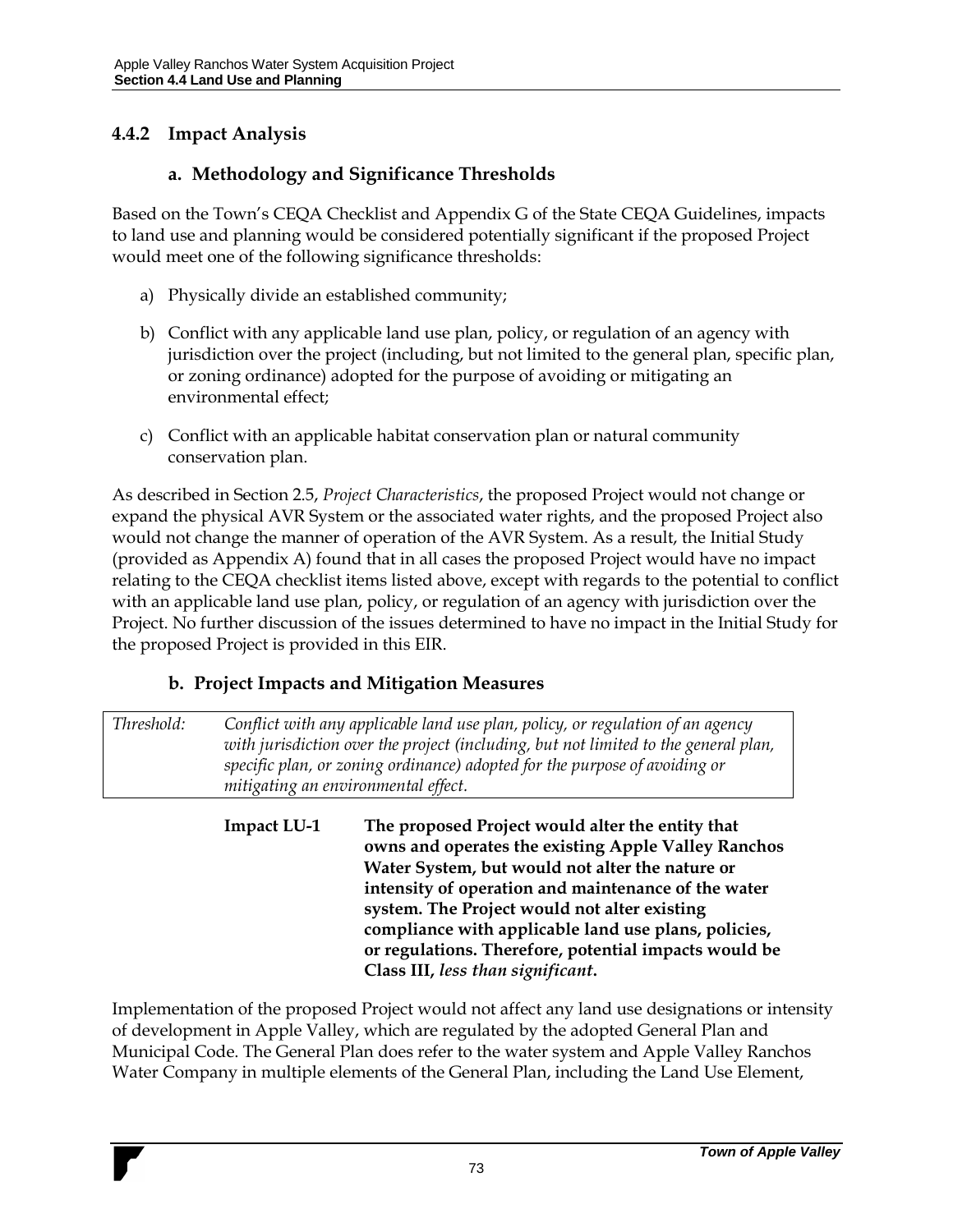Water Resources Element, and the Water, Wastewater, and Utilities Element. The following General Plan Policies relate to the proposed acquisition of the AVR System:

#### **Land Use Element.**

| Policy 8.A | The Town shall coordinate with all public service providers to assure that |
|------------|----------------------------------------------------------------------------|
|            | adequate services are available to meet the demands of growth in Town.     |

#### **Water, Wastewater, and Utilities Element.**

- Policy 1.A The Town shall coordinate with the various domestic water service providers to ensure that local and regional domestic water resources and facilities are protected from over-exploitation and contamination.
- Policy 1.C The Town shall ensure that every effort is made to facilitate cost-effective and timely extension and expansion of community-development support services.

#### **Water Resources Element.**

- Policy 1.D To the greatest extent practicable, the Town shall direct new development to provide irrigation systems that are able to utilize reclaimed water, when available, for use in common area and streetscape landscaping.
- Policy 1.G To facilitate the sharing of information on potential groundwater contamination and potential sources, the Town shall confer and coordinate with the California Regional Water Quality Control Board, Apple Valley Ranchos Water Company, Golden State Water Company, other water purveyors that serve the Town and its Sphere of Influence.
- Policy 1.H The Town shall confer with appropriate water agencies and purveyors, as necessary, to assure adequate review and mitigation of potential impacts of proposed development on local water resources.

Implementation of the proposed Project would not conflict with any of the policies listed above as it would not impede the ability of the Town to coordinate/confer with public service or water service providers on the provision of services or on sources of groundwater contamination. Nor would the Project prevent the Town from facilitating cost-effective and timely expansion of support services or encouraging the use of reclaimed water in new development. Additionally, the purchase of Apple Valley Ranchos Water Company could, in fact, assist in the pursuit of some of the policies. For example, policies that require the Town to work with Apple Valley Ranchos Water Company, such as Water Resources Policies 1.G and 1.H and Water, Wastewater, and Utilities Policy 1.A, could instead be carried out by or pursued directly by the Town. While some policies still require coordination with other agencies, such as Water Resources Policy 1.G and Water, Wastewater, and Utilities Policy 1.A, the Town may be in a better position to work directly with the agencies if it is its own water provider. Water, Wastewater, and Utilities Policy 1.C requires the Town to work towards cost-effective and timely development of services. Being its own water provider would allow Apple Valley to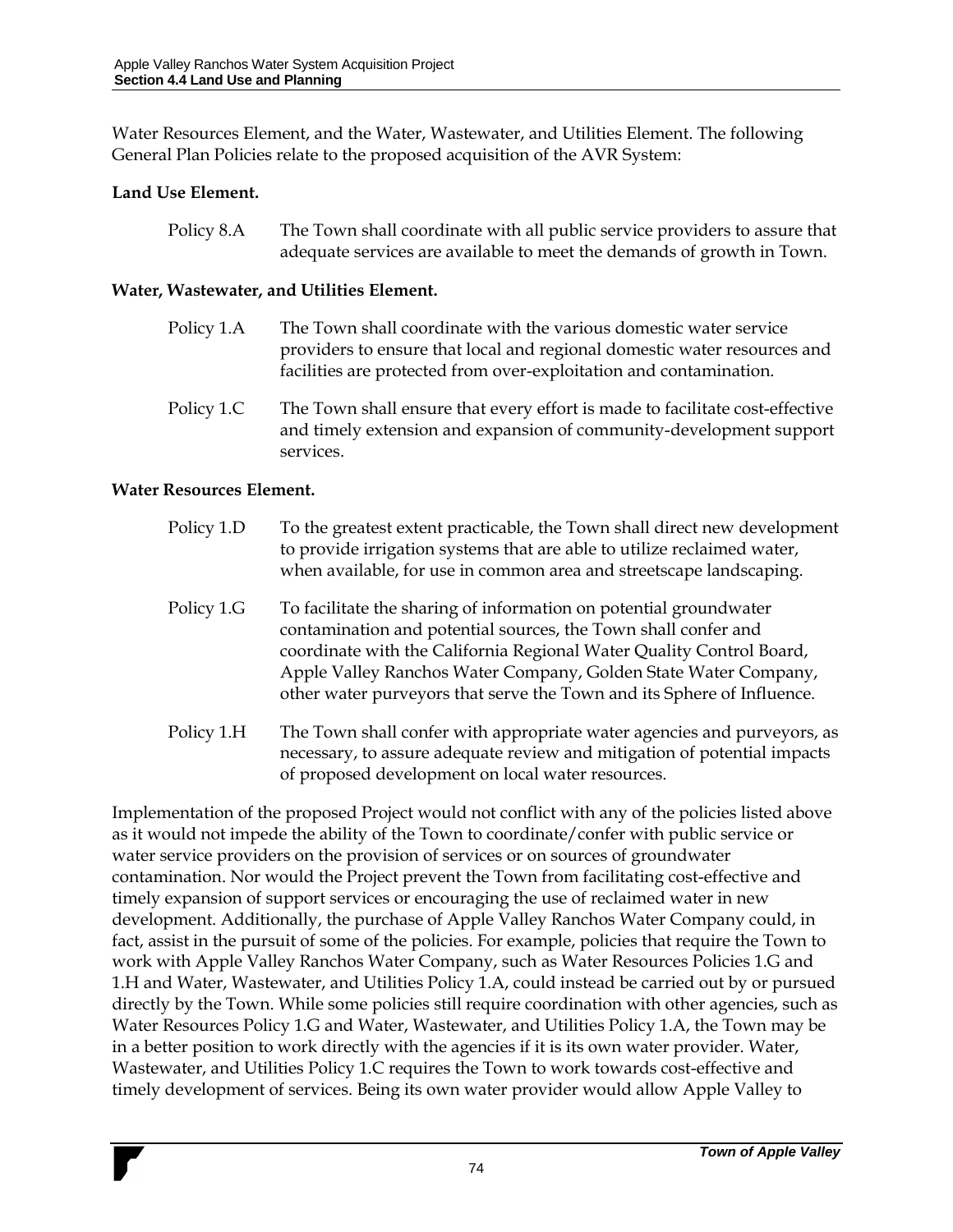pursue cost-effective and timely water services development. Also, a stated goal of the proposed Project is to enable the Town to use reclaimed water for public facilities without invoking potential duplication of service issues with Apple Valley Ranchos Water Company. This objective is consistent with Water Resources Policy 1.D, which requires the Town to direct new development to use reclaimed water for irrigation of common landscaped areas.

Finally, as noted in the Section 2.0, *Project Description*, portions of the AVR System are located outside the Town's corporate boundary. The General Plan does not contain any policies discouraging the provision of services by the Town outside the corporate boundaries. Furthermore, the Town currently provides public services that extend outside of the Town's incorporated area through the provision of the Horsemen's Center equestrian park, located 1.2 miles east of the Town's boundary. Therefore, no conflicts with the General Plan would occur in this regard.

**Mitigation Measures.** No mitigation measures are required as impacts would be less than significant.

**Significance After Mitigation.** Impacts would be less than significant without mitigation.

#### **c. Cumulative Impacts**

The General Plan EIR found that development of new residential, commercial and industrial projects within the General Plan and annexation areas will be consistent with that which has occurred in Town in the past, due to the policies and programs in the General Plan and that impacts associated with land use would not be cumulatively significant. The exception to this was the intensity of development in Annexation 2008-001, which was determined to be significantly different from that which has occurred to-date, or which is planned under the County General Plan, resulting in a cumulatively significant land use impact.

However, the proposed Project's contribution to cumulative land use impacts would not be cumulatively considerable as it would not alter any land use designations nor conflict with land use plans, policies, or regulations. The Apple Valley General Plan does not prohibit or restrict the Project. The proposed Project may assist in furthering the policies set forth in the General Plan and assist in their implementation.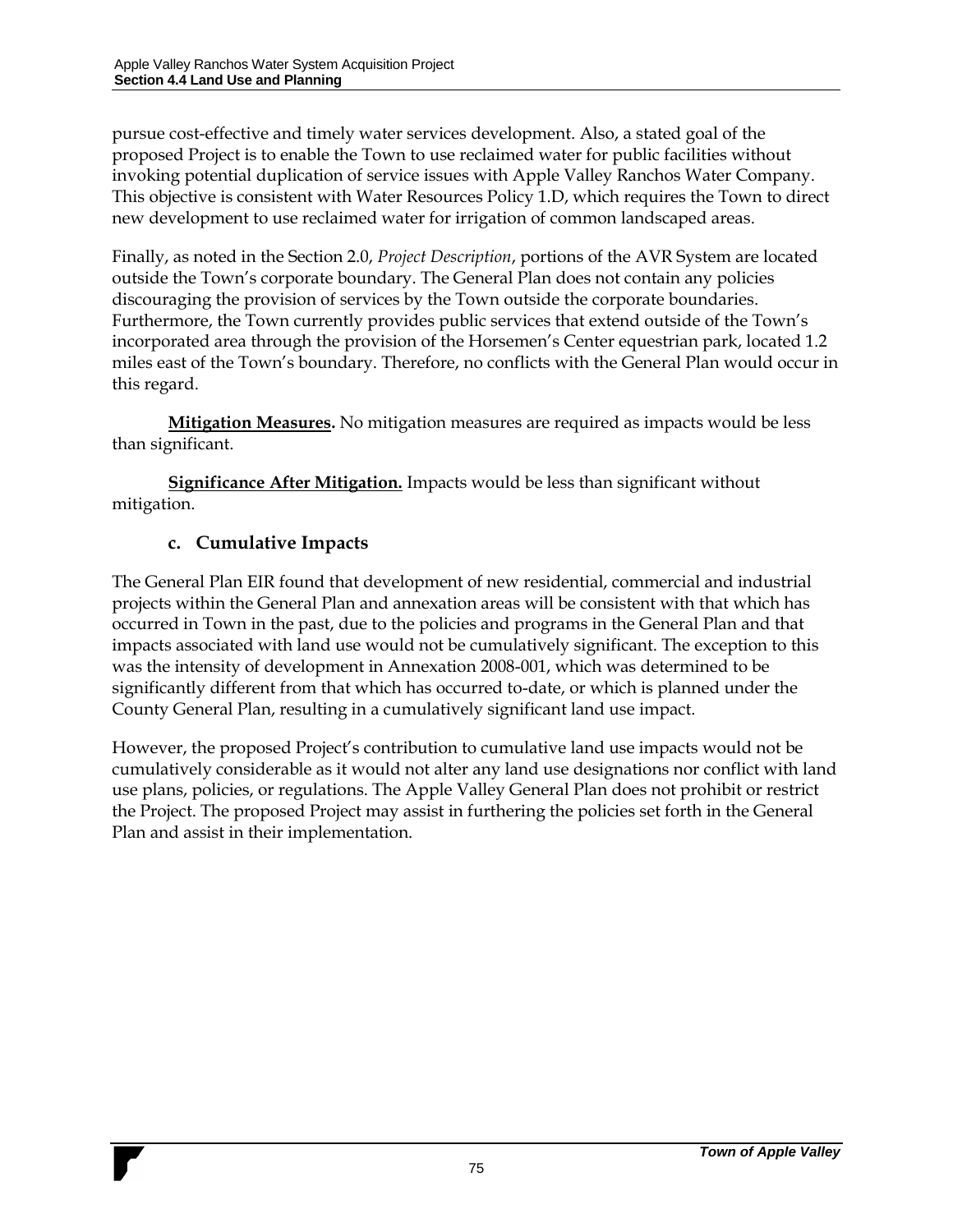## **4.5 NOISE**

This section evaluates the potential impacts of the proposed Project on local noise conditions. This discussion is based on information from the Apple Valley General Plan and associated Environmental Impact Report, as well as U.S. Department of Transportation guidance for evaluating noise and vibration impacts.

### **4.5.1 Setting**

#### **a. Overview of Sound and Vibration Measurement**

Noise levels (or volume) and vibration can be measured at a particular instant in time or over an extended period in order to understand the effect of an instantaneous event or to characterize the average amount of noise or vibration over a given period.

*Noise Levels.* Noise level (or volume) is generally measured in decibels (dB) using the Aweighted sound pressure level (dBA). The A-weighting scale is an adjustment to the actual sound power levels that gives less weight to the very low and high frequency components of sound, similar to the human ear, resulting in an accurate correlation to the subjective reactions to noise. The most common sounds measure between 40 dBA (very quiet) and 100 dBA (very loud). A rural night-time environment typically measures about 25 dBA, while a jet engine measures 105 dBA.

Sound pressure level is measured on a logarithmic scale with the 0 dB level based on the lowest detectable sound pressure level that people can perceive (an audible sound that is not zero sound pressure level). Based on the logarithmic scale, a doubling of sound energy is equivalent to an increase of 3 dB, and a sound that is 10 dB less than the ambient sound level has no effect on ambient noise. Because of the nature of the human ear, a sound must be about 10 dB greater than the reference sound to be judged as twice as loud. In general, a 3 dB change in community noise levels is noticeable, while 1-2 dB changes generally are not perceived. Quiet suburban areas typically have noise levels in the range of 40-50 dBA, while those along arterial streets are in the 50-60+ dBA range. Normal conversational levels are in the 60-65 dBA range, and ambient noise levels greater than 65 dBA can interrupt conversations.

Noise levels typically attenuate (drop off) at a rate of 6 dB per doubling of distance from point sources such as industrial machinery. Noise from a linear source, such as a road or railroad tracks, typically attenuates at a rate of 3.0 to 4.5 per doubling of distance, depending on the type of ground surface it is traveling over (U.S. Department of Transportation, 2011).

In addition to the instantaneous measurement of sound levels, the duration of sound is important since sounds that occur over a long period of time are more likely to be an annoyance or cause direct physical damage or environmental stress. One of the most frequently used noise metrics that considers both duration and sound power level is the equivalent noise level (Leq). The Leq is defined as the single steady A-weighted level that is equivalent to the same amount of energy as that contained in the actual fluctuating levels over a period of time (essentially, the average noise level). Typically, Leq is summed over a one-hour period.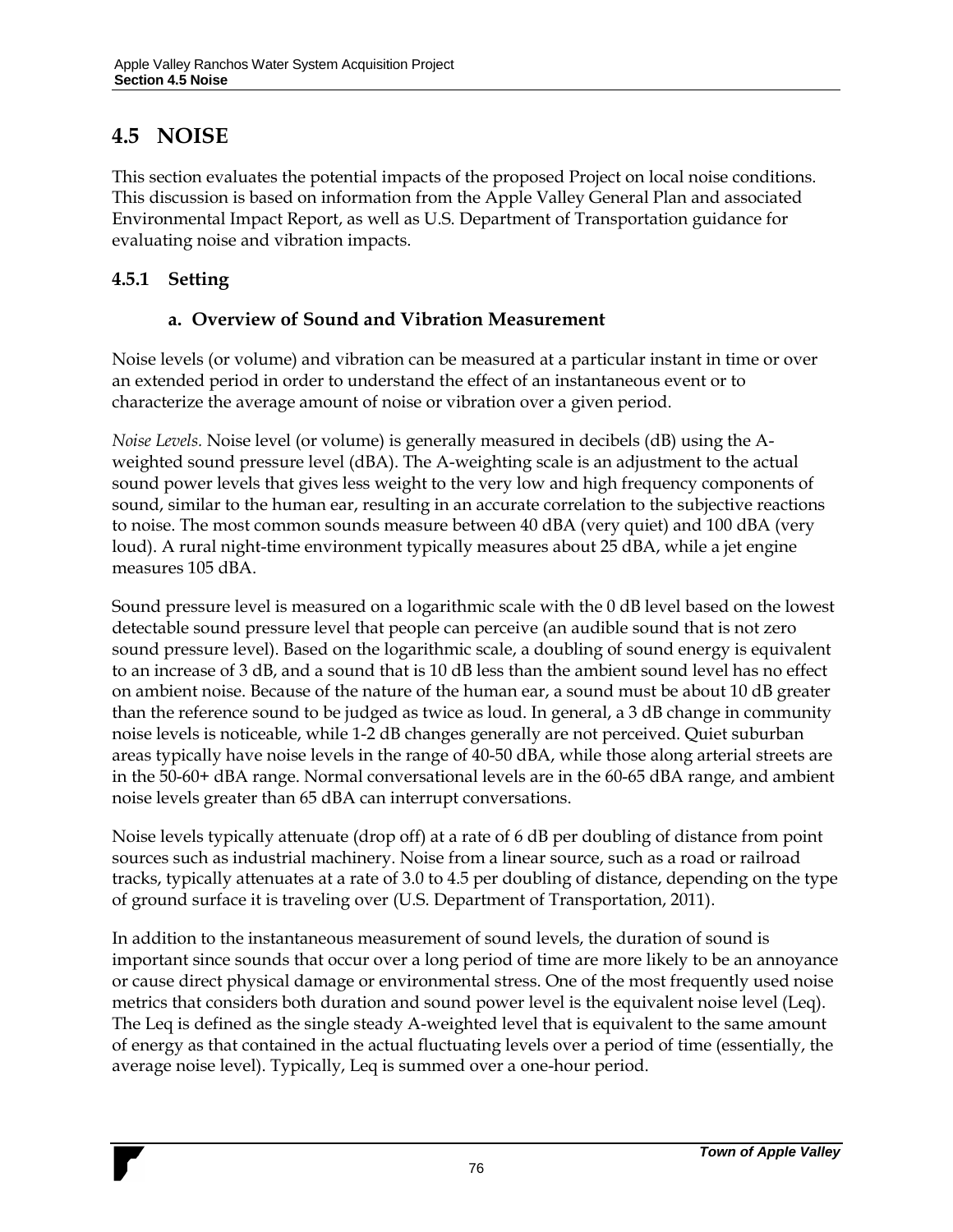The time period in which noise occurs is also important since noise that occurs at night tends to be more disturbing than that which occurs during the daytime. Two commonly used noise metrics – the Day-Night average level (Ldn) and the Community Noise Equivalent Level (CNEL) - recognize this fact by weighting hourly Leqs over a 24-hour period. The Ldn is a 24 hour average noise level that adds 10 dB to actual nighttime (10:00 p.m. to 7:00 a.m.) noise levels to account for greater sensitivity to noise during that time period. The CNEL is identical to the Ldn, except it also adds a 5 dB penalty for noise occurring during the evening (7:00 p.m. to 10:00 p.m.).

*Groundborne Vibration.* Groundborne vibration is vibration radiated through the ground. The rumbling sound associated with this vibration is caused by the vibration of room surfaces, and is called groundborne noise. Groundborne vibration is almost exclusively a concern inside buildings and is rarely perceived as a problem outdoors. Groundborne vibration related to human annoyance is generally expressed in vibration decibels (VdB). However, constructionrelated groundborne vibration in relation to its potential for building damage can also be measured in peak particle velocity (PPV) (U.S. Department of Transportation, 2012).

Most perceptible indoor vibration is caused by sources within buildings, such as operation of mechanical equipment, movement of people, or the slamming of doors. Typical outdoor sources of perceptible groundborne vibration are construction equipment, steel-wheeled trains, and traffic on rough roads. If a roadway is smooth, the groundborne vibration from traffic is rarely perceptible. The range of interest is from approximately 50 VdB, which is the typical background vibration velocity level in residential and educational areas, to 100 VdB, which is the general threshold where minor damage can occur in fragile buildings, with the approximate threshold of perceiving vibration occurring at approximately 65 VdB for most people [\(Table](#page-11-0)  [4.1-3;](#page-11-0) U.S. Department of Transportation, 2012).

| <b>Vibration</b><br><b>Velocity Level</b> | Associated<br><b>Noise Level</b> | <b>Human Response</b>                                                               |  |  |
|-------------------------------------------|----------------------------------|-------------------------------------------------------------------------------------|--|--|
| 65 VdB                                    | 20-35 dBA                        | Approximate threshold of vibration perception for most people.                      |  |  |
| 75 VdB                                    | 30-45 dBA                        | Approximate dividing line between barely perceptible and distinctly<br>perceptible. |  |  |
| 85 VdB                                    | 40-55 dBA                        | Vibration acceptable only if there are an infrequent number of events per day.      |  |  |

**Table 4.5-1: Human Response to Groundborne Vibration**

*Source: U.S. Department of Transportation, 2012*

#### **b. Existing Environment**

The existing environment includes both sources of noise and vibration throughout the Town of Apple Valley as well as receptors that are sensitive to impacts from noise and vibration.

*Sources of Noise and Vibration.* The primary sources of noise in Apple Valley are related to transportation, including motor vehicle traffic throughout the town, railroad traffic along the train tracks, and aircraft noise from the Apple Valley Airport. Additionally, mechanical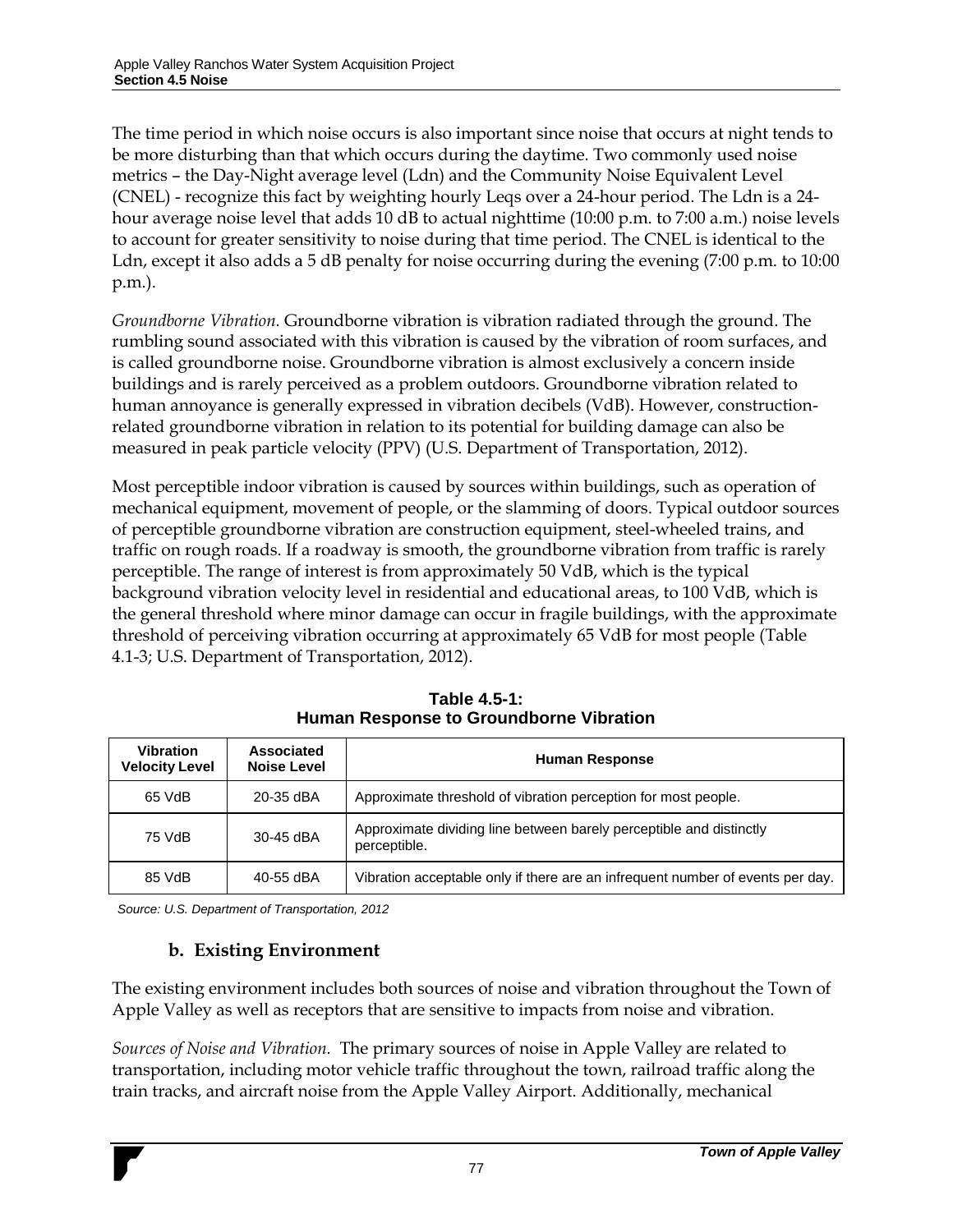equipment serving commercial and industrial lands, household appliances and garden maintenance equipment, as well as construction activities and equipment contribute to the town's noise environment (Town of Apple Valley, 2009a). Vibration impacts generally occur immediately surrounding train tracks and adjacent to heavy construction activity.

Existing noise levels were measured in the vicinity of the Apple Valley Ranchos Water Company's O&M facility and the Town's Public Works maintenance yard as part of this analysis. These locations had measured noise levels of Leq of 64.7 and 64.8 dBA, respectively, during a 10-minute interval in the period between 4:00 and 4:30 p.m on Wednesday, July 8, 2015. For both locations traffic was the primary source of noise.

Noise measurements were also measured and reported in various areas of the town in the Environmental Impact Report for the Apple Valley General Plan. The closest measurements to the Apple Valley Ranchos Water Company's O&M facility were located in a residential area approximately 40 feet from Yucca Loma Road and approximately 0.8 miles from the Apple Valley Ranchos Water Company O&M facility, and at 12555 Navajo Road, approximately 100 feet east of the road and approximately 1 mile from the Apple Valley Ranchos Water Company O&M facility. These measurements were taken at 1:40 p.m. on May 20, 2008 and 3:00 p.m. on June 9, 2008, respectively. Although these measurements were taken seven years prior to this report, they are still relevant because there has been very little development in this area since that time, and as a result the noise environment has not changed substantially. The measured noise levels at these locations in Leq were 59.8 and 62.2 dBA, with most noise being attributed to the closest major roadway (Town of Apple Valley, 2009b).

*Sensitive Receptors.* Noise and vibration exposure goals for various types of land uses reflect the varying noise and vibration sensitivities associated with those uses. The Apple Valley General Plan Noise Element recognizes the following noise-sensitive and potentially noise sensitive uses:

- *Sensitive receptors*: residences, schools, libraries, churches, hospitals, nursing homes, and other health care facilities.
- *Potentially sensitive receptors*: Day care centers, parks, and other outdoor recreation areas.
- *Moderately sensitive receptors*: cemeteries, golf courses, hotels and motels, and dormitories.

Sensitive land uses generally should not be subjected to noise levels that would be considered intrusive in character. Therefore, the location, hours of operation, type of use, and extent of development warrant close analysis in an effort to ensure that noise sensitive receptors are not substantially affected by noise.

The closest sensitive and potentially sensitive receptors to the Apple Valley Ranchos Water Company's O&M facility, where many system maintenance activities are performed and where maintenance vehicles enter and exit the lot, are the following:

 The James A. Woody Community Center park grounds and athletic facilities; located adjacent to the O&M facility on the northern property line and approximately 300 feet to the east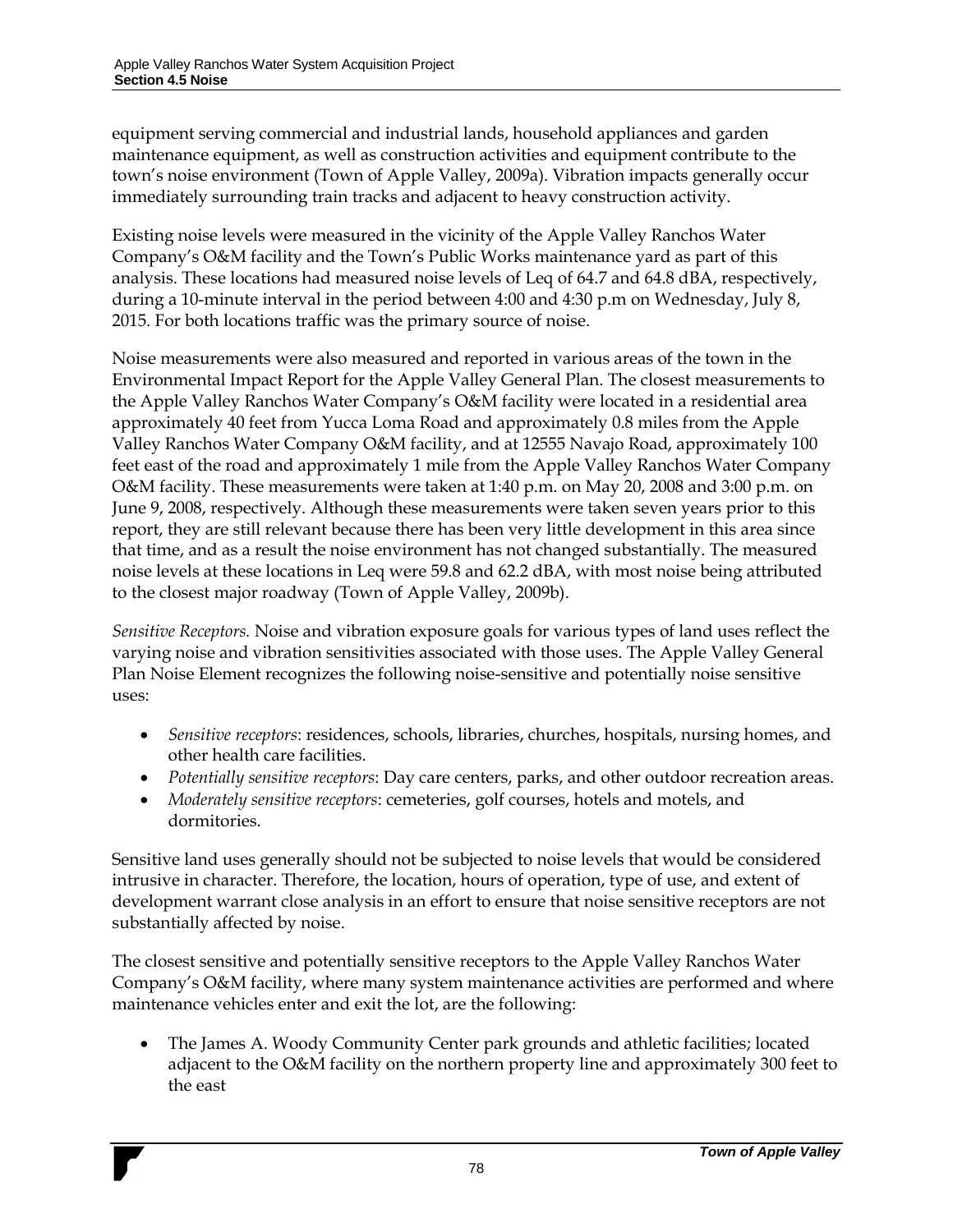- Residential properties that are directly adjacent to the facility on the western and eastern property lines
- Residential property south of Ottawa Road, approximately 80 feet southwest of the western of the driveway
- First Assembly of God church south of Ottawa Road, approximately 100 feet southeast of one of the eastern driveway

### **c. Regulatory Setting**

*Federal*. The United States Noise Control Act of 1972 (NCA) recognized the role of the federal government in dealing with major commercial noise sources in order to provide for uniform treatment of such sources. Because Congress has the authority to regulate interstate and foreign commerce, regulation of noise generated by such commerce also falls under congressional authority. The Federal government specifically preempts local control of noise emissions from aircraft, railroads and interstate highways.

Title 23 of the U.S. Code of Federal Regulations Part 772 (23 CFR 772), "Procedures for Abatement of Highway Traffic Noise and Construction Noise," establishes standards for abatement of highway traffic noise to aid in protecting the public's health and welfare in terms of their noise environment. The U.S. Department of Transportation provides guidance regarding compliance with 23 CFR 772 and analysis of noise impacts, especially in regard to vehicular noise, in their 2011 document, *Highway Traffic Noise: Analysis and Abatement Guidance*.

*State*. Title 24 of the California Code of Regulations codifies Sound Transmission Control requirements establishing uniform minimum noise insulation performance standards for new hotels, motels, dormitories, apartment houses, and dwellings other than single-family dwellings. Specifically, Title 24 states that interior noise levels attributable to exterior noise sources shall not exceed 45 dBA CNEL in any habitable room of a new building. The State has also adopted guidelines for land use compatibility and community noise environment, shown in [Table 4.5-2.](#page-41-0)

<span id="page-41-0"></span>

|                                                          | <b>Community Noise Exposure Level (in dB)</b> |                                                 |                                              |                                             |  |
|----------------------------------------------------------|-----------------------------------------------|-------------------------------------------------|----------------------------------------------|---------------------------------------------|--|
| <b>Land Use Category</b>                                 | <b>Normally</b><br>Acceptable <sup>1</sup>    | <b>Conditionally</b><br>Acceptable <sup>2</sup> | <b>Normally</b><br>Unacceptable <sup>3</sup> | <b>Clearly</b><br>Unacceptable <sup>4</sup> |  |
| Low Density, Single-Family, Duplex,<br>Mobile Homes      | 50-60                                         | 55-70                                           | 70-75                                        | $75+$                                       |  |
| Residential - Multiple Family                            | 50-65                                         | 60-70                                           | 70-75                                        | $75+$                                       |  |
| Transient Lodging - Motel, Hotels                        | 50-65                                         | 60-70                                           | 70-80                                        | $80+$                                       |  |
| Schools, Libraries Churches,<br>Hospitals, Nursing Homes | 50-65                                         | 60-70                                           | 70-80                                        | $80+$                                       |  |
| Auditoriums, Concert Halls,<br>Amphitheaters             | NA <sup>5</sup>                               | 50-70                                           | $65+$                                        | <b>NA</b>                                   |  |

**Table 4.5-2: Land Use Compatibility for Noise Environments**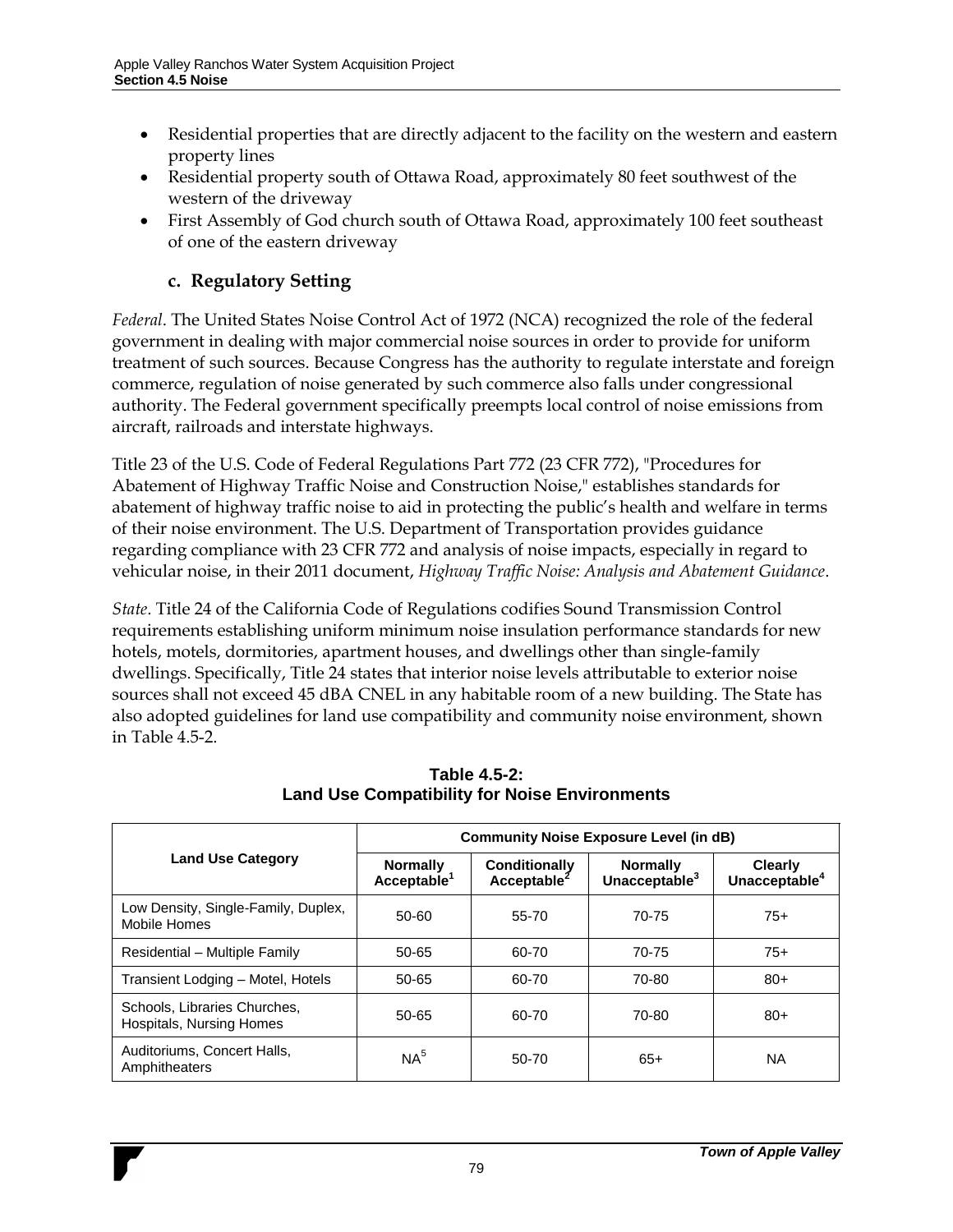| Sports Arenas, Outdoor Spectator<br><b>Sports</b>                | <b>NA</b> | 50-75     | $70+$ | <b>NA</b> |
|------------------------------------------------------------------|-----------|-----------|-------|-----------|
| Playgrounds, Neighborhood Parks                                  | 50-70     | <b>NA</b> | 67-75 | $73+$     |
| Golf Courses, Riding Stable, Water<br>Recreation, Cemeteries     | 50-75     | ΝA        | 70-80 | $80+$     |
| Office Buildings, Business<br><b>Commercial and Professional</b> | 50-70     | 67-77     | $75+$ | <b>NA</b> |
| Industrial, Manufacturing, Utilities,<br>Agriculture             | 50-75     | 70-80     | $80+$ | ΝA        |

*<sup>1</sup>Normally Acceptable – Specified land use is satisfactory, based upon the assumption that any buildings involved are of* 

normal conventional construction, without any special noise insulation requirements<br><sup>2</sup> **Conditionally Acceptable** – New construction or development should be undertaken only after a detailed analysis of the noise *reduction requirements is made and needed noise insulation features included in the design. Conventional construction, but with* 

closed windows and fresh air supply systems or air conditioning will normally suffice.<br><sup>3</sup> **Normally Unacceptable** – New construction or development should be discouraged. If new construction or development does *proceed, a detailed analysis of the noise reduction requirements must be made and needed noise insulation features included in the design.* 

*<sup>4</sup>Clearly Unacceptable – New construction or development should generally not be undertaken.*

*<sup>5</sup>Not applicable.*

*Source: Town of Apple Valley, 2009.*

*Town of Apple Valley.* The Town of Apple Valley's Noise Ordinance includes policies and programs that support the Town's goal of maintaining, "Noise levels that are consistent with the Town's rural character and high quality of life." These policies include new development review as well as policies related to transportation planning to reduce noise at sensitive receptors.

The Town also limits outdoor noise levels at various types of receptors though the Municipal Code in Section 9.73.050, *External and Internal Noise Standards*, with noise levels being restricted in single-family residential areas to 50 dBA from 7 a.m to 10 p.m. and 40 dBA from 10 p.m. to 7 a.m. [\(Table 4.5-3\)](#page-42-0).

<span id="page-42-0"></span>

| <b>Receiving Land Use Category</b>          | <b>Time Period</b>                   | Noise Level (dBA) |  |
|---------------------------------------------|--------------------------------------|-------------------|--|
| Single Family Residential                   | 10 p.m. - 7 a.m.<br>7 a.m. - 10 p.m. | 40<br>50          |  |
| Multiple Dwelling Residential, Public Space | 10 p.m. - 7 a.m.<br>7 a.m. - 10 p.m. | 45<br>50          |  |
| Limited Commercial & Office                 | 10 p.m. - 7 a.m.<br>7 a.m. - 10 p.m. | 55<br>60          |  |
| <b>General Commercial</b>                   | 10 p.m. - 7 a.m.<br>7 a.m. - 10 p.m. | 60<br>65          |  |
| Light Industrial<br>Heavy Industrial        | Any Time<br>Any Time                 | 70<br>75          |  |

| Table 4.5-3:                                                                |  |
|-----------------------------------------------------------------------------|--|
| Exterior Noise Limits (not to be exceeded more than 30 minutes in any hour) |  |

*Source: Town of Apple Valley Municipal Code, Table 9.73.050-A*

Section 9.73.060, *Prohibited Noise and Vibration*, of the Municipal Code also restricts vibration, requiring that no person unnecessarily make, continue, or cause to be made or continued any vibration which is above the vibration perception threshold of an individual at or beyond the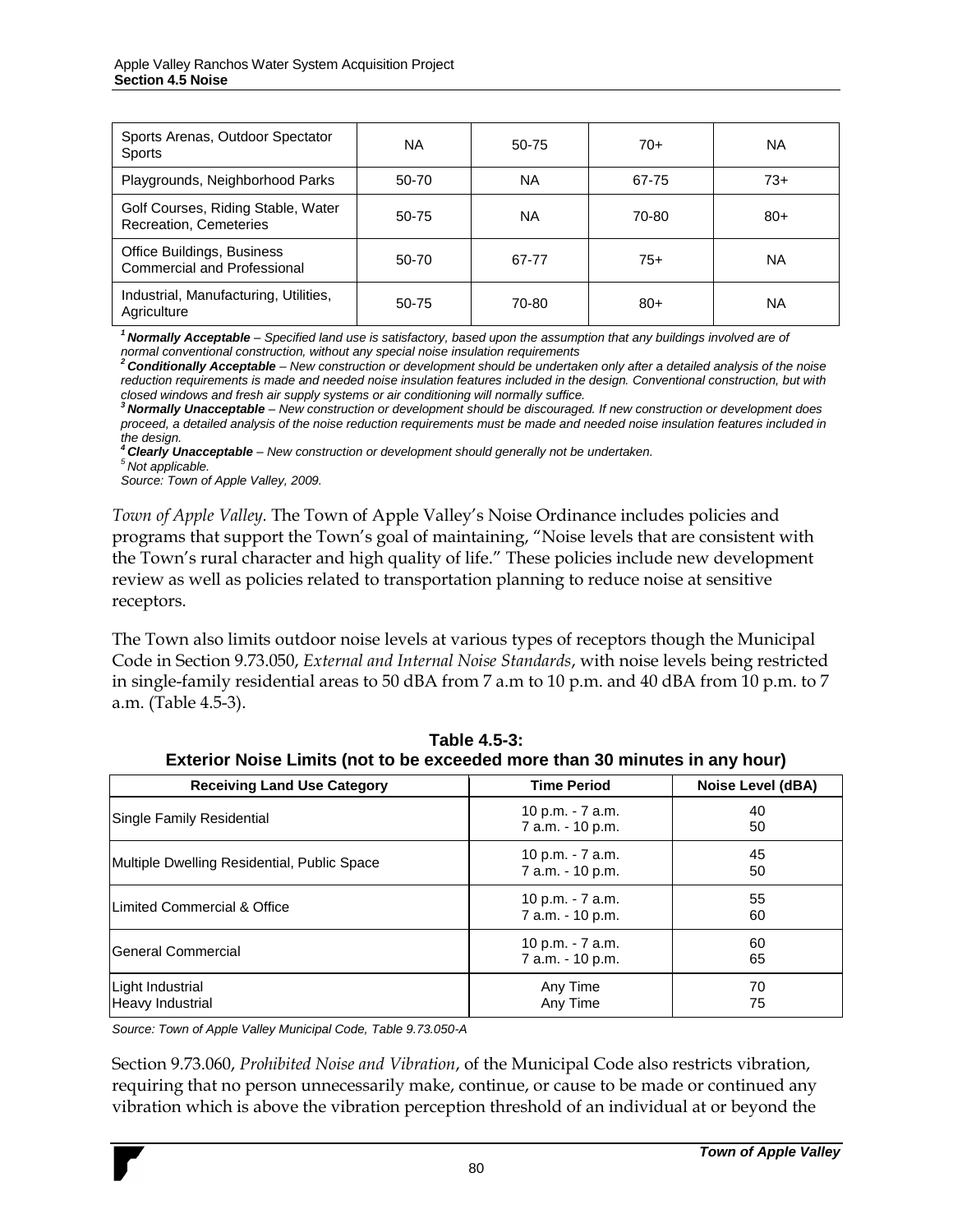property boundary of the source if on private property or at 150 feet from the source if on a public space or public right-of-way.

Noise from work trucks is regulated under Section 9.73.070, *Motor Vehicles Operating on Public Right-of-Way*, of the Municipal Code, which states:

*No person shall operate or permit the operation of any motor vehicle with a gross vehicle weight rating (GVWR) in excess of 10,000 pounds, or any auxiliary equipment attached to such a vehicle, for a period longer than 15 minutes in any hour while the vehicle is stationary, for reasons other than traffic congestion on a public right-of-way or public space within 150 feet of a residential area or designated noise sensitive zone, between the hours of 10 PM and 7 AM.*

### **4.5.2 Impact Analysis**

### **a. Methodology and Significance Thresholds**

This analysis estimates noise levels and vibration associated with existing and future operation of the proposed Project, including potential noise and vibration associated with traffic along area roadways segments. The existing water supply system is fully functional and would not require any additional new infrastructure to facilitate the proposed change in ownership. Therefore, the proposed Project does not include any new construction and associated noise, and this activity is not discussed further.

*Methodology.* This analysis considers the noise environment associated with the proposed Project, including noise from vehicles used to operate and maintain the water supply system, and any components of the Project with the potential to increase nuisance noise. The proposed Project would entail the Town's acquisition and subsequent operation of the water supply system. The system would maintain its existing size and capacity, including approximately 23 groundwater wells with a total capacity of 37 million gallons per day, 11 storage tanks with a total capacity of 11.7 million gallons, 16 emergency generators, 8 booster pump stations, 22,431 service connections, and 469 miles of pipelines. Therefore, system operation is expected to continue to require a staff of approximately 39 employees, including approximately 20 office workers and 19 technical and field staff. No new facilities are proposed under the Project; however, maintenance events may occur as part of the ongoing operation and maintenance of the system as they would under the current ownership. As discussed in Section 2.0, *Project Description*, the Town would operate the system out of the existing O&M facility at 21760 Ottawa Road, and therefore there would be little to no change in the length, distribution, or number of vehicle trips required to operate and maintain the system. As discussed in Section 4.6, *Transportation and Traffic*, operation and maintenance of the results in an estimated 154 trips per day, with 39 occurring during both the AM and PM peak hours (i.e. between the hours of 7:00 AM to 9:00 AM or 4:00 PM to 6:00 PM).

*Significance Thresholds.* In accordance with the Town's CEQA Checklist and Appendix G of the State CEQA Guidelines, a significant noise impact would occur if the proposed Project would result in: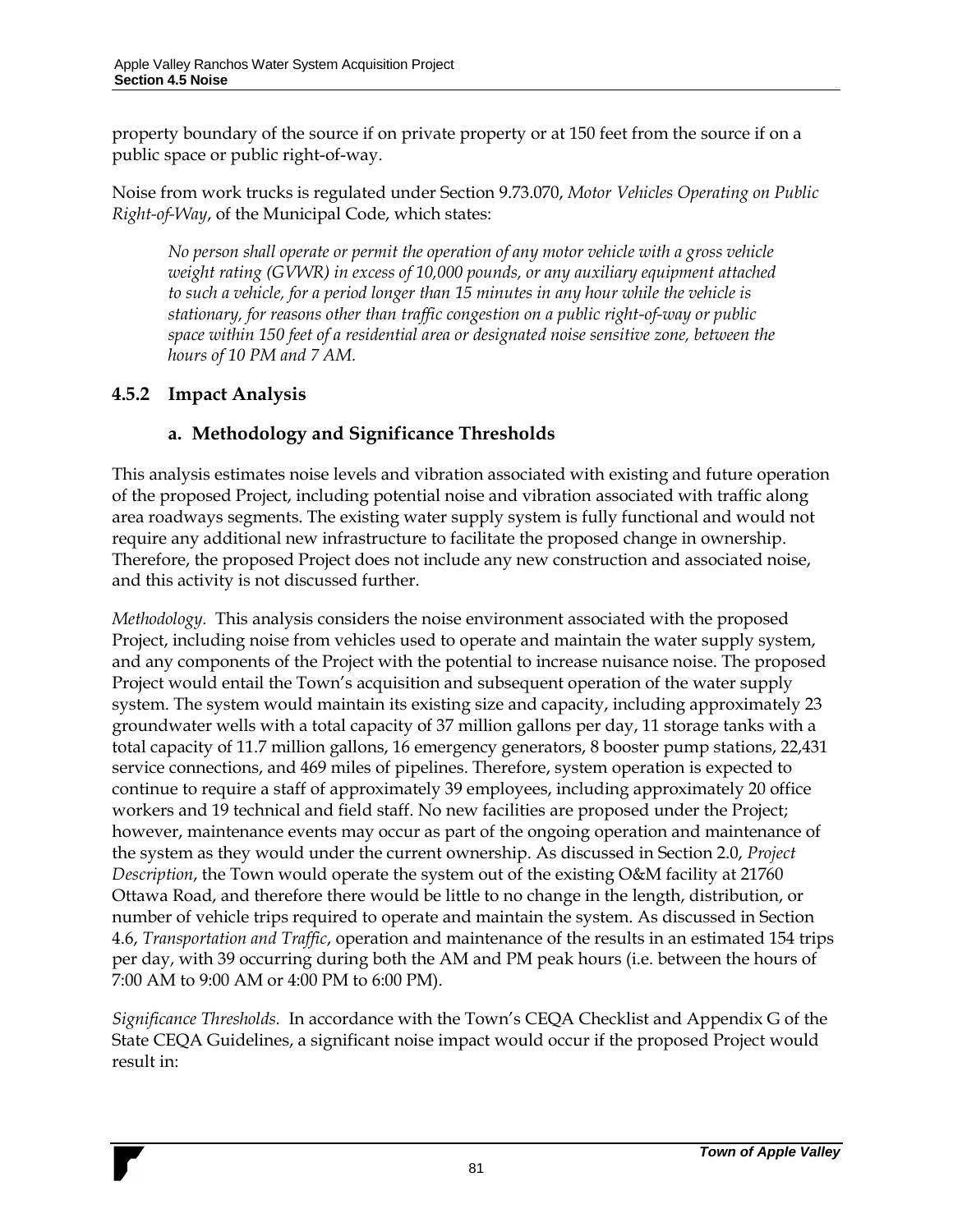- a. Exposure of persons to or generation of noise levels in excess of standards established in the local general plan or noise ordinance, or applicable standards of other agencies;
- b. Exposure of persons to or generation of excessive groundborne vibration or groundborne noise levels;
- c. A substantial permanent increase in ambient noise levels above levels existing without the project;
- d. A substantial temporary or periodic increase in ambient noise levels in the project vicinity above levels existing without the project;
- e. For a project located within an airport land use plan or, where such a plan has not been adopted, within two miles of a public airport or public use airport, would the project expose people residing or working in the project area to excessive noise levels; or
- f. For a project within the vicinity of a private airstrip, would the project expose people residing or working in the project area to excessive noise.

The Initial Study for the proposed Project (Appendix A) found that aircraft noise does not create significant noise impacts in areas beyond the Apple Valley Airport property and that the Project would not involve any change in physical operational or maintenance activities in areas subject to aircraft-generated noise; therefore, the proposed Project would not expose people residing or working in the Project Area to excessive noise levels (Significance Thresholds e and f). These impacts are therefore not discussed further in this section.

The 23 CFR 772 does not provide significance thresholds for noise impacts, but rather allows state and local agencies to define their own thresholds. According to the EIR for the Town's General Plan, the Town has defined a significant impact to occur when a project results in a noise level that is greater than 65 dBA and the project-related increase is greater than 3 dBA. This threshold has been used for this analysis.

In contrast to noise, groundborne vibration is not a phenomenon that most people experience every day. The background vibration velocity level in residential areas is usually 50 Vdb or lower, well below the threshold of perception for humans, which is around 65 Vdb (U.S. Department of Transportation, 2012). The proposed Project was analyzed for potential contributions to groundborne vibration and resulting effects to sensitive receptors. Because there are no quantitative local or state thresholds for vibration that apply to the Project Area, the impact criteria for general assessment defined by the U.S. Department of Transportation were used for this analysis [\(Table 4.5-4\)](#page-45-0). If residential development or other sensitive receptors would be exposed to project-related ground-borne vibration exceeding the criteria presented in [Table 4.5-4,](#page-45-0) impacts would be potentially significant.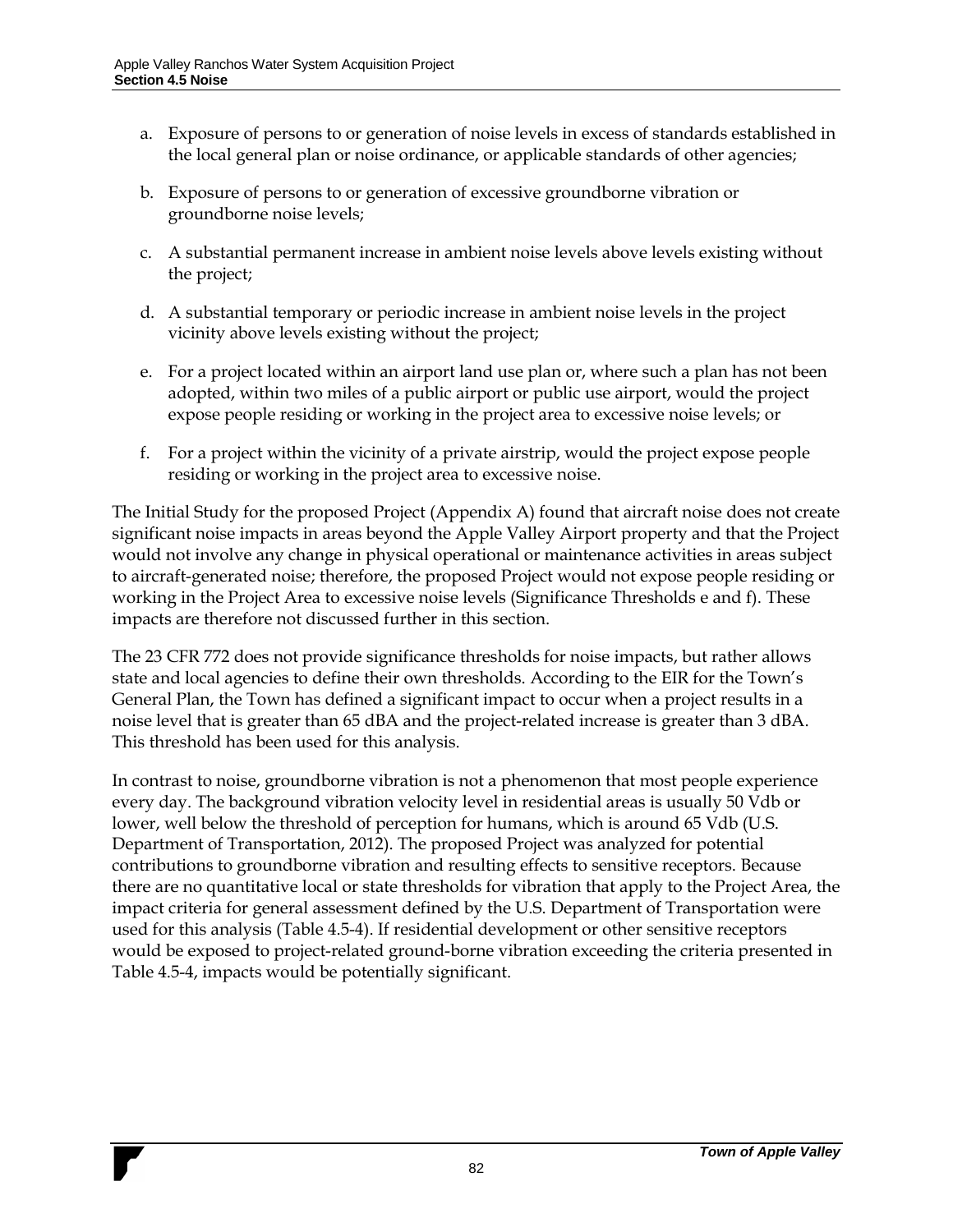<span id="page-45-0"></span>

| <b>Land Use Category</b>                                                           | <b>Frequent Events</b> | <b>Occasional Events<sup>2</sup></b> | Infrequent Events <sup>3</sup> |
|------------------------------------------------------------------------------------|------------------------|--------------------------------------|--------------------------------|
| Category 1: Buildings where vibration<br>would interfere with interior operations. | 65                     | 65                                   | 65                             |
| Category 2: Residences and buildings<br>where people normally sleep.               | 72                     | 75                                   | 80                             |
| Category 3: Institutional land uses with<br>primarily daytime use.                 | 75                     | 78                                   | 83                             |

#### **Table 4.5-4: Ground-Borne Vibration Impact Thresholds (in VdB)**

*1 Frequent Events is defined as more than 70 vibration events of the same kind per day.*

*<sup>2</sup> Occasional Events is defined as between 30 and 70 vibration events of the same kind per day.*

*3 Infrequent Events is defined as fewer than 30 vibration events of the same kind per day.*

*4 This threshold is based on levels that are acceptable for most moderately sensitive equipment such as optical microscopes. Source: Federal Railroad Administration, September 2012*

#### **b. Project Impacts and Mitigation Measures.**

| Threshold: | Exposure of persons to or generation of noise levels in excess of standards<br>established in the local general plan or noise ordinance, or applicable standards of |
|------------|---------------------------------------------------------------------------------------------------------------------------------------------------------------------|
|            | other agencies.                                                                                                                                                     |
| Threshold: | A substantial permanent increase in ambient noise levels above levels existing<br>without the project.                                                              |
| Threshold: | A substantial temporary or periodic increase in ambient noise levels in the<br>project vicinity above levels existing without the project.                          |

**Impact N-1 Implementation of the proposed Project could potentially result in noise impacts associated with operation and maintenance of the water supply system due to maintenance of system infrastructure as well as operation of vehicles and equipment in and around the Project Area. However, given that these activities would be similar to those performed under the existing ownership, the proposed Project would result in little to no increase in noise. Therefore, noise levels would fall within existing ranges and would not expose sensitive receptors to levels exceeding applicable standards. This impact would be a Class III, less than significant.**

Although some level of maintenance activity would be required in order to operate and maintain the water supply system, this activity would be in line with existing operations. In addition, the proposed Project, i.e. transfer of ownership, would not result in the addition of stationary sources of noise, such as generators and other heavy equipment.

Noise has the potential to occur from vehicle trips on local roads; however, the proposed Project would not increase the length, distribution, or number of vehicle trips required to operate and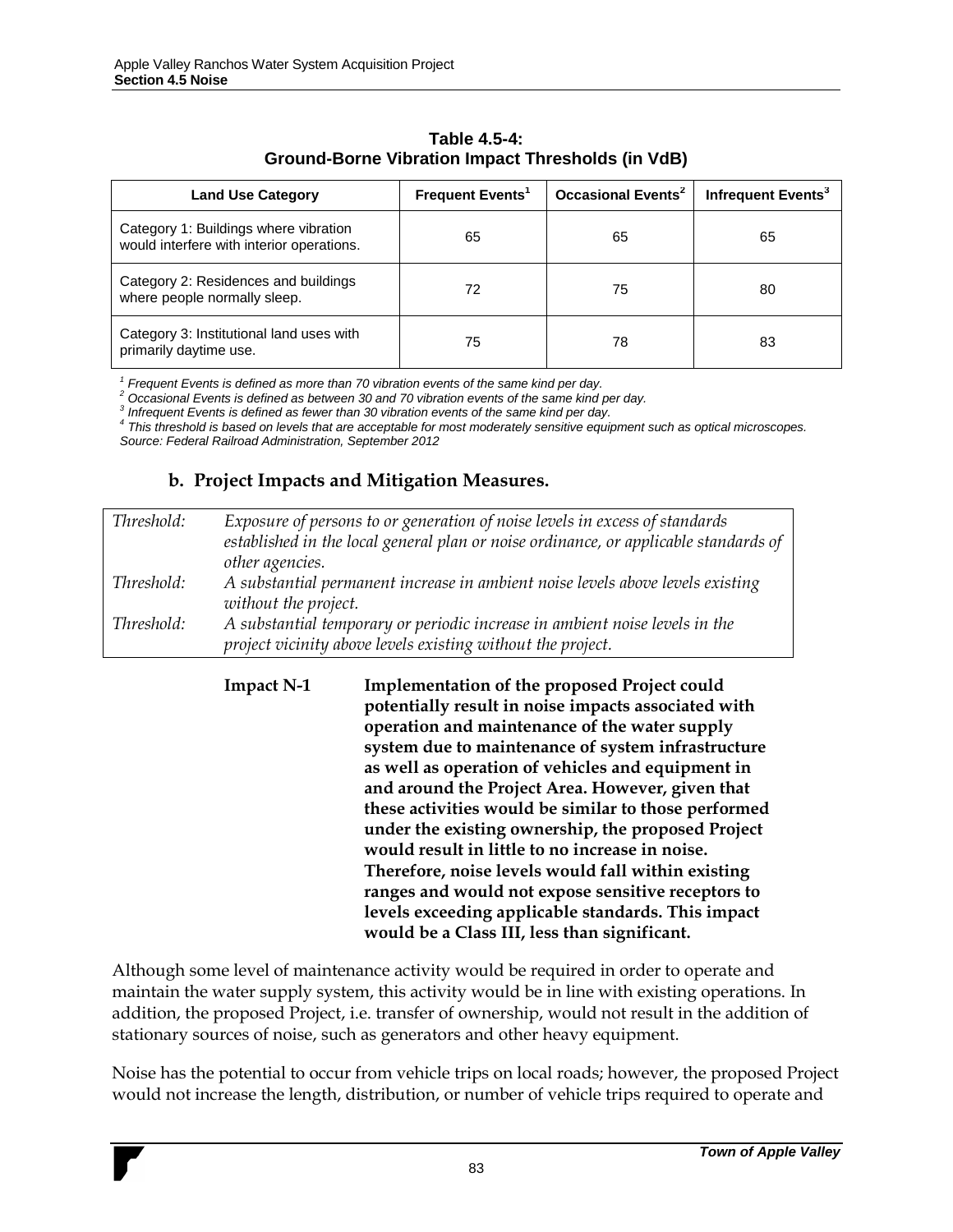maintain the water supply system. Additionally, vehicle trips associated with operation and maintenance activities would be spread throughout the day and across the Project Area's street system, rather than concentrated on any one roadway in any one hour. Even assuming that all of the estimated 154 vehicle trips to and from the O&M facility were new to the street system, the maximum number of trips in one hour would be the 39 inbound trips from arriving employees and 19 outbound trips from the departure of all field staff, for a total of 58 vehicles in one hour. This maximum number of vehicle trips would occur during either the AM or PM peak hours. During a traffic count performed on Ottawa Road on July 8, 2015 in support of this analysis, 50 vehicles were observed over a 15-minute interval, indicating that there are approximately 200 cars per hour that travel this road. This count was performed during the PM peak hour. Assuming the estimated maximum 58 vehicle trips were added to the roadway, this would represent a 29 percent increase in traffic. As discussed above, traffic would have to double in order for there to be a 3 dBA increase in the resulting level of noise. Therefore, even assuming that the Project would result in an increase of 58 vehicle trips, such an increase would not have a perceptible effect on the noise environment, and the increase in noise levels would not exceed the significance threshold for this analysis, which restricts increases in projectrelated noise levels to 3 dBA. Therefore, the proposed Project would not result in noise impacts to sensitive receptors and this impact would be less than significant.

**Mitigation Measures.** No mitigation is required.

**Significance After Mitigation.** Impacts would be less than significant without mitigation.

*Threshold Would the proposed project expose persons to or generate excessive groundborne vibration or groundborne noise levels?* **Impact N-2 Implementation of the proposed Project could** 

**potentially result in vibration associated with equipment used to operate and maintain the water supply system and vehicles used to service the system. However, given that operation and maintenance activities would remain similar to existing activities, the proposed Project would result in little to no increase in vibration and would not generate excessive groundborne vibration or groundborne noise. This impact would be a Class III,**  *less than significant***.**

Following the transfer of ownership of the water supply system from Apple Valley Ranchos Water Company to the Town of Apple Valley, ongoing maintenance activities would continue to occur similar to existing operations. Therefore, the proposed Project would not result in the addition of stationary sources of groundborne vibration, such as generators and other heavy equipment.

The proposed Project would require continued use of operation and maintenance vehicles on local roads throughout the Project Area; however, these trips would be in line with existing operations and would not result in additional vehicle trips. Additionally, the Town's roadways